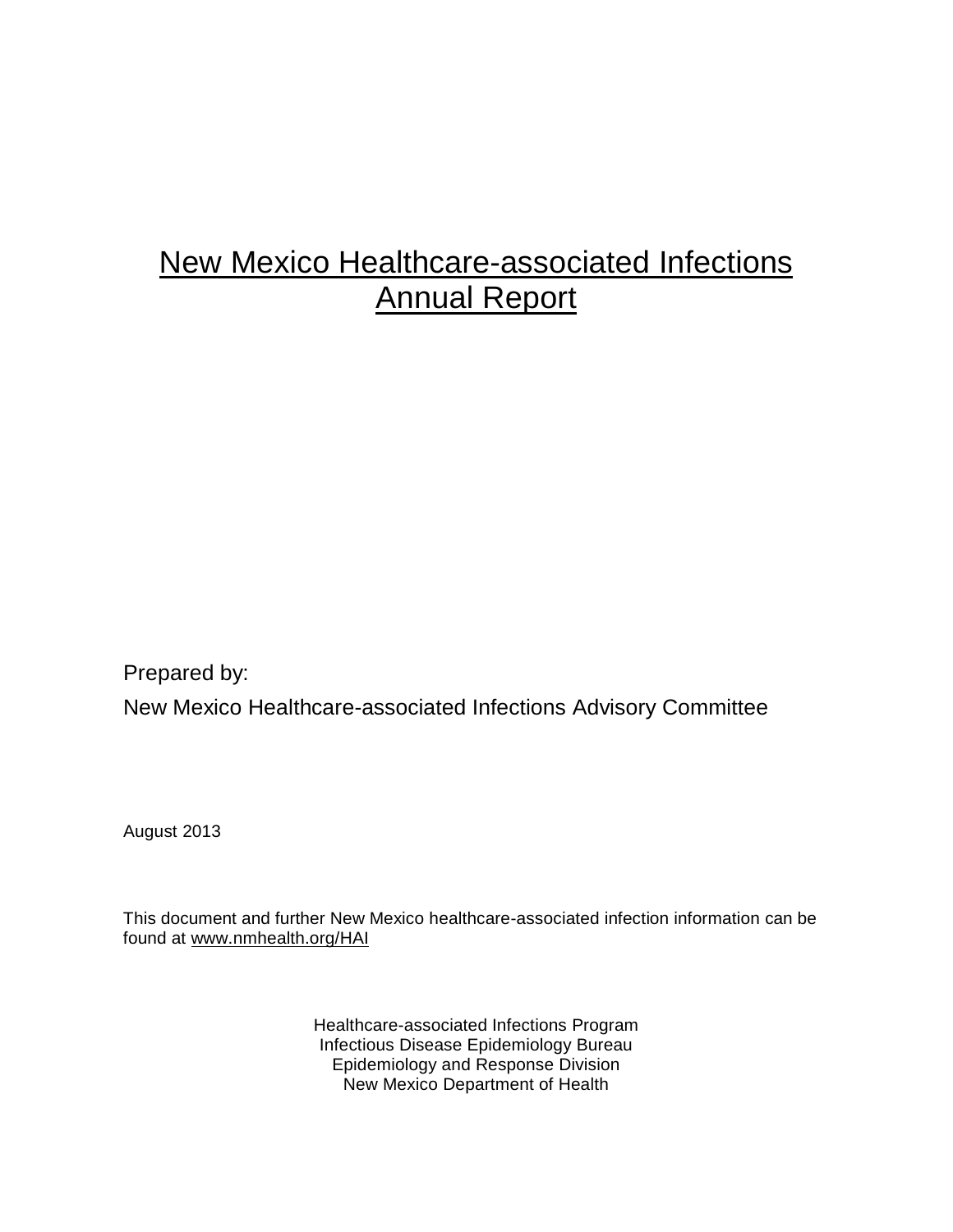# **Table of Contents**

| Results of New Mexico Healthcare Personnel Influenza Vaccination Surveillance 17                  |  |
|---------------------------------------------------------------------------------------------------|--|
|                                                                                                   |  |
|                                                                                                   |  |
|                                                                                                   |  |
|                                                                                                   |  |
| Prevention of Clostridium difficile Infection Across the Spectrum of Healthcare - Northwest NM 21 |  |
|                                                                                                   |  |
|                                                                                                   |  |
|                                                                                                   |  |
|                                                                                                   |  |
|                                                                                                   |  |
|                                                                                                   |  |
|                                                                                                   |  |
| Appendix B: Central Line-associated Bloodstream Infection (CLABSI) Surveillance 30                |  |
| Appendix C: Consumer Healthcare-associated Infections Prevention Information  32                  |  |
|                                                                                                   |  |
| Appendix E: Healthcare Personnel (HCP) Influenza Vaccination Surveillance 39                      |  |
|                                                                                                   |  |
|                                                                                                   |  |
|                                                                                                   |  |
|                                                                                                   |  |

# **Table of Figures**

| Figure 1. NM adult and pediatric ICU CLABSI SIRs for calendar years 2009 – 2012 with comparison<br>to the NHSN reference population for 2006 - 2008 and Healthy People 2020 goal 11<br>Figure 2. NM non-ICU CLABSI SIRs for calendar years 2011 and 2012 with comparison to the<br>NHSN reference population for 2006 - 2008 and Healthy People 2020 goal 11<br>Figure 3. NM facility-specific HCP employee influenza vaccination rates for the 2010-2011, 2011-<br>2012, and 2012-2013 seasons, current NM statewide aggregate rate, and national goals  19 |  |
|--------------------------------------------------------------------------------------------------------------------------------------------------------------------------------------------------------------------------------------------------------------------------------------------------------------------------------------------------------------------------------------------------------------------------------------------------------------------------------------------------------------------------------------------------------------|--|
| <b>Table of Tables</b>                                                                                                                                                                                                                                                                                                                                                                                                                                                                                                                                       |  |
| Table 1. CLABSI SIRs for all adult and pediatric ICUs and non-ICUs in NMDOH Reporting Group                                                                                                                                                                                                                                                                                                                                                                                                                                                                  |  |
| Table 2. CLABSI SIRs for adult and pediatric ICUs in NMDOH Reporting Group facilities, 2009 -                                                                                                                                                                                                                                                                                                                                                                                                                                                                |  |
| Table 3. CLABSI SIRs for non-ICUs in NMDOH Reporting Group facilities, 2011 - 2012  10<br>Table 4. 2012 ICU CLABSI facility-specific SIRs for all facilities for which NHSN predicted one or                                                                                                                                                                                                                                                                                                                                                                 |  |
| Table 5. 2012 Non-ICU CLABSI facility-specific SIRs for all facilities for which NHSN predicted one                                                                                                                                                                                                                                                                                                                                                                                                                                                          |  |
| Table 6. CLABSI data for facilities with multiple-year ICU reporting to NMDOH (i.e., reported                                                                                                                                                                                                                                                                                                                                                                                                                                                                |  |
| Table 7: Microorganisms associated with central line-associated bloodstream infections for 2012 in                                                                                                                                                                                                                                                                                                                                                                                                                                                           |  |
| Table 8. Healthcare personnel employee category: influenza vaccination rates for NM facilities<br>participating in HCP influenza vaccination data submission, 2008 - 2012 18<br>Table 9. NM healthcare facilities participating in 2012 HAI surveillance and prevention projects  22                                                                                                                                                                                                                                                                         |  |
|                                                                                                                                                                                                                                                                                                                                                                                                                                                                                                                                                              |  |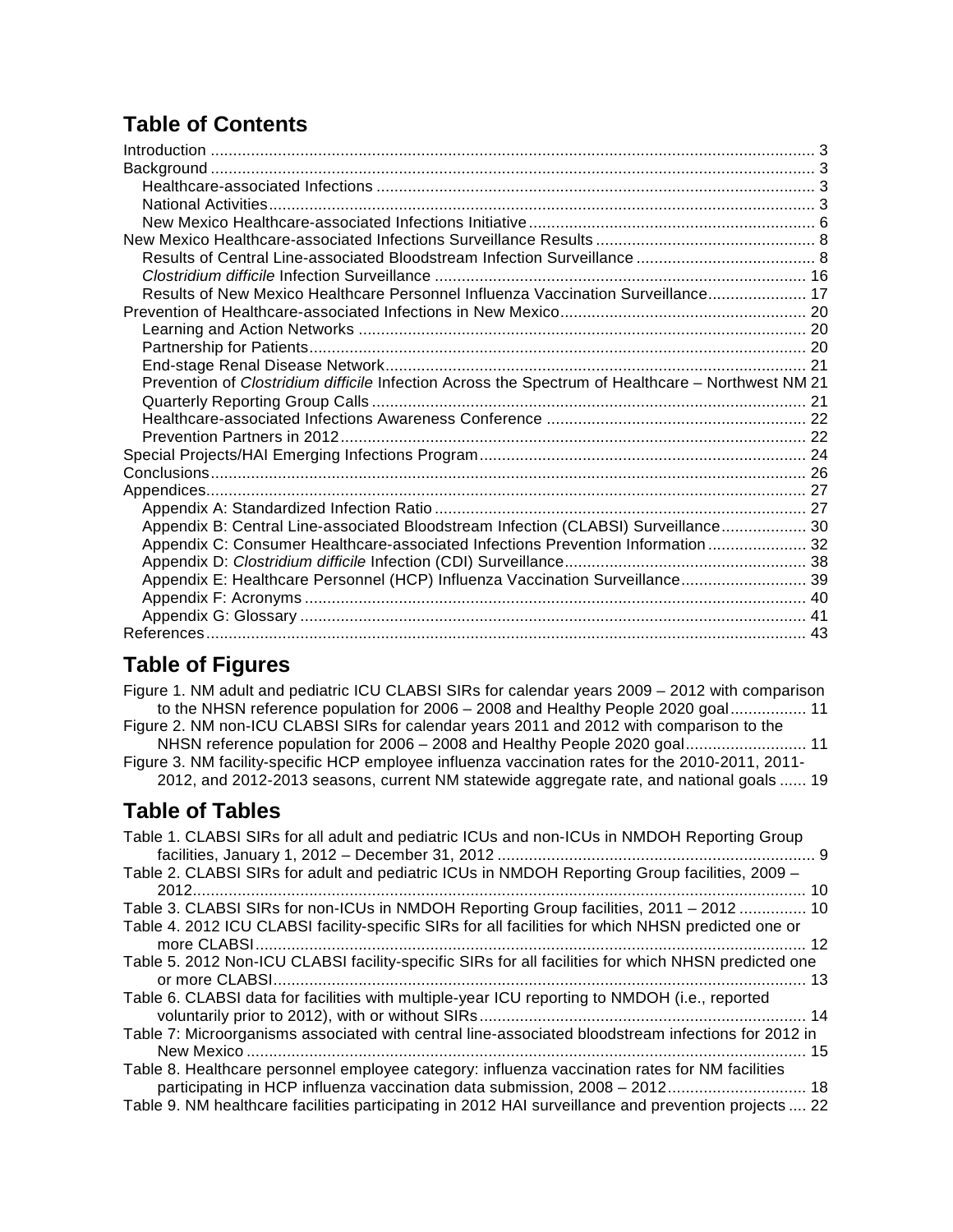# Executive Summary

Healthcare-associated infections are acquired by patients in healthcare settings during the course of receiving treatment for other conditions. Many healthcare-associated infections are preventable through proven practices. New Mexico (NM) continues its initiative to monitor and prevent healthcare-associated infections and to make findings known to the public. This is the fifth NM public report and the third that includes facility-specific data.

The NM Healthcare-associated Infections Advisory Committee (Committee) is comprised of stakeholders including consumers, the Association for Professionals in Infection Control and Epidemiology NM, the NM Hospital Association, NM hospitals, *HealthInsight* New Mexico (the state healthcare quality improvement organization), local representation from the Society for Healthcare Epidemiology of America, and the NM Department of Health. The Committee oversees the NM Healthcare-associated Infections Prevention Plan and guides surveillance and prevention of healthcare-associated infections, submission of data at state and national levels, and reports to the public.

The NM Healthcare-associated Infections Program monitors central line-associated bloodstream infections because they can carry great risk to patients and also because hospitals can employ proven practices to prevent these infections. New Mexico also monitors influenza vaccination rates of healthcare personnel because those personnel are a potential source of influenza to their patients; improvement of vaccination rates in healthcare personnel helps improve patient safety. Surveillance for and prevention of *Clostridium difficile* infection in NM began in late 2010. *Clostridium difficile* infection causes diarrheal illness that can be healthcare-associated and very serious: it is linked to approximately 14,000 American deaths each year. Those most at risk are older adults who take antibiotics and receive medical care.

In 2012, 43 healthcare facilities in NM participated in healthcare-associated infections monitoring, prevention activities, and/or special research projects described in this report.

The following is a summary of the key findings presented in this report:

- Central line-associated bloodstream infection surveillance methods and collaborative prevention efforts have continued to improve in NM. The NM 2012 state aggregate standardized infection ratio of 0.54 is close to the 2014-15 national target ratio of 0.50 and 46% less than predicted, based on the case-mix of patients and type of hospital units that were monitored nationally. New Mexico hospital-specific data are included in this report.
- The NM aggregate healthcare personnel influenza vaccination rate for the 2012-2013 flu season was 77.4% which exceeded the national Healthy People 2014-2015 interim goal of 70%. Facility-specific rates are included in this report.

The NM Healthcare-associated Infections Advisory Committee remains committed to guiding collection of data and prevention of healthcare-associated infections, and reporting findings to the public. New Mexico healthcare facilities continually demonstrate a commitment to patient safety within their facilities and collaborate to share best practices for surveillance and prevention of healthcare-associated infections for the entire state. This report includes both NM mandated and voluntarily submitted findings from calendar year 2012.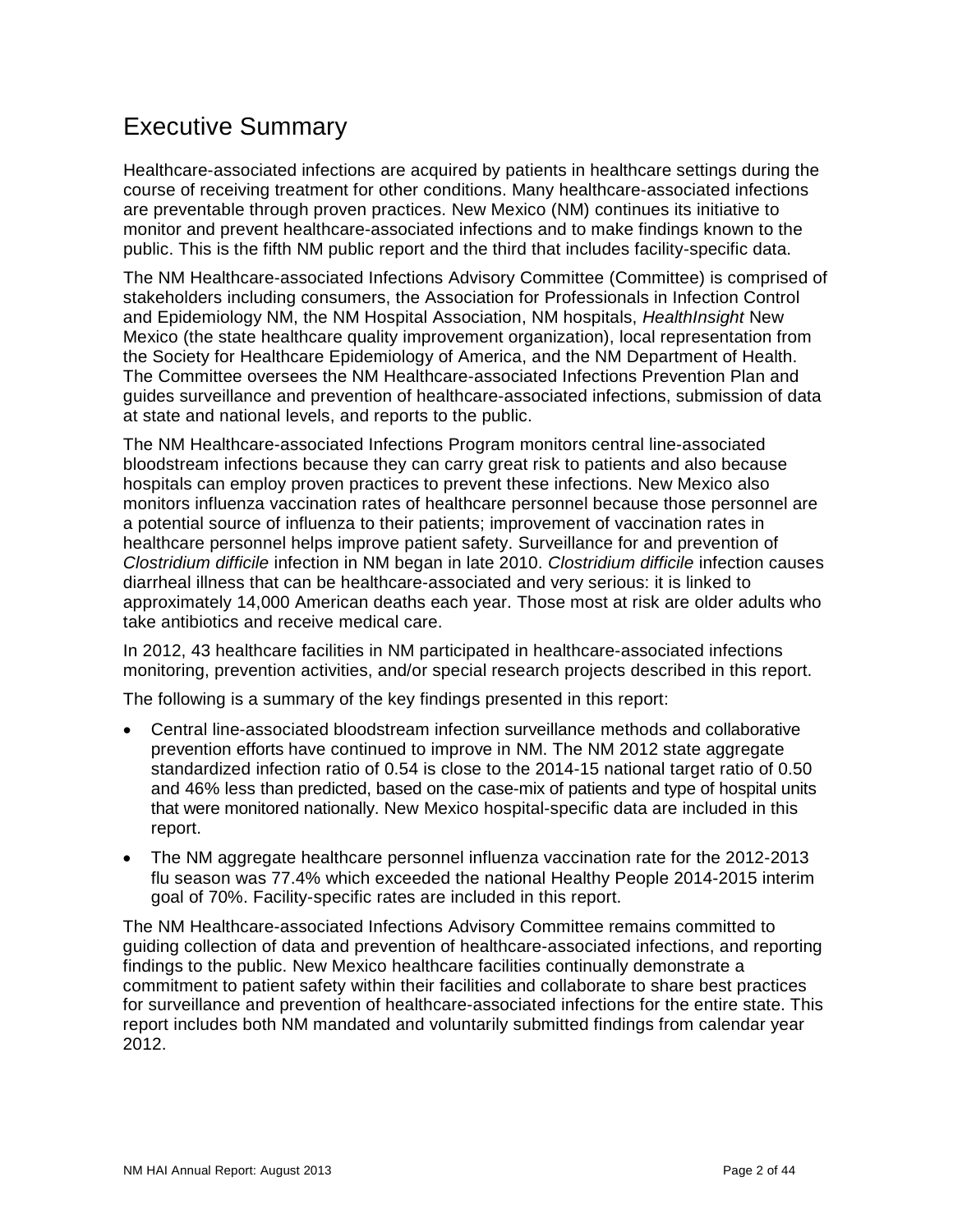# <span id="page-3-0"></span>**Introduction**

There is increasing public awareness and available information about patient safety which includes healthcare-associated infections (HAIs). The New Mexico (NM) Healthcareassociated Infections Advisory Committee, formed in 2008 and facilitated by the New Mexico Department of Health (NMDOH), has worked with a continually expanding number of healthcare facilities and personnel to identify and prevent HAIs.

The NMDOH HAI Advisory Committee is publicly reporting both NM aggregate and facilityspecific HAI data in a manner intended to be understandable and useful for the public. The goal of this report is to bring residents of NM up to date on the work being done in the state to conduct surveillance for and eliminate preventable HAIs and to reduce patient harm. This report provides an overview of HAIs in general, what the healthcare system is doing to prevent HAIs, and how the public can participate in their own care to minimize risks to their health. This report also provides information about current NM HAI surveillance data. References and appendices are included for those who may want more detail or background. Information can also be found at [http://www.nmhealth.org/hai.](http://www.nmhealth.org/hai)

## <span id="page-3-1"></span>**Background**

## <span id="page-3-2"></span>Healthcare-associated Infections

HAIs are caused by a wide variety of common and unusual bacteria, fungi, viruses, and toxins encountered during the course of receiving medical care. These infectious agents can come from the patient themselves such as from their skin, nose, mouth, gastrointestinal tract, or vagina where microorganisms are normally found or from nonpatient sources such as healthcare personnel, visitors, patient care equipment, medical devices, or the healthcare environment.

Medical advances have brought lifesaving care to patients in need, yet many of these advances come with a risk of HAI. HAIs are leading causes of death in the United States (US) and account for an estimated 1.7 million infections and 99,000 associated deaths each year.<sup>[1](#page-44-0)</sup> A 2009 report estimated that the direct hospital costs for HAIs are between \$35.7 billion and \$45 billion annually or \$[2](#page-44-1)5,903 per HAI.<sup>2</sup>

Surveillance for HAI is conducted to monitor successes in HAI prevention and control. Public health surveillance is the ongoing, systematic collection, analysis, and interpretation of health data essential to the planning, implementation, and evaluation of public health practice, and is closely integrated with the timely dissemination of these data to those responsible for prevention and control.

Monitoring and preventing HAI are areas of focus around the world, including the US. The World Health Organization (WHO) has been involved in multiple studies and prevention efforts and national surveillance systems have been developed in several countries.

## <span id="page-3-3"></span>National Activities

#### *Surveillance Efforts*

With national focus on the importance of HAI, surveillance is key to defining the magnitude of the problem, understanding trends, and monitoring progress in reducing and eliminating these infections.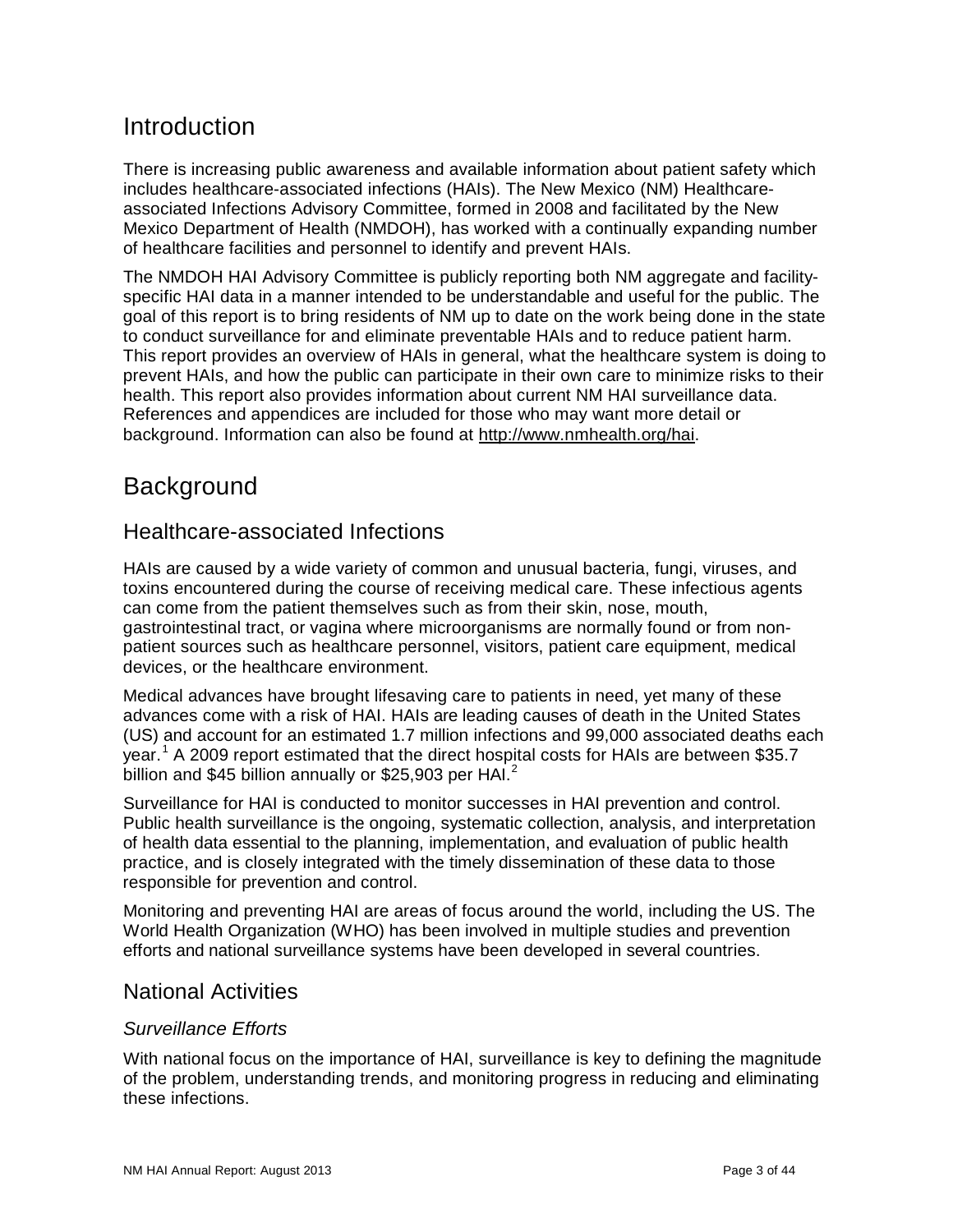In 2010, the US Department of Health and Human Services (HHS) Centers for Medicare and Medicaid Services (CMS) took a major step in recognizing the importance of surveillance and prevention of HAI for reduction of healthcare costs. In order to earn full reimbursement for patient care, hospitals that care for Medicare patients were required to submit data on central line-associated bloodstream infections (CLABSI) that occur in intensive care units (ICU) beginning January 1, 2011. In addition, data submission by acute care hospitals for select surgical site infections (SSI) (i.e., infections following colon surgeries and abdominal hysterectomies) and catheter-associated urinary tract infections (CAUTI) began January 1, 2012. CMS is releasing this information, and subsequent HAI information, to consumers on the Hospital Compare website [\(http://hospitalcompare.hhs.gov/\)](http://hospitalcompare.hhs.gov/) and will use these data to calculate hospitals'

reimbursement beginning fiscal year 2013. *Clostridium difficile* infection (CDI), methicillinresistant *Staphylococcus aureus* (MRSA), and healthcare personnel (HCP) influenza vaccination data submission are reportable to CMS as of January 1, 2013. CMS plans to add HAI indicators to this system annually.

In addition to new indicators, new types of facilities are being added to CMS HAI reporting requirements. In 2012, outpatient dialysis facilities, long term care hospitals, and inpatient rehabilitation facilities also came under CMS requirements for reporting particular HAIs.

The mechanism supported by the Centers for Disease Control and Prevention (CDC) for collection of data on HAI is the National Healthcare Safety Network (NHSN), a secure webbased electronic data repository. NHSN enables healthcare facilities to collect and use HAI surveillance data. This system includes the following advantages: 1) use of standardized definitions for all HAIs; 2) built-in analytic tools; 3) user training and support; 4) ability to benchmark HAI rates specific to facility and unit type; and 5) built-in data quality checks. As of December 1, 2012, CDC had enrolled 11,319 healthcare facilities in NHSN and that number continues to rise. NHSN is being used by states with mandatory HAI reporting, those with voluntary HAI data submission policies, and also as the mechanism for healthcare facilities to submit HAI data to CMS. Availability of this electronic system eliminates the need for individual states to design and support their own systems.

In June of 2012, the Council of State and Territorial Epidemiologists (CSTE) passed a position statement recommending that CLABSI be reported to public health agencies nationwide using NHSN. Nationwide standardized surveillance for CLABSI would enhance facility-specific quality improvement initiatives, while providing valuable information for public health planning and prevention activities.

In February of 2013, the CDC Division of Healthcare Quality Promotion (DHQP) published the national "2011 National and State Healthcare-Associated Infection Standardized Infection Ratio Report."<sup>[3](#page-44-2)</sup> This report included data submitted to NHSN by facilities in states with mandatory CLABSI, CAUTI, and/ or SSI data submission requirements. The 2013 CDC DHQP report presented state-specific data from all 50 states, Washington, D.C., and Puerto Rico, and compared them to overall national data. The standardized infection ratio (SIR) [\(Appendix A\)](#page-27-1) was used to compare the state-specific data with the overall national data. The SIR represents the observed number of infections divided by the predicted number of infections. The predicted data is based on NHSN CLABSI data reported during 2006-2008 from all participating US hospitals (national reference population). This report also provided information on aggregate CAUTI data from the same areas and aggregate SSI data from 48 states and the District of Columbia. The data indicated that nationally there were 41% fewer CLABSI, 7% fewer CAUTI, and 17% fewer SSI than predicted based on the case-mix of patients and locations that were monitored.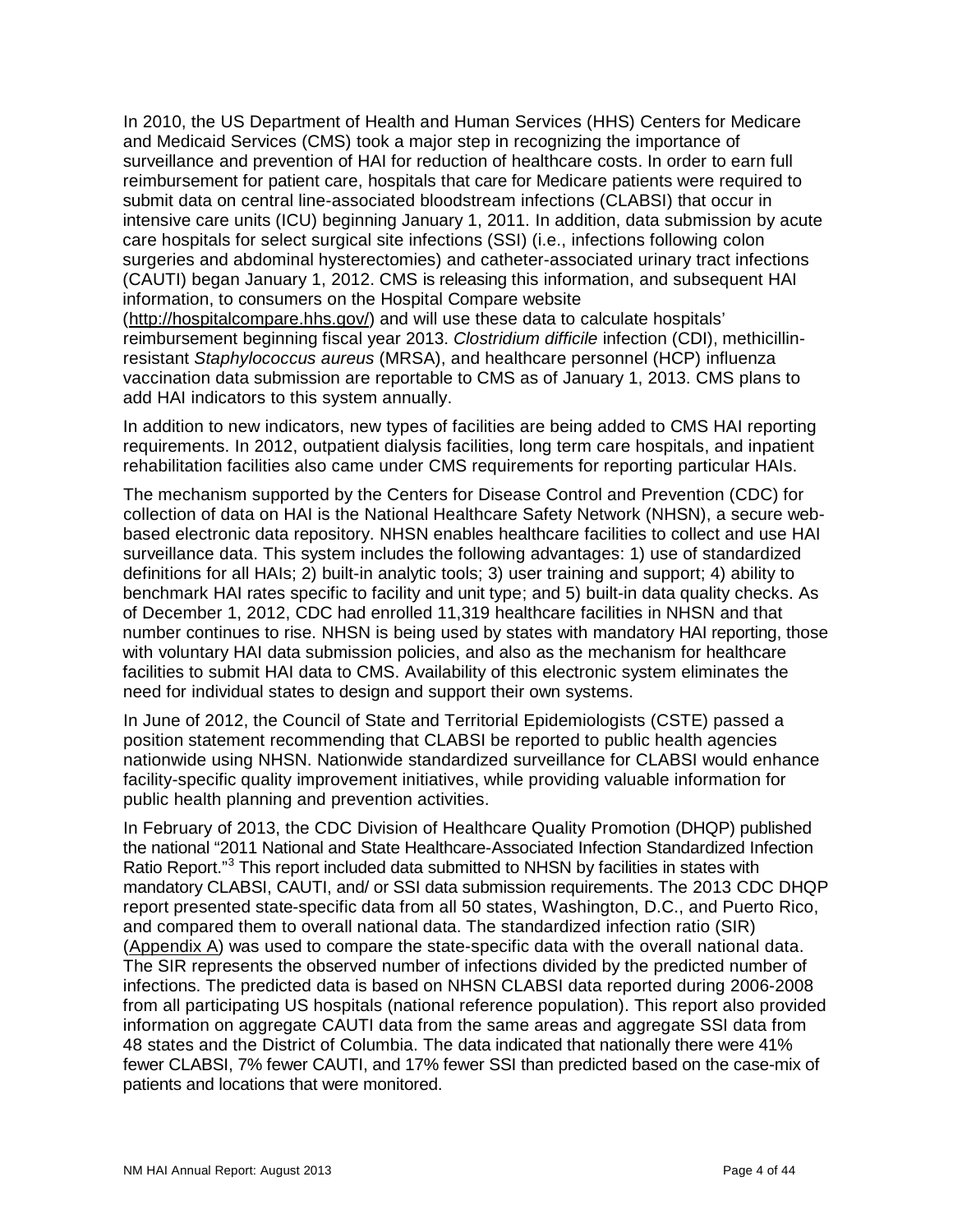These CDC DHQP reports provide a national baseline measurement to guide state prevention activities to fulfill the HHS Action Plan to Prevent Healthcare-associated Infections.<sup>1</sup> The Action Plan includes a five-year goal to reduce CLABSI by 50%, as well as reduction goals for four additional HAIs (i.e., CAUTI, SSI, CDI, MRSA). Data from NHSN, the same data used for the DHQP reports and for tracking progress toward these goals, can also help identify institutional problems and are used to monitor infection rates over time to help evaluate implementation of infection prevention best practices and innovative approaches.

#### *Prevention Efforts*

Surveillance data are most effective when used to drive prevention efforts and focus application of best practice measures. A number of national efforts, some governmental and some private, have created structures for implementing both broad-based and infection-specific HAI prevention initiatives. Best practice measure implementation has been shown to reduce, and even eliminate, some preventable HAIs. For example, the Pittsburgh Regional Health Initiative was able to show a 68% decrease in CLABSIs across 66 ICUs through promotion of best practices related to barrier precautions during central line insertion, skin cleansing, central line insertion sites, insertion-site dressing practices, and appropriate timing of central line removal.<sup>[4](#page-44-3)</sup> In addition, the Michigan Keystone Project implemented an evidence-based intervention in ICUs in Michigan which resulted in a 66% reduction in CLABSIs that was sustained throughout an 18-month study period.<sup>[5](#page-44-4)</sup>

#### US HHS Action Plan

In 2009, the US HHS unveiled the above-mentioned HHS Action Plan that established a set of five-year national prevention targets to reduce, and possibly eliminate, five specific HAIs.

US HHS continues to build upon strategies for HAI prevention. Phase 2 and Phase 3 of the Action Plan address the outpatient environment (i.e., ambulatory surgery centers and endstage renal disease facilities), influenza vaccination of healthcare personnel, and long-term care facilities. The chapters addressing Phase 2 and Phase 3 have been released and can be found at [http://www.hhs.gov/ash/initiatives/hai/actionplan/.](http://www.hhs.gov/ash/initiatives/hai/actionplan/)

#### Healthy People 2020

Healthy People 2020 provides ten-year national objectives to improve the health of Americans. The objectives are developed using a multi-year process that includes input from a wide variety of individuals and organizations. HAI objectives were newly added to the Healthy People objectives. State programs are striving to meet the HAI objectives by 2020. The HAI objectives are to reduce CLABSI to an SIR of 0.25 from the national baseline of 1.0 reported during 2006-2008 (75% reduction) and to reduce invasive MRSA infections to 6.56 infections per 100,000 persons from a baseline rate of 26.24 infections per 100,000 persons in 2007-2008 (75% reduction). Healthy People 2020 also has set a healthcare personnel influenza vaccination rate goal of 90%.

#### Partnership for Patients

In March 2011, the US HHS released the National Strategy for Quality Improvement in Health Care (the National Quality Strategy) which serves as a framework to improve the delivery of healthcare services and advance patient health in the US population.

One of the first major initiatives launched by HHS as part of the National Quality Strategy was the Partnership for Patients (PfP), a nationwide public-private partnership established to provide support to clinicians, hospitals, and communities to reduce readmissions by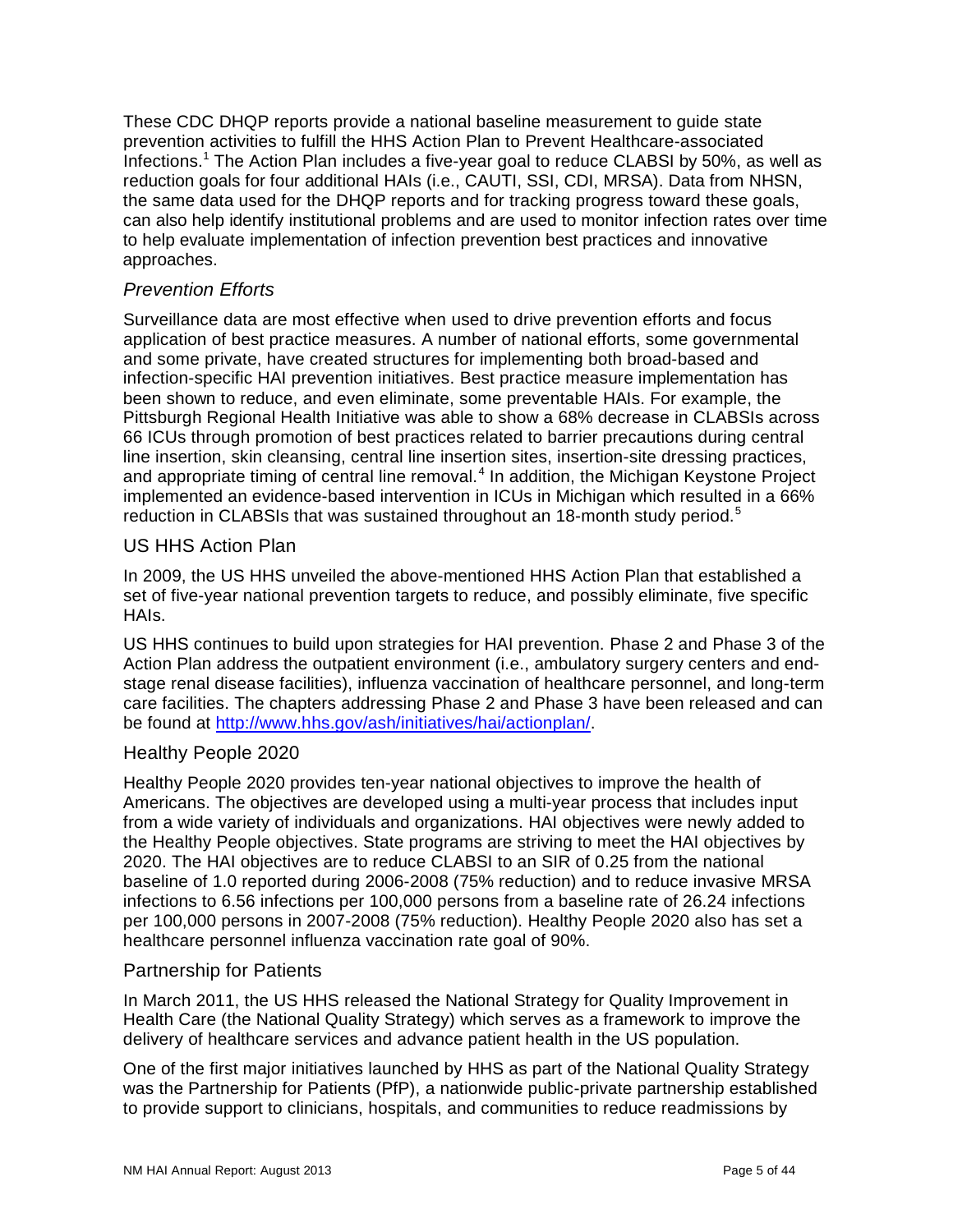improving quality of care in the hospital and during patient transitions from the hospital to other settings.

The two goals of the PfP are to:

- Keep hospitalized patients from becoming injured or more seriously ill. Reduce preventable hospital acquired conditions by 40 percent by the end of 2013.
- Help patients heal without complications. By the end of 2013, reduce hospital readmissions by 20 percent within 30 days of discharge.

The CMS Innovation Center designated \$500 million for the PfP Initiative. In December 2011, CMS awarded \$218 million, via two-year contracts extendable by one year at CMS' discretion, to 26 state, regional, and national hospital system organizations to serve as Hospital Engagement Networks (HENs). The HEN organizations were chosen based on a selective competitive acquisition process, and are believed to be those best suited to help the PfP achieve its goals.

The work being done as part of this project is about accelerating healthcare improvement nationally and must be driven by leadership. Patients are benefiting from the spread and implementation of best practices learned by members of this initiative. Similarly, the dramatic reduction of harm and readmissions will impact the citizens of the US for years to come and set a course for ongoing infrastructure and culture for continuous improvement.

Achieving the Partnership for Patients' objectives would mean approximately 1.8 million fewer injuries to patients in the hospital, saving over 60,000 lives over three years, and more than an additional 1.6 million patients recovering from illness without suffering a preventable complication requiring re-hospitalization.

#### <span id="page-6-0"></span>New Mexico Healthcare-associated Infections Initiative

#### *Structure*

The NM HAI Advisory Committee guides the monitoring and implementation of the NM HAI Prevention Plan to create an ongoing, sustainable, statewide program of HAI data submission, surveillance, prevention, and public reporting. This guidance falls within the following areas:

- Establishing objectives, definitions, criteria, and standards for HAI data submission
- Selecting HAI indicator(s) for surveillance and public reporting
- Recruiting healthcare facilities
- Supporting data collection through NHSN or other state-specific data collection systems
- Evaluating HAI surveillance and quality of data collected
- Providing and/or identifying training resources for the prevention and control of HAIs
- Public reporting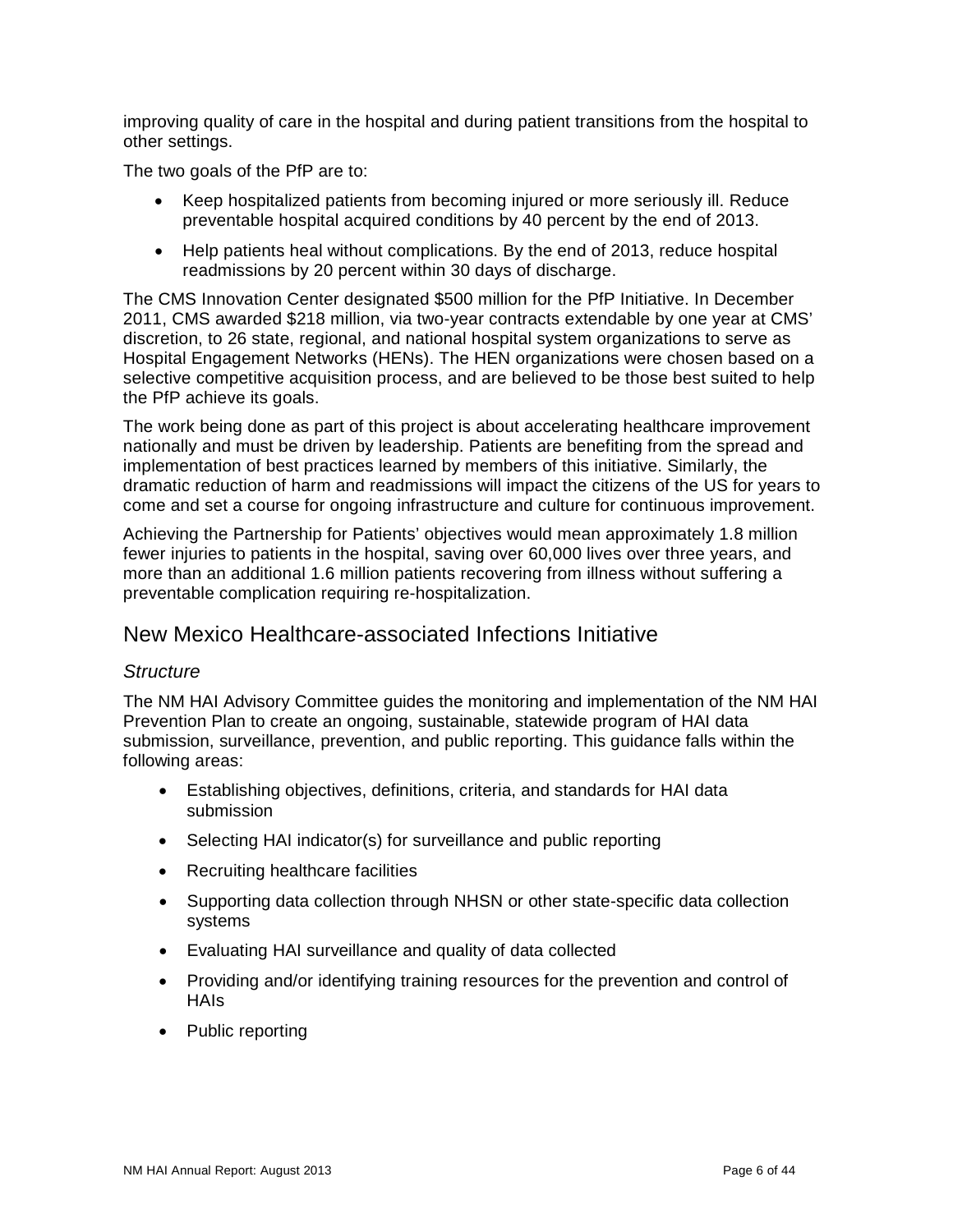The Committee, which has been meeting regularly since February 2008, includes representatives from:

- **Consumers**
- Association for Professionals in Infection Control and Epidemiology (APIC) New Mexico
- New Mexico Hospital Association (NMHA)
- New Mexico hospitals (including infection preventionists (IPs) and physicians with infection control expertise from large urban and smaller rural settings)
- *HealthInsight* New Mexico
- Local representative of Society for Healthcare Epidemiology of America (SHEA)
- New Mexico Department of Health (NMDOH)

The NM HAI Prevention Plan (Plan) reflects national recommendations, including the HHS Action Plan to Prevent Healthcare-associated Infections, which are adapted to the needs and capacity of the NM healthcare system. Experience from other states, scientific literature, and discussions with experts informed the original Plan and the periodic review and updates.

The NM HAI Advisory Committee uses NHSN as a mechanism to collect HAI surveillance data. A feature in NHSN, known as conferring rights, permits facilities to share data with NMDOH which allows for public reporting without duplication of work for healthcare facilities.

Infection preventionists are professionals specially trained in monitoring and preventing infections in healthcare facilities. In NM, they play a key role in establishing their facilities in NHSN, implementing data collection systems, following surveillance definition guidelines, and championing implementation of best practice prevention measures. As the number of HAIs being tracked and the complexity of data requirements increases, many facilities are seeing the need to provide IPs with broad facility support including enhanced information technology resources. In order to eliminate preventable HAIs, strong leadership, development of a facility-wide focus, and dedication of adequate infection prevention resources are all required.

#### *Surveillance*

In 2012, 31 states and the District of Columbia, including NM, had laws or regulations requiring healthcare facilities to report HAI data to NHSN. Amendments in 2012 to the Notifiable Diseases or Conditions in New Mexico Administrative Code included the addition of reporting of two healthcare associated infections (CLABSI and CDI) by acute care hospitals. CLABSI reporting was effective immediately and CDI reporting began in alignment with the CMS reporting requirement of January 2013. Prior to this, all HAI reporting in NM was voluntary. Facilities are being encouraged to continue voluntary HCP influenza vaccination reporting and to begin voluntary MRSA reporting. This data can be submitted to NMDOH through NHSN without duplicative reporting processes at the facility.

Healthcare safety indicators, including HAI, are being tracked through a number of additional efforts in NM, including through work by individual facilities. Many facilities have formal in-house quality improvement processes in place which are driven by findings from their surveillance data. Additionally, facilities may participate in focused and/or broad prevention programs similar to the collaboratives conducted in previous years under the NM HAI Program. Key to these facility-specific and more broad-based prevention programs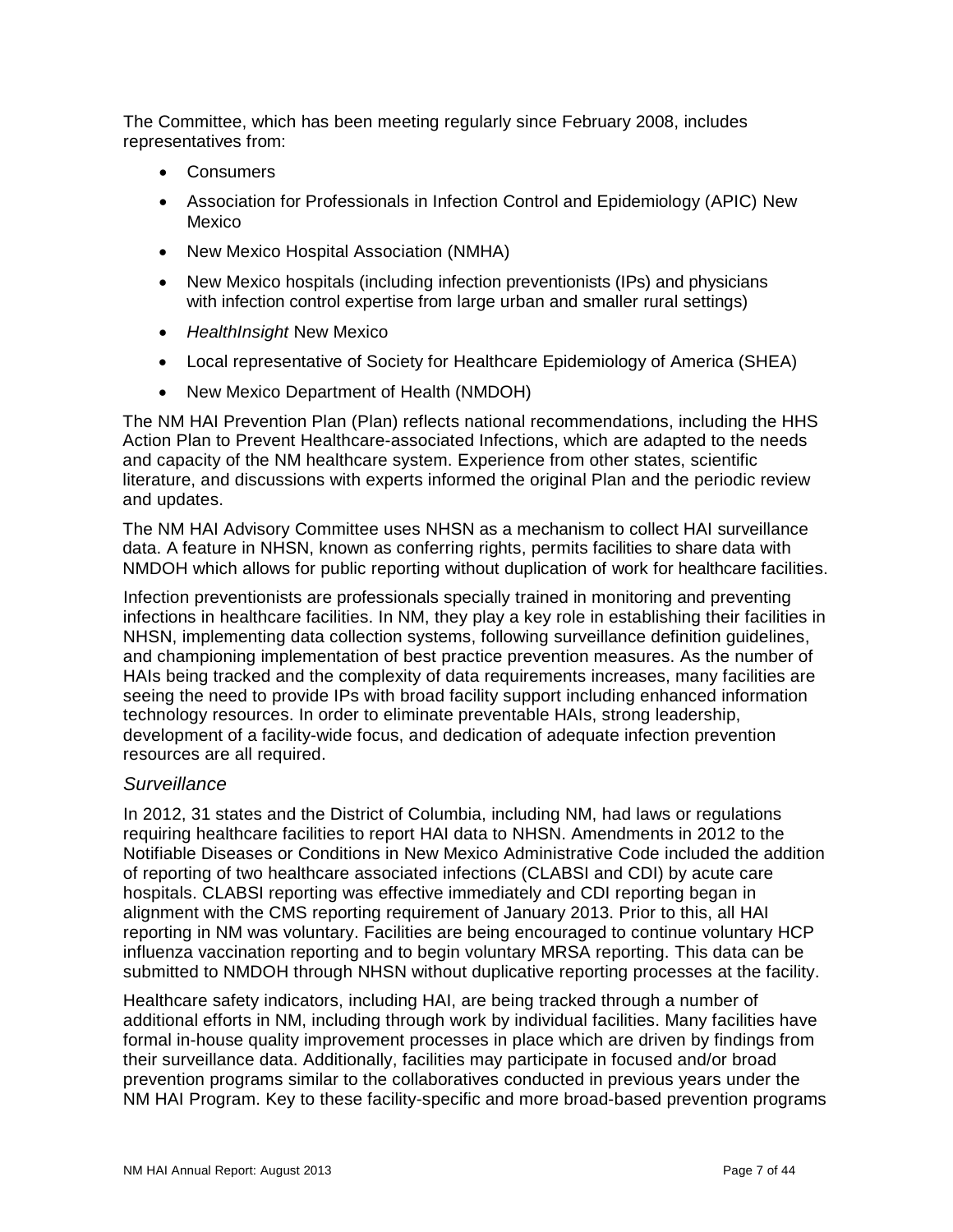is the collection of data which can show both the potential for risk and the presence of HAIs. Projects in place in NM during 2012 are further discussed in the Prevention section below.

NM facilities are participants in a number of programs that publicly report on HAI data, beyond what is included in this report, as well as on other quality measures. Examples of these programs and the websites where data is presented include Hospital Compare [\(http://www.medicare.gov/hospitalcompare/\)](http://www.medicare.gov/hospitalcompare/), VA Hospital Compare [\(http://www.hospitalcompare.va.gov/\)](http://www.hospitalcompare.va.gov/), and Dialysis Facility Compare [\(http://www.medicare.gov/Dialysisfacilitycompare/\)](http://www.medicare.gov/Dialysisfacilitycompare/). Additional information may also be available through a request directly to a facility's quality department.

#### *Prevention*

Statewide NMDOH HAI reduction efforts are guided by the NM HAI Prevention Plan which, in addition to standardizing data submission, provides for implementation of best practices to prevent HAI in NM healthcare facilities. *HealthInsight* New Mexico often coordinates the activity of HAI learning collaboratives and prevention initiatives related to the indicators selected by the NM HAI Advisory Committee. The type and number of projects in any particular year is influenced by available resources. In the last two years, federal funding for HAI prevention efforts has been distributed among a broader group of recipients. In NM, those recipients are represented on the HAI Advisory Committee which has allowed for continued coordination of surveillance, training and prevention efforts to maximize the ability of facilities to take advantage of these opportunities, thereby increasing the potential for positive impact on health outcomes in NM.

## <span id="page-8-0"></span>New Mexico Healthcare-associated Infections Surveillance **Results**

## <span id="page-8-1"></span>Results of Central Line-associated Bloodstream Infection Surveillance

For background information on central line-associated bloodstream infection (CLABSI) surveillance, see [Appendix B.](#page-30-0)

#### *New Mexico Aggregate CLABSI Data*

A total of 66 ICU and non-ICU units at 33 facilities submitted CLABSI data for at least four months from January 1 through December 31, 2012 (Table 1). These 66 units reported 68 CLABSI events and a total of 69,442 central line days (total number of days a central line is in place for patients in a specified hospital unit). The SIR calculated for the 66 units was 0.54 (95% confidence interval [CI] 0.42–0.68) which is not statistically significantly different from the 2011 NM aggregate of 0.47. Statistical significance throughout this report is determined by a p-value less than or equal to 0.05: a p-value represents the probability that an observed difference between groups did not occur by chance alone. Overall, 46% fewer CLABSI events were observed during the reporting period as compared to CLABSI events predicted based on national reference data.

During calendar year 2012, 33 ICUs from 28 facilities reported at least four months of data. These units reported 40 CLABSI events and a combined total of 42,154 central line days. These data were used to calculate an ICU SIR of 0.51 (95% CI 0.36–0.69*)* which is statistically significantly better than the national reference data, but is not statistically significantly different from the previous two years in NM (Table 2 and Figure 1). The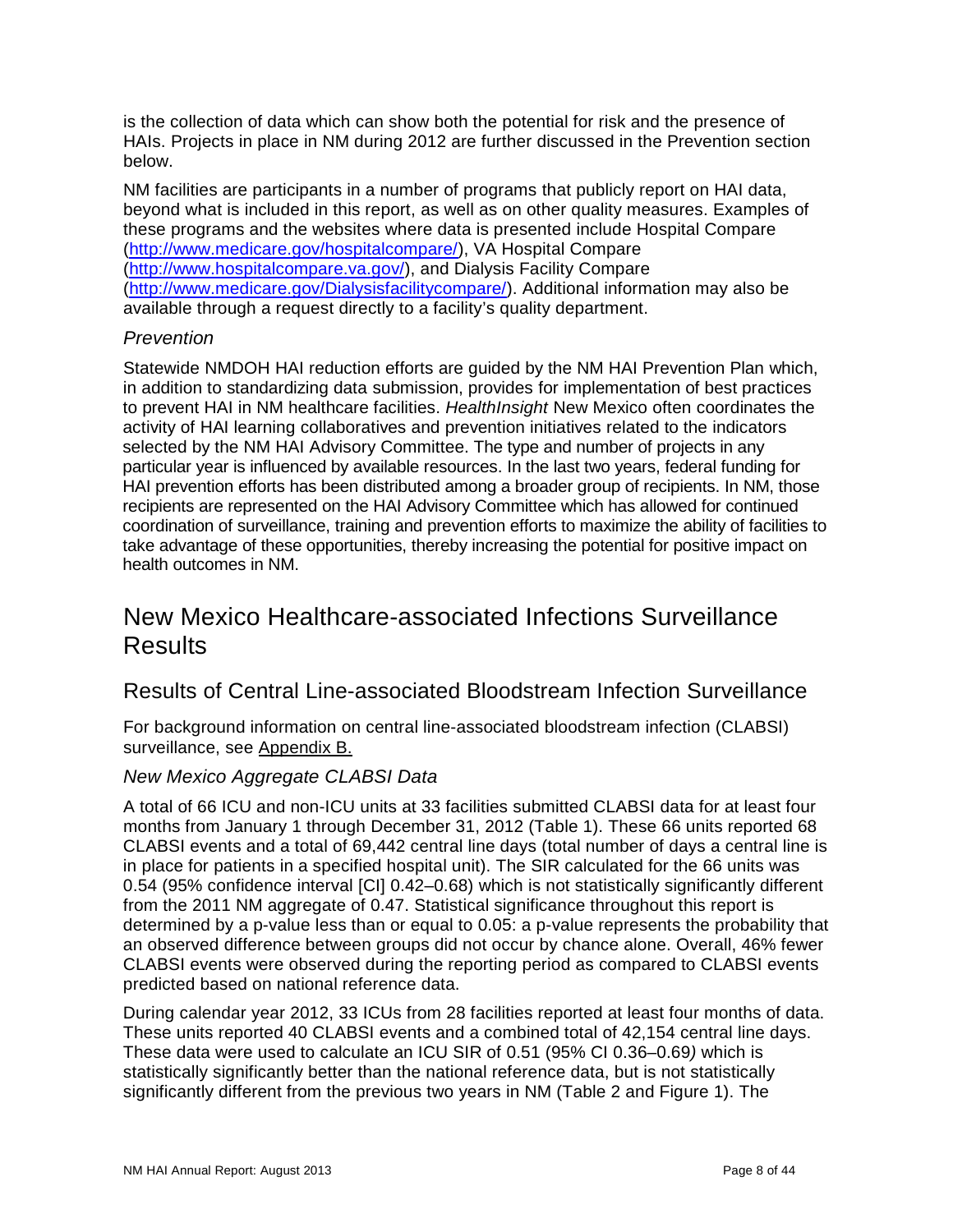calculated SIR of 0.51 for 2012 indicates that the 33 ICUs together observed 49% fewer CLABSI than predicted based on national reference data.

During calendar year 2012, 33 non-ICU units from 16 facilities reported at least four months of data. These units reported 28 CLABSI events and a combined total of 27,288 central line days. The non-ICU SIR was 0.58 (95% CI 0.33–0.71) which was better than the national reference data and was not statistically significantly different from the previous year in New Mexico (Table 3 and Figure 2). The calculated SIR of 0.58 indicates that the 33 non-ICU units together observed 42% fewer CLABSI than predicted.

Overall, CLABSI surveillance methods and prevention initiatives have improved in NM. More units are now submitting CLABSI data and CLABSI SIRs remain similar to the HHS 2014- 2015 national target SIR of 0.50. While the SIR in NM is better than the national reference data and close to the 2014-2015 national target, the NM SIR does not yet meet the Healthy People 2020 SIR target of 0.25. A few NM facilities are showing success in attaining the 2020 CLABSI target and are sharing their lessons learned with other facilities. Examples of prevention efforts being targeted include:

- Focusing on improving central line maintenance practices throughout the facility, similar to the way insertion practice improvement and checklists resulted in early reduction in CLABSIs in ICUs
- Using improved central line-associated supplies (e.g., alcohol-impregnated caps) and standardization of supplies (e.g., one type of needleless connector in a facility)
- Streamlining processes to allow for easier auditing of compliance (e.g., routine dressing changes on the same evening every week, marking all intravenous tubing with the date and time it was last changed)
- Implementing daily bathing of ICU patients with chlorhexidine

<span id="page-9-0"></span>**Table 1. CLABSI SIRs for all adult and pediatric ICUs and non-ICUs in NMDOH Reporting Group facilities, January 1, 2012 – December 31, 2012**

| Unit<br>type | Number of<br>facilities<br>submitting<br>data | Number of<br>units<br>included in<br><b>SIR</b><br>calculation | Observed<br><b>CLABSIS</b> | <b>NHSN</b><br>calculated<br>number of<br>predicted<br>CLABSIs* | <b>New</b><br>Mexico<br>aggregate<br><b>SIR</b> | 95%<br>confidence<br>interval <sup>†</sup> | Comparison<br>between NM<br>aggregate SIR<br>and NHSN<br>SIR $(1.0)^{\ddagger}$ |
|--------------|-----------------------------------------------|----------------------------------------------------------------|----------------------------|-----------------------------------------------------------------|-------------------------------------------------|--------------------------------------------|---------------------------------------------------------------------------------|
| <b>ALL</b>   | 33                                            | 66                                                             | 68                         | 126.98                                                          | 0.54                                            | $0.42 - 0.68$                              | <b>Better</b>                                                                   |
| ICU          | 28                                            | 33                                                             | 40                         | 78.51                                                           | 0.51                                            | $0.36 - 0.69$                              | <b>Better</b>                                                                   |
| Non-<br>ICU  | 16                                            | 33                                                             | 28                         | 48.48                                                           | 0.58                                            | $0.38 - 0.84$                              | <b>Better</b>                                                                   |

 $CLABSI =$  central line-associated bloodstream infection  $ICUs =$  intensive care units NHSN = National Healthcare Safety Network SIRs = standardized infection ratios

 $NC = not calculated$ 

\*Calculated from 2006 through 2008 NHSN CLABSI data for corresponding location type and facility central line days.

<sup>†</sup> The confidence interval indicates that 95% of the time, the true value of the SIR lies somewhere between the upper and lower limits of this range. When the SIR is near zero or equal to zero, the lower bound of the 95% confidence interval is not calculated, therefore shown as "NC."

<sup>‡</sup> Comparison to the NHSN SIR (i.e., the national reference population) is based on a 95% confidence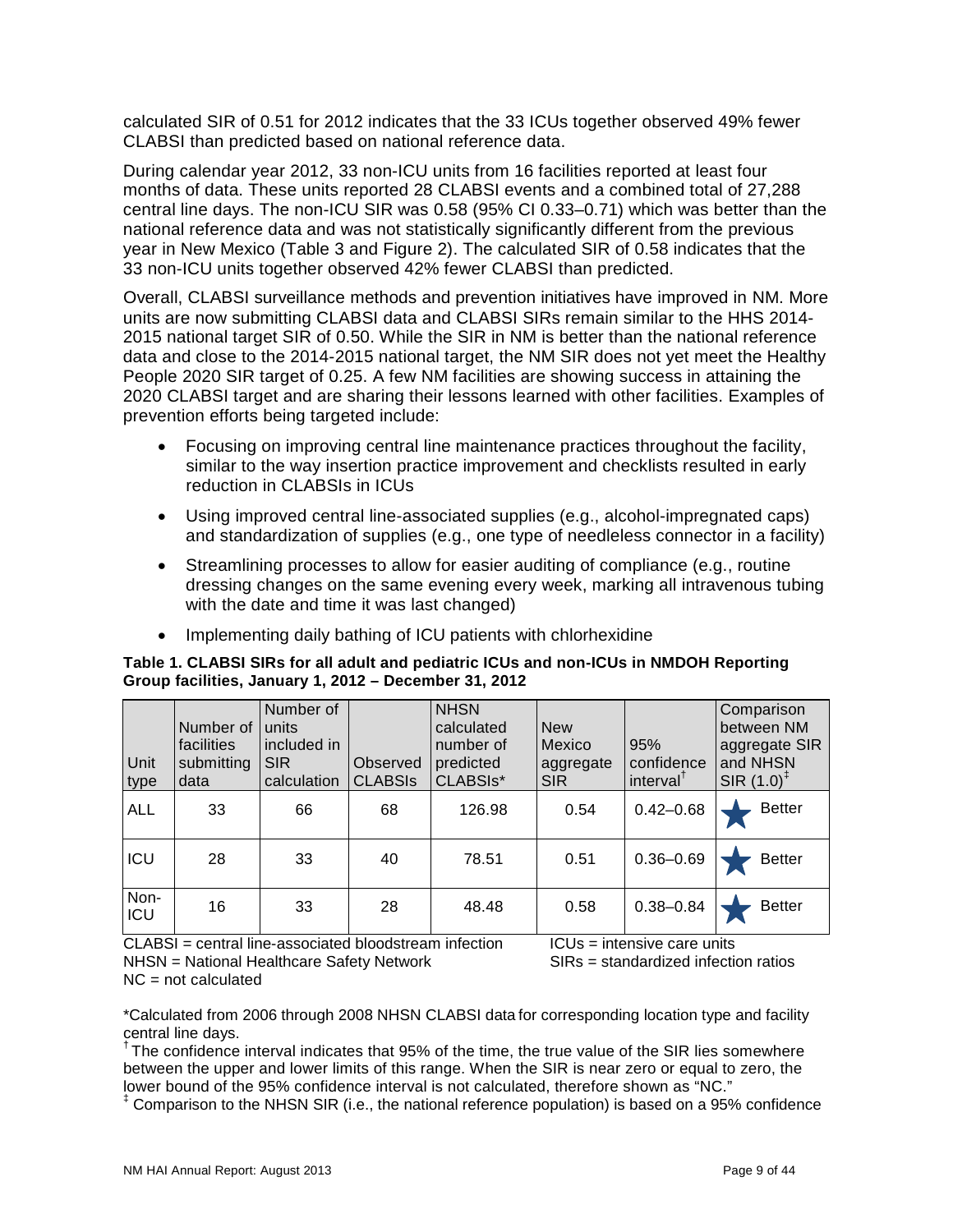interval. When the confidence interval includes 1.0 it is not considered statistically significant, therefore categorized as "no different" and indicated by a green square. When the confidence interval does not include 1.0 it is considered statistically significant. When the confidence interval is less than 1.0 the categorization is "better" than the national reference population, indicated by a blue star. If the confidence interval was greater than 1.0 the categorization would be "worse," however there are none to report.

[Note: The SIR is a summary statistic used to compare the HAI experience of a particular group to a reference population (i.e., NHSN national data 2006 through 2008). The SIR calculation is based on dividing the total number of observed CLABSI events by a "predicted" number of events using the CLABSI rates from the reference population. This "predicted" number is calculated by multiplying the national CLABSI rate from the reference population by the observed number of central line-days for each location type. The SIR is a ratio and is typically compared to one. An SIR less than one indicates that the number of observed HAI events is fewer than the number predicted. An SIR equal to one indicates the number of observed events is the same as the number predicted, and an SIR greater than one indicates the number of observed events is greater than predicted. See [Appendix A](#page-27-1) for more information.]

These abbreviations and footnotes are identical for Tables 1 through 6.

#### <span id="page-10-0"></span>**Table 2. CLABSI SIRs for adult and pediatric ICUs in NMDOH Reporting Group facilities, 2009 – 2012**

| Calendar I<br>Year | <b>Number</b><br>οf<br>facilities<br>submitting<br>data | Number of<br>units<br>included<br>in SIR<br>calculation | Observed<br><b>CLABSIS</b> | <b>NHSN</b><br>calculated<br>number of<br>predicted<br>CLABSI <sub>S</sub> * | <b>New</b><br>Mexico<br>aggregate<br><b>SIR</b> | 95%<br>confidence<br>interval <sup>†</sup> | Comparison<br>between NM<br>aggregate SIR<br>and NHSN SIR<br>$(1.0)^{\ddagger}$ |
|--------------------|---------------------------------------------------------|---------------------------------------------------------|----------------------------|------------------------------------------------------------------------------|-------------------------------------------------|--------------------------------------------|---------------------------------------------------------------------------------|
| 2009               | 6                                                       | 10                                                      | 23                         | 53.05                                                                        | 0.43                                            | $0.28 - 0.65$                              | <b>Better</b>                                                                   |
| 2010               | 11                                                      | 16                                                      | 27                         | 61.49                                                                        | 0.44                                            | $0.29 - 0.64$                              | <b>Better</b>                                                                   |
| 2011               | 17                                                      | 24                                                      | 32                         | 71.53                                                                        | 0.45                                            | $0.31 - 0.63$                              | <b>Better</b>                                                                   |
| 2012               | 28                                                      | 33                                                      | 40                         | 78.51                                                                        | 0.51                                            | $0.36 - 0.69$                              | <b>Better</b>                                                                   |

See abbreviations and footnotes at the end of Table 1.

#### <span id="page-10-1"></span>**Table 3. CLABSI SIRs for non-ICUs in NMDOH Reporting Group facilities, 2011 – 2012**

| Calendar<br>Year | Number of   units<br>facilities<br>submitting<br>data | Number of<br>included in<br><b>SIR</b><br>calculation | Observed<br><b>CLABSIS</b> | <b>NHSN</b><br>calculated<br>number of<br>predicted<br>CLABSIS <sup>*</sup> | <b>New</b><br>Mexico<br>aggregate<br><b>SIR</b> | 95%<br>confidence<br>interval <sup>†</sup> | Comparison<br>between NM<br>aggregate<br>SIR and<br><b>NHSN SIR</b><br>$(1.0)^{4}$ |
|------------------|-------------------------------------------------------|-------------------------------------------------------|----------------------------|-----------------------------------------------------------------------------|-------------------------------------------------|--------------------------------------------|------------------------------------------------------------------------------------|
| 2011             | 14                                                    | 27                                                    | 28                         | 57.29                                                                       | 0.49                                            | $0.33 - 0.71$                              | <b>Better</b>                                                                      |
| 2012             | 16                                                    | 33                                                    | 28                         | 48.48                                                                       | 0.58                                            | $0.38 - 0.84$                              | <b>Better</b>                                                                      |

See abbreviations and footnotes at the end of Table 1.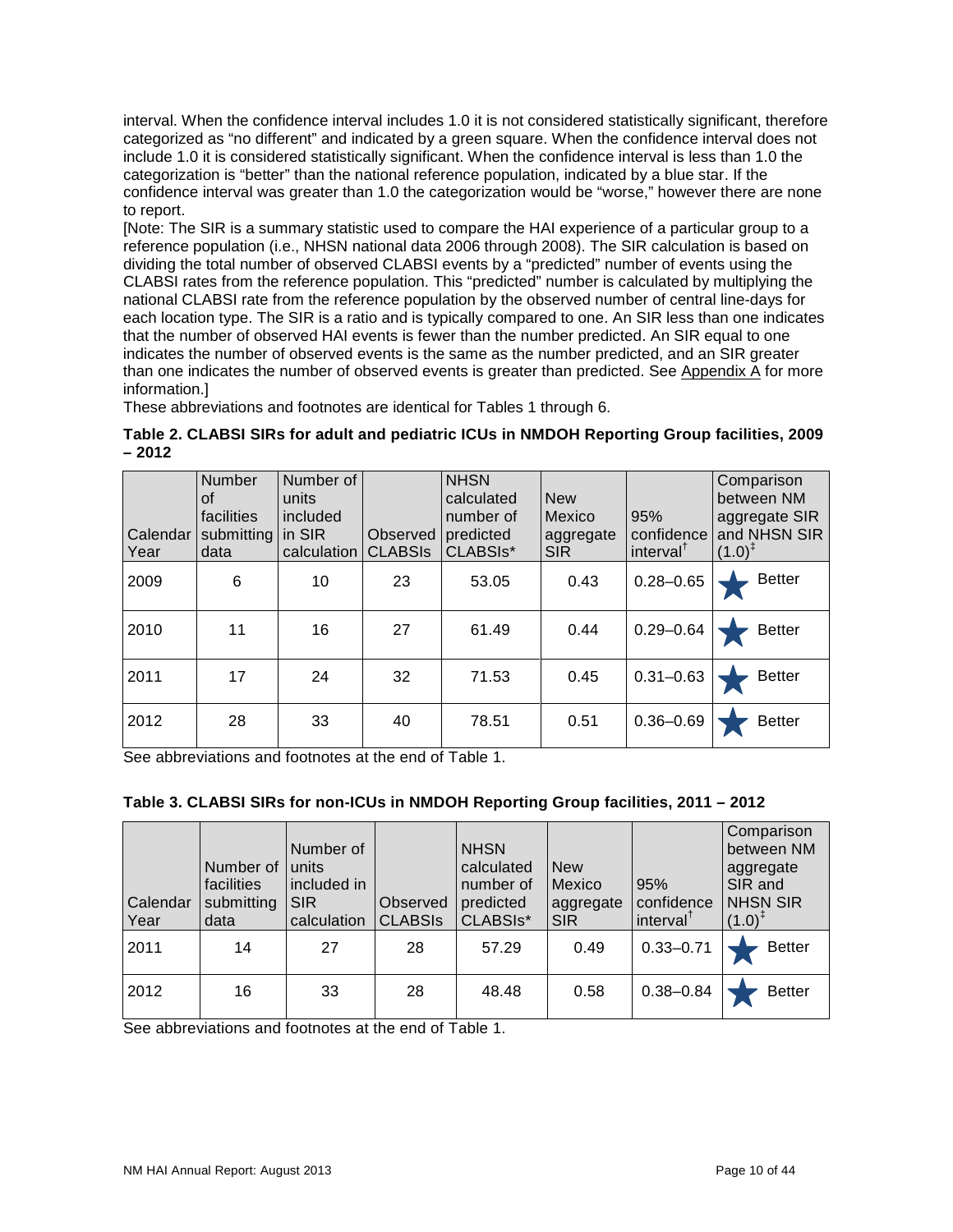

<span id="page-11-0"></span>

CLABSI = central line-associated bloodstream infection ICU = intensive care unit<br>NHSN = National Healthcare Safety Network SIRs = standardized infection ratios NHSN = National Healthcare Safety Network

<span id="page-11-1"></span>**Figure 2. NM non-ICU CLABSI SIRs for calendar years 2011 and 2012 with comparison to the NHSN reference population for 2006 – 2008 and Healthy People 2020 goal**



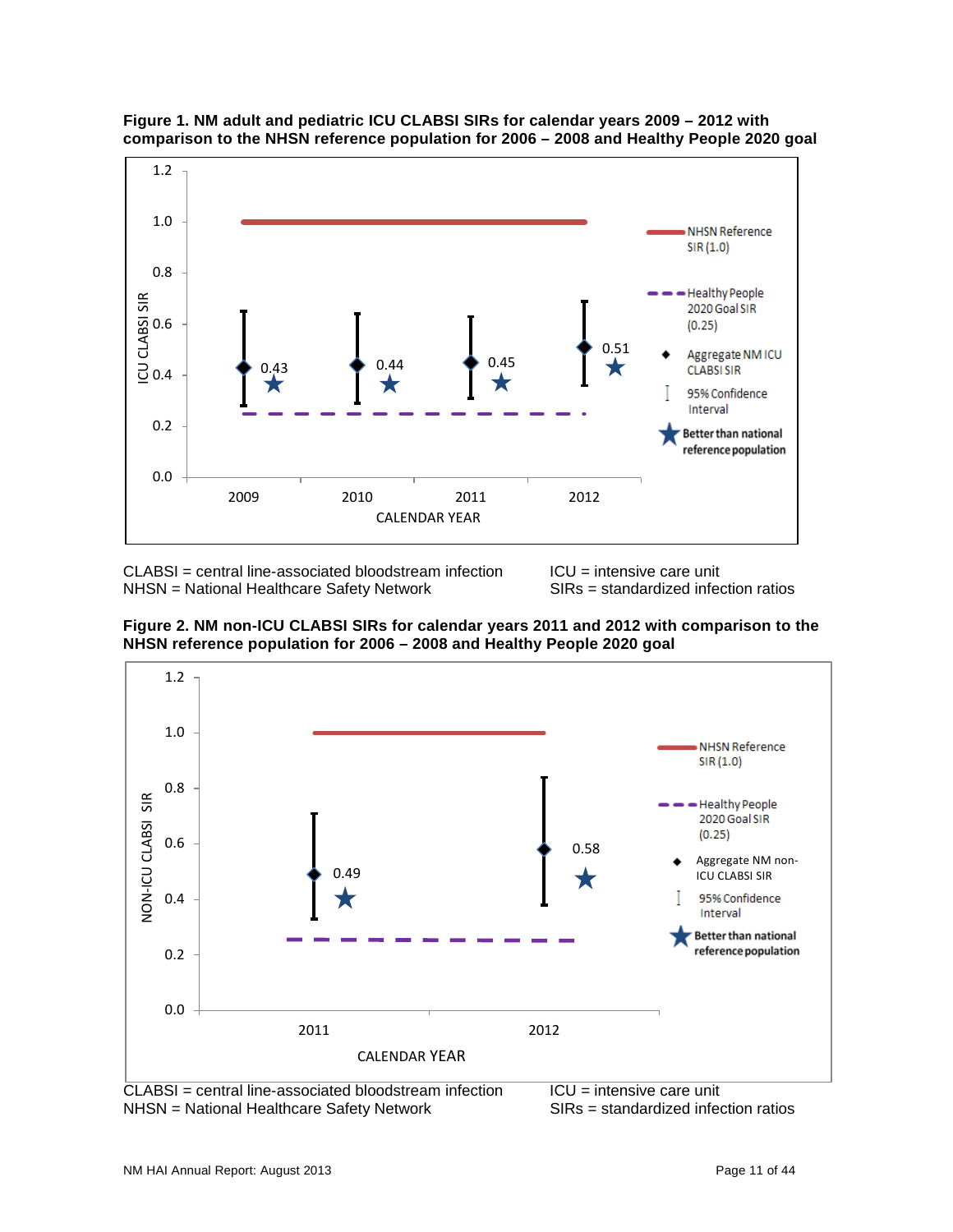### *NM Healthcare Facility-specific CLABSI Data*

Facility-specific reports are presented for facilities included in the aggregate CLABSI data. All facilities are single hospitals with the exception of Presbyterian Healthcare Services which includes Presbyterian Hospital, Presbyterian Kaseman Hospital, and Rust Medical Center. While the aggregate NM CLABSI data is consistently "better" than the national reference SIR, most facility-level comparisons with the national SIR were statistically "no different" because of small numbers of observed and predicted infections at the individual NM facilities.

Several facilities had less than one predicted infection, based on the type of unit they were reporting and the number of central line days. In alignment with reporting standards followed by NHSN and CDC, facilities with less than one predicted infection do not have an SIR calculated due to reduced reliability of data. Facilities without SIRs are listed after the facilityspecific SIR ICU CLABSI and non-ICU CLABSI tables (Table 4 and Table 5, respectively) in order to recognize that they met reporting expectations.

Some NM healthcare facilities have been voluntarily submitting data for several years (Table 6) while other facilities began submitting data to NMDOH in 2012 under the new HAI section of the Notifiable Diseases and Conditions in New Mexico Administrative Code.

<span id="page-12-0"></span>

| or more CLABSI | Table 4. 2012 ICU CLABSI facility-specific SIRs for all facilities for which NHSN predicted one |  |  |  |  |
|----------------|-------------------------------------------------------------------------------------------------|--|--|--|--|
|                |                                                                                                 |  |  |  |  |

| Facility                                                                | Number of<br>units in<br><b>SIR</b><br>calculation | Number of<br><b>CLABSIS</b><br>observed in<br>the facility | Number of<br><b>CLABSIS</b><br>predicted<br>by NHSN<br>calculation* | Facility<br>ICU-only<br><b>SIR</b> | 95%<br>confidence<br>interval <sup>†</sup> | Comparison<br>between facility<br>ICU SIR and<br><b>NHSN SIR</b><br>$(1.0)^{\ddagger}$ |
|-------------------------------------------------------------------------|----------------------------------------------------|------------------------------------------------------------|---------------------------------------------------------------------|------------------------------------|--------------------------------------------|----------------------------------------------------------------------------------------|
| <b>CHRISTUS St.</b><br><b>Vincent Regional</b><br><b>Medical Center</b> | 1                                                  | $\overline{0}$                                             | 3.68                                                                | 0.00                               | $NC-1.00$                                  | No different                                                                           |
| <b>Eastern New</b><br><b>Mexico Medical</b><br>Center                   | 1                                                  | 3                                                          | 1.38                                                                | 2.17                               | $0.45 - 6.35$                              | No different                                                                           |
| <b>Gerald Champion</b><br><b>Regional Medical</b><br>Center             | 1                                                  | $\overline{0}$                                             | 1.20                                                                | 0.00                               | $NC-3.08$                                  | No different                                                                           |
| Heart Hospital of<br>NM at Lovelace<br><b>Medical Center</b>            | 1                                                  | 3                                                          | 4.38                                                                | 0.69                               | $0.14 - 2.00$                              | No different                                                                           |
| Lovelace Medical<br>Center                                              | 1                                                  | $\overline{4}$                                             | 7.05                                                                | 0.57                               | $0.16 - 1.45$                              | No different                                                                           |
| <b>Memorial Medical</b><br>Center                                       | 1                                                  | $\overline{2}$                                             | 7.09                                                                | 0.28                               | $0.03 - 1.02$                              | No different                                                                           |
| <b>Mountain View</b><br><b>Regional Medical</b><br>Center               | 1                                                  | 1                                                          | 4.60                                                                | 0.22                               | $0.01 - 1.21$                              | No different                                                                           |
| Presbyterian<br>Healthcare<br>Services                                  | 3                                                  | $\overline{7}$                                             | 12.60                                                               | 0.56                               | $0.22 - 1.15$                              | No different                                                                           |
| San Juan<br><b>Regional Medical</b><br>Center                           | 1                                                  | $\overline{2}$                                             | 2.63                                                                | 0.76                               | $0.09 - 2.75$                              | No different                                                                           |
| University of NM<br>Hospital                                            | $\overline{4}$                                     | 18                                                         | 28.33                                                               | 0.64                               | $0.38 - 1.00$                              | No different                                                                           |

See abbreviations and footnotes at the end of Table 1.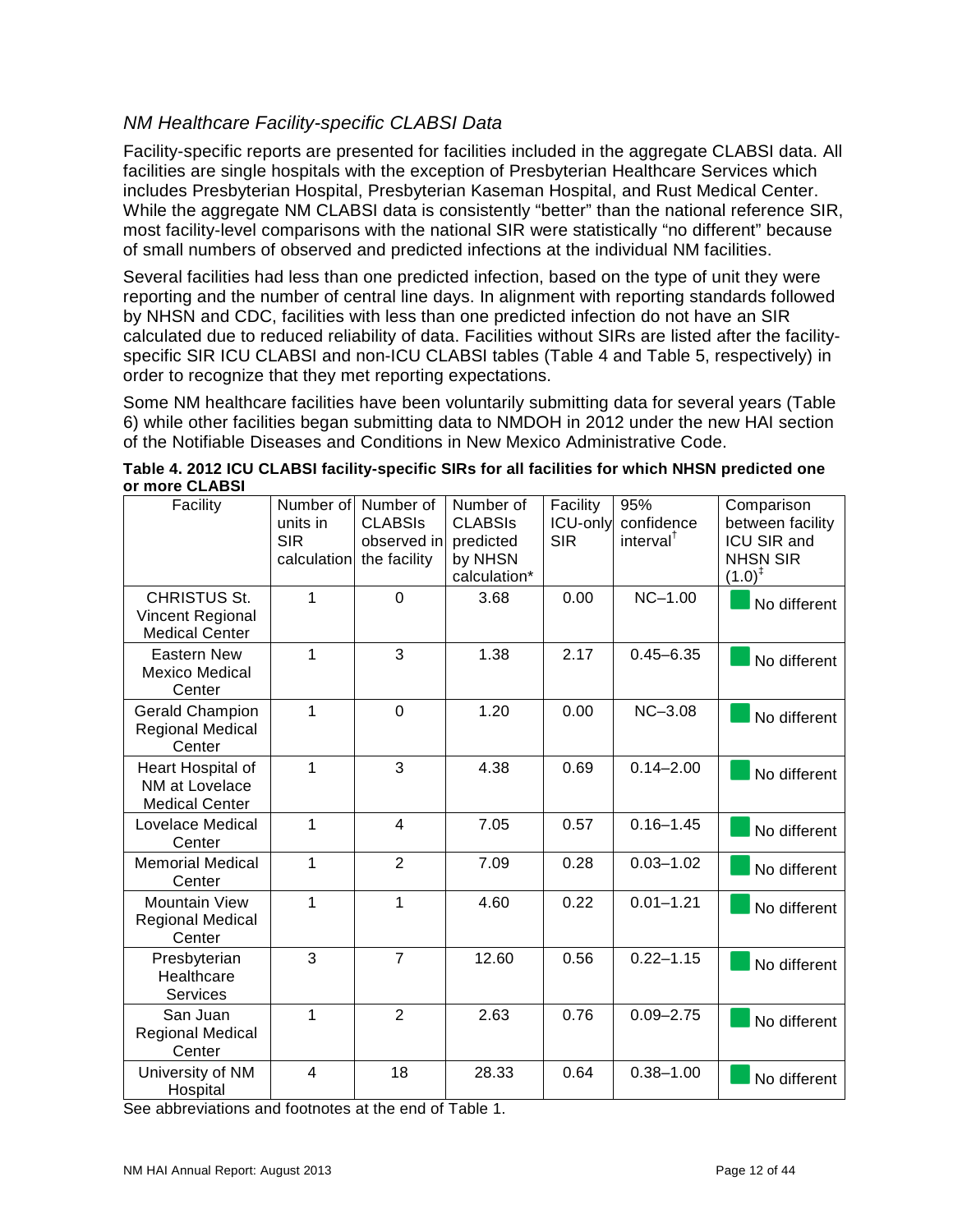The following hospitals have met reporting expectations and provided ICU CLABSI data to NMDOH. In each of these facilities the NHSN calculated number of predicted CLABSI infections for each unit reported was less than one; therefore, no SIR can be calculated and comparison to NHSN SIR cannot be provided. Some hospitals do not have an ICU and therefore the facility name would not be expected to be seen in this list or the chart above.

Alta Vista Regional Hospital, Carlsbad Medical Center, Cibola General Hospital, Gila Regional Medical Center, Holy Cross Hospital, Lea Regional Medical Center, Lincoln County Medical Center, Los Alamos Medical Center, Lovelace Westside Hospital, Lovelace Women's Hospital, Mimbres Memorial Hospital, Miners' Colfax Medical Center, Northern Navajo Medical Center, Plains Regional Medical Center, Presbyterian Espanola Hospital, Rehoboth McKinley Christian Health Care Services, Roosevelt General Hospital, Roswell Regional Hospital

#### <span id="page-13-0"></span>**Table 5. 2012 Non-ICU CLABSI facility-specific SIRs for all facilities for which NHSN predicted one or more CLABSI**

| Facility                                             | Number of<br>units in<br><b>SIR</b><br>calculation | <b>Number</b><br>οf<br><b>CLABSIS</b><br>observed<br>in the<br>facility | Number of<br><b>CLABSIS</b><br>predicted<br>by NHSN<br>calculation* | Facility<br>non-<br>ICU<br><b>SIR</b> | 95%<br>confidence<br>interval <sup>†</sup> | Comparison<br>between<br>facility non-<br><b>ICU SIR and</b><br><b>NHSN SIR</b><br>$(1.0)^{\ddagger}$ |
|------------------------------------------------------|----------------------------------------------------|-------------------------------------------------------------------------|---------------------------------------------------------------------|---------------------------------------|--------------------------------------------|-------------------------------------------------------------------------------------------------------|
| Gerald Champion<br><b>Regional Medical</b><br>Center |                                                    | 0                                                                       | 1.08                                                                | 0.00                                  | $NC-3.41$                                  | No different                                                                                          |
| <b>Plains Regional</b><br><b>Medical Center</b>      | $\overline{4}$                                     | 1                                                                       | 1.51                                                                | 0.66                                  | $0.02 - 3.68$                              | No different                                                                                          |
| Presbyterian<br>Espanola Hospital                    | 1                                                  | $\Omega$                                                                | 1.30                                                                | 0.00                                  | $NC-2.83$                                  | No different                                                                                          |
| San Juan<br><b>Regional Medical</b><br>Center        | 1                                                  | $\Omega$                                                                | 2.38                                                                | 0.00                                  | $NC-1.55$                                  | No different                                                                                          |
| University of NM<br>Hospital                         | 13                                                 | 25                                                                      | 39.86                                                               | 0.63                                  | $0.41 - 0.93$                              | <b>Better</b>                                                                                         |

See abbreviations and footnotes at the end of Table 1.

The following hospitals have provided non-ICU CLABSI data to NMDOH. The NHSN calculated number of predicted CLABSI infections for each unit reported was less than one; therefore, no SIR can be calculated and comparison to NHSN SIR cannot be provided.

Carlsbad Regional Medical Center, Dr. Dan C. Trigg Memorial Hospital, Eastern New Mexico Medical Center, Guadalupe County Hospital, Lea Regional Medical Center, Lovelace Westside Hospital, Lovelace Women's Hospital, Nor Lea General Hospital, Roosevelt General Hospital, Sierra Vista Hospital, Socorro General Hospital

Non-ICU CLABSI data has been considered part of voluntary reporting in NM. As of January 2014, CMS will require reporting from all medical wards, surgical wards and medical/surgical wards. At that time NMDOH will expect facilities to confer rights for NMDOH to access data from NHSN for these non-ICU wards.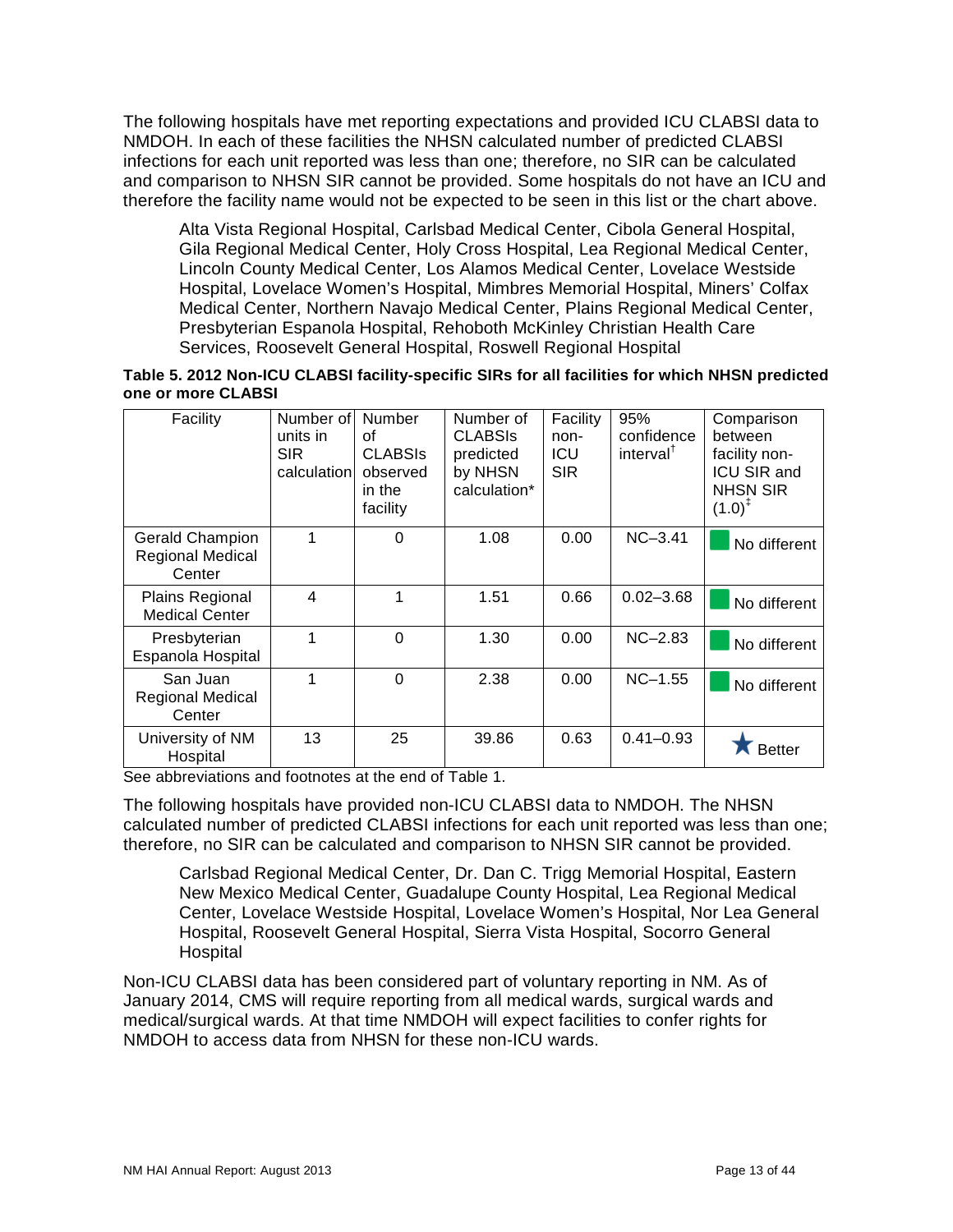#### <span id="page-14-0"></span>**Table 6. CLABSI data for facilities with multiple-year ICU reporting to NMDOH (i.e., reported voluntarily prior to 2012), with or without SIRs**

| Facility                                                             | Number of<br>units in<br><b>SIR</b><br>calculation | Number of<br><b>CLABSIS</b><br>observed<br>in the<br>facility | Number of<br><b>CLABSIS</b><br>predicted<br>by NHSN<br>calculation* | Facility<br>ICU-<br>only<br><b>SIR</b> | 95%<br>confidence<br>interval <sup>†</sup> | Comparison<br>between facility<br>ICU SIR and<br><b>NHSN SIR</b><br>$(1.0)^{\ddagger}$ |
|----------------------------------------------------------------------|----------------------------------------------------|---------------------------------------------------------------|---------------------------------------------------------------------|----------------------------------------|--------------------------------------------|----------------------------------------------------------------------------------------|
| <b>Gerald Champion</b><br><b>Regional Medical</b><br>Center 2012     | 1                                                  | 0                                                             | 1.20                                                                | 0.00                                   | $NC-3.08$                                  | No different                                                                           |
| <b>Gerald Champion</b><br>2011                                       | $\mathbf{1}$                                       | $\mathbf 0$                                                   | 1.04                                                                | 0.00                                   | $NC-3.54$                                  | No different                                                                           |
| <b>Gerald Champion</b><br>2010                                       | $\overline{1}$                                     | $\overline{1}$                                                | 1.30                                                                | 0.77                                   | $0.02 - 4.29$                              | No different                                                                           |
| Heart Hospital of<br>NM at Lovelace<br><b>Medical Center</b><br>2012 | 1                                                  | 3                                                             | 4.38                                                                | 0.69                                   | $0.14 - 2.00$                              | No different                                                                           |
| <b>Heart 2011</b>                                                    | $\mathbf{1}$                                       | $\overline{2}$                                                | 3.60                                                                | 0.56                                   | $0.07 - 2.01$                              | No different                                                                           |
| <b>Heart 2010</b>                                                    | 1                                                  | 1                                                             | 3.51                                                                | 0.29                                   | $0.01 - 1.59$                              | No different                                                                           |
| <b>Holy Cross Hospital</b><br>2012                                   | $\overline{1}$                                     | $\overline{0}$                                                | 0.58                                                                | <b>NC</b>                              |                                            | <b>NA</b>                                                                              |
| Holy Cross 2011                                                      | $\mathbf{1}$                                       | $\mathbf{1}$                                                  | 0.51                                                                | <b>NC</b>                              |                                            | <b>NA</b>                                                                              |
| Holy Cross 2010                                                      | $\overline{1}$                                     | $\overline{0}$                                                | 0.59                                                                | <b>NC</b>                              |                                            | <b>NA</b>                                                                              |
| Lovelace Medical<br>Center 2012                                      | 1                                                  | $\overline{\mathbf{4}}$                                       | 7.05                                                                | 0.57                                   | $0.16 - 1.45$                              | No different                                                                           |
| Lovelace Medical<br>2011                                             | 3                                                  | $\overline{2}$                                                | 8.48                                                                | 0.24                                   | $0.03 - 0.85$                              | <b>K</b> Better                                                                        |
| Lovelace Westside<br>Hospital 2012                                   | $\mathbf{1}$                                       | $\mathbf 0$                                                   | 0.48                                                                | <b>NC</b>                              |                                            | <b>NA</b>                                                                              |
| Lovelace Westside<br>2011                                            | $\mathbf{1}$                                       | $\overline{0}$                                                | 0.45                                                                | <b>NC</b>                              |                                            | <b>NA</b>                                                                              |
| Lovelace Westside<br>2010                                            | $\mathbf{1}$                                       | $\overline{0}$                                                | 0.58                                                                | <b>NC</b>                              |                                            | <b>NA</b>                                                                              |
| Lovelace Women's<br>Hospital 2012                                    | 1                                                  | 0                                                             | 0.65                                                                | <b>NC</b>                              |                                            | <b>NA</b>                                                                              |
| Lovelace Women's<br>2011                                             | 1                                                  | 0                                                             | 0.95                                                                | <b>NC</b>                              |                                            | <b>NA</b>                                                                              |
| Lovelace Women's<br>2010                                             | 1                                                  | 1                                                             | 1.10                                                                | 0.91                                   | $0.02 - 5.09$                              | No different                                                                           |
| <b>Memorial Medical</b><br>Center 2012                               | $\mathbf{1}$                                       | $\overline{2}$                                                | 7.09                                                                | 0.28                                   | $0.03 - 1.02$                              | No different                                                                           |
| <b>Memorial Medical</b><br>2011                                      | $\mathbf{1}$                                       | $\overline{1}$                                                | 7.53                                                                | 0.13                                   | $0.00 - 0.74$                              | <b>X</b> Better                                                                        |
| <b>Memorial Medical</b><br>2010                                      | $\mathbf{1}$                                       | $\overline{2}$                                                | 6.78                                                                | 0.30                                   | $0.04 - 1.07$                              | No different                                                                           |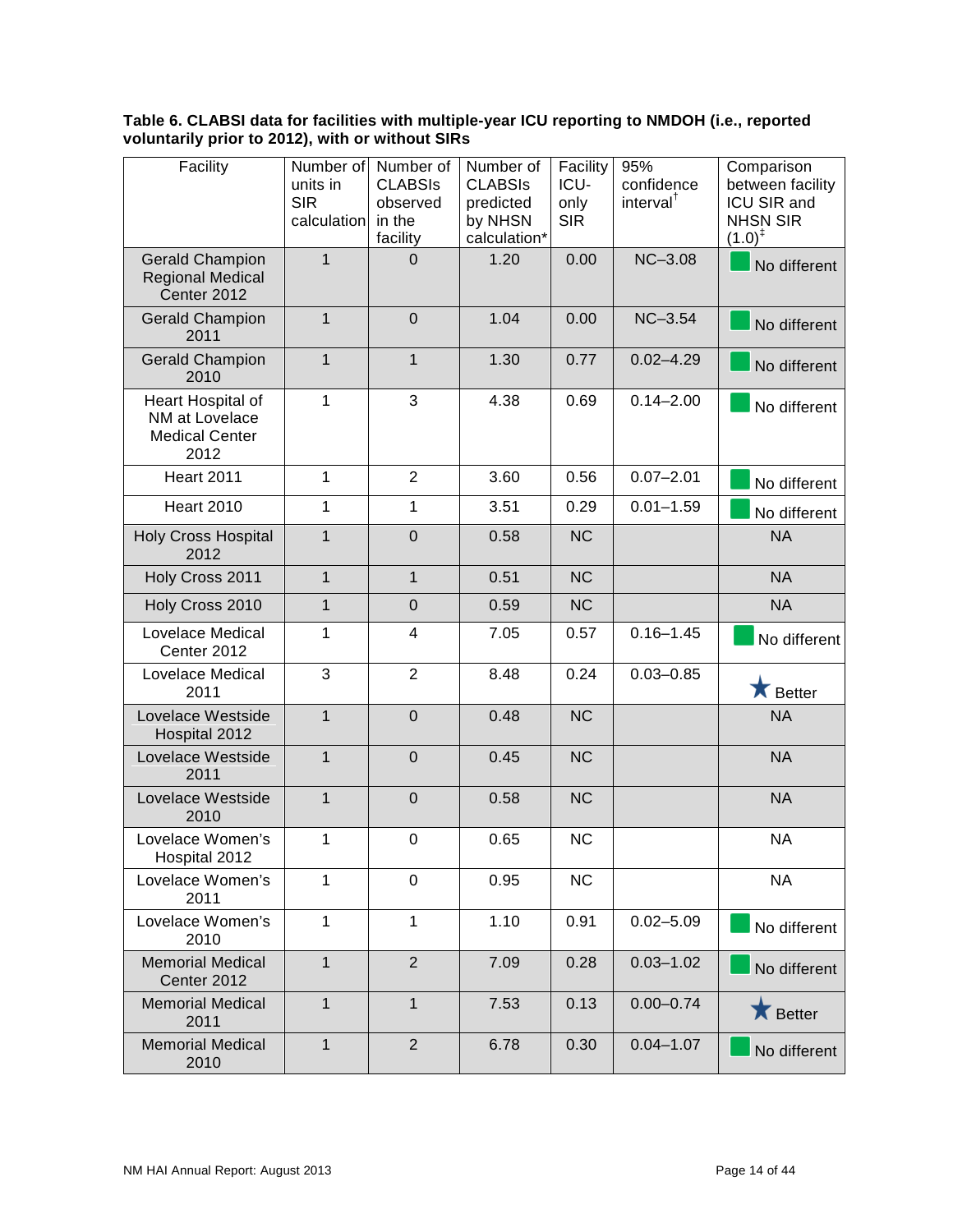| Facility                                                                    | Number of<br>units in<br><b>SIR</b><br>calculation | Number of<br><b>CLABSIS</b><br>observed<br>in the<br>facility | Number of<br><b>CLABSIS</b><br>predicted<br>by NHSN<br>calculation* | Facility<br>ICU-<br>only<br><b>SIR</b> | 95%<br>confidence<br>interval <sup>†</sup> | Comparison<br>between facility<br>ICU SIR and<br><b>NHSN SIR</b><br>$(1.0)^{\ddagger}$ |
|-----------------------------------------------------------------------------|----------------------------------------------------|---------------------------------------------------------------|---------------------------------------------------------------------|----------------------------------------|--------------------------------------------|----------------------------------------------------------------------------------------|
| Plains Regional<br><b>Medical Center</b><br>2012                            | $\mathbf 1$                                        | 0                                                             | 0.46                                                                | <b>NC</b>                              |                                            | <b>NA</b>                                                                              |
| Plains 2011                                                                 | $\mathbf{1}$                                       | $\mathbf 0$                                                   | 0.40                                                                | <b>NC</b>                              |                                            | <b>NA</b>                                                                              |
| Plains 2010                                                                 | 1                                                  | $\overline{0}$                                                | 0.35                                                                | <b>NC</b>                              |                                            | <b>NA</b>                                                                              |
| Presbyterian<br><b>Healthcare Services</b><br>2012                          | 3                                                  | $\overline{7}$                                                | 12.60                                                               | 0.56                                   | $0.22 - 1.15$                              | No different                                                                           |
| Presbyterian 2011                                                           | 3                                                  | 15                                                            | 14.07                                                               | 1.07                                   | $0.60 - 1.76$                              | No different                                                                           |
| Presbyterian 2010                                                           | 3                                                  | 11                                                            | 14.26                                                               | 0.77                                   | $0.39 - 1.38$                              | No different                                                                           |
| <b>Rehoboth McKinley</b><br><b>Christian Health</b><br><b>Care Services</b> | 1                                                  | $\mathbf 0$                                                   | 0.29                                                                | N <sub>C</sub>                         |                                            | <b>NA</b>                                                                              |
| Rehoboth 2011                                                               | 1                                                  | $\overline{0}$                                                | 0.48                                                                | <b>NC</b>                              |                                            | <b>NA</b>                                                                              |
| Rehoboth 2010                                                               | 1                                                  | 0                                                             | 0.48                                                                | <b>NC</b>                              |                                            | <b>NA</b>                                                                              |
| San Juan Regional<br><b>Medical Center</b><br>2012                          | $\mathbf{1}$                                       | $\overline{2}$                                                | 2.63                                                                | 0.76                                   | $0.09 - 2.75$                              | No different                                                                           |
| San Juan 2011                                                               | $\mathbf{1}$                                       | $\overline{2}$                                                | 2.59                                                                | 0.77                                   | $0.09 - 2.79$                              | No different                                                                           |
| San Juan 2010                                                               | $\overline{1}$                                     | $\overline{2}$                                                | 2.36                                                                | 0.85                                   | $0.10 - 3.07$                              | No different                                                                           |
| University of NM<br>Hospital 2012                                           | $\overline{4}$                                     | 18                                                            | 28.33                                                               | 0.64                                   | $0.38 - 1.00$                              | No different                                                                           |
| University 2011                                                             | $\overline{4}$                                     | 8                                                             | 29.44                                                               | 0.27                                   | $0.12 - 0.54$                              | <b>X</b> Better                                                                        |
| University 2010                                                             | $\overline{4}$                                     | 9                                                             | 30.19                                                               | 0.30                                   | $0.14 - 0.57$                              | Better                                                                                 |

NA = not applicable because a facility SIR could not be calculated See additional abbreviations and footnotes at the end of Table 1.

#### *Organisms Related to CLABSI*

Along with submitting data on the number of CLABSI events, facilities enter data into NHSN on types of microorganisms associated with CLABSIs (Table 7). This data can be used to monitor trends in microorganisms causing infections and can help identify emergence of drug-resistant pathogens.

#### <span id="page-15-0"></span>**Table 7: Microorganisms associated with central line-associated bloodstream infections for 2012 in New Mexico**

| Microorganisms                   | Number of Isolates | Percent of Infections |
|----------------------------------|--------------------|-----------------------|
| Enterococci                      | 18                 | 24.3                  |
| (VRE)                            | (4)                | (5.4)                 |
| Coagulase-negative staphylococci |                    | 12.2                  |
| Klebsiella spp.                  |                    | 10.8                  |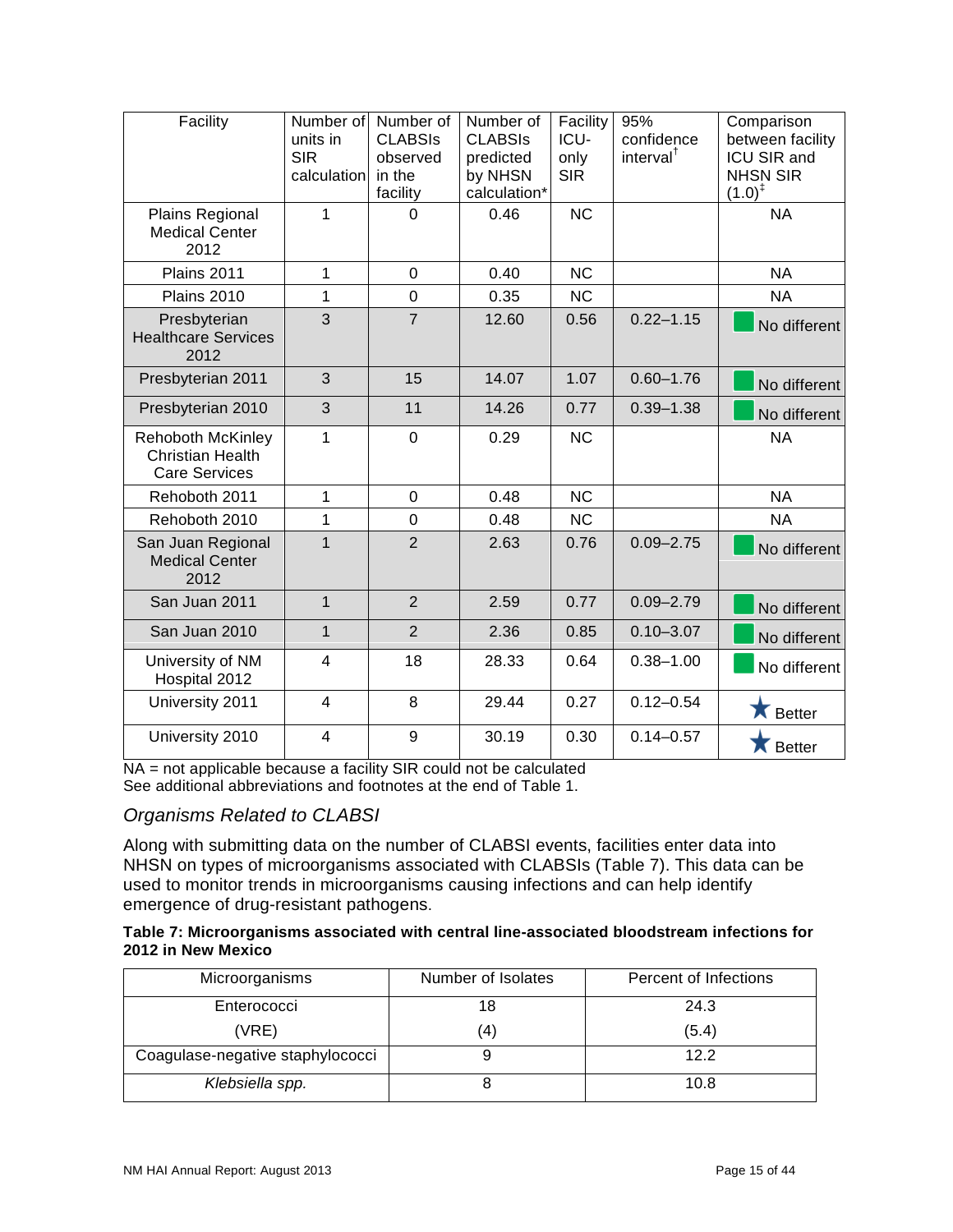| Microorganisms        | Number of Isolates | Percent of Infections |
|-----------------------|--------------------|-----------------------|
| Staphylococcus aureus |                    | 9.5                   |
| (MSSA)                | (6)                | (8.1)                 |
| (MRSA)                | (1)                | (1.4)                 |
| Streptococci          |                    | 9.5                   |
| Pseudomonas spp.      | 6                  | 8.1                   |
| Enterobacter spp.     | 6                  | 8.1                   |
| Escherichia spp.      | 5                  | 6.8                   |
| Other                 | 5                  | 6.8                   |
| Yeast                 | 3                  | 4.1                   |
| <b>Total</b>          | 74                 | 100.0                 |

#### *Limitations of CLABSI Data*

One limitation of using the NHSN pooled mean as a reference for comparison purposes is that it is based on national 2006-2008 CLABSI data whereas the NM CLABSI SIRs reported here are from 2009-2012. This is a limitation because factors that have changed over time, such as improvements in CLABSI prevention and outcomes, may have also changed the national mean. Despite this limitation, the NHSN pooled mean is the standard against which all facilities and states are compared.

While there are numerous internal validation checks built into NHSN, all data submitted to NHSN have not been verified by ongoing and/or complete external validation (e.g., independent external case review).

For consumer prevention information on CLABSI, see [Appendix C.](#page-32-0)

## <span id="page-16-0"></span>*Clostridium difficile* Infection Surveillance

For background information on *Clostridium difficile* infection (CDI), see [Appendix](#page-37-0) D.

*Clostridium difficile* infection surveillance is evolving at the state and national levels. The baseline period selected by NHSN for calculating a national facility-wide CDI SIR is 2009- 2010. Transition to facility-wide laboratory-identified reporting in NM began late in 2012 and was required of acute care hospitals for CMS reporting as of January 2013. NMDOH will then have access to CDI NHSN hospital data through the requirements in Notifiable Diseases and Conditions in New Mexico Administrative Code, similar to CLABSI data.

Voluntary NM CDI data submission using NHSN began in November 2010 and provided a learning opportunity as hospitals had previously only collected CDI data internally, using non-standardized definitions. This initial data was collected on a unit-specific basis by a limited number of facilities. The introduction of the laboratory-identified (LabID) NHSN CDI definition, which is algorithm based, was a departure from previous methods of data collection. January 2013 CMS requirements are for facility-wide CDI data reporting and will provide more meaningful information on the presence of this infection in a facility.

Population-based CDI surveillance is being conducted by NM Emerging Infections Program in conjunction with CDC and partner states. See the Special Projects/HAI section of this report for more information.

For consumer prevention information on CDI, see [Appendix C.](#page-32-0)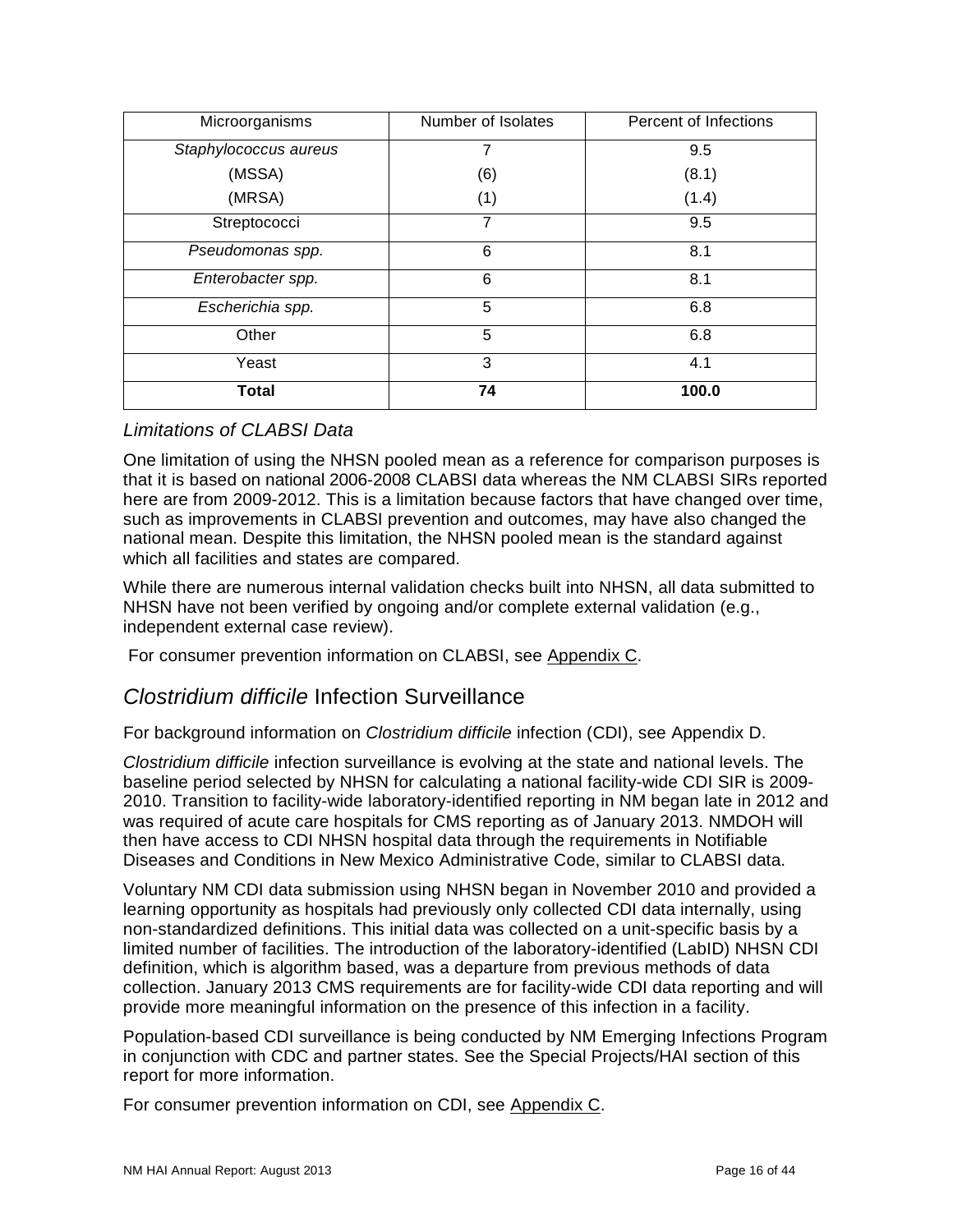## <span id="page-17-0"></span>Results of New Mexico Healthcare Personnel Influenza Vaccination **Surveillance**

For background information on healthcare personnel (HCP) influenza vaccination surveillance, see [Appendix E.](#page-39-0)

Data was voluntarily submitted by 31 healthcare facilities during the 2012-2013 influenza vaccination season. The influenza vaccination season is generally considered to be from the time that season's vaccine is available (often in August) through March of the following year. Data is reported here for the employee category only (i.e., individuals paid directly by the healthcare facility) because those data are currently most reliable and complete, based on facility-reported difficulty collecting data for other personnel categories, and is more directly comparable to previous HCP influenza vaccination reporting in NM. Facility-specific rates are available for only 24 of the 31 facilities (Figure 3) but all 31 are included in the aggregate rate. The seven unidentified facilities voluntarily reported their rates to NMDOH for the first time during the 2012-2013 flu season. Consistent with previous facility-identified public reporting, facilities are given one year of reporting before their data is shared publicly. This criterion allows for development and implementation of adequate surveillance systems and time to learn correct application of surveillance definitions prior to facilityspecific public reporting.

The total number of healthcare employees receiving influenza vaccination for the 2012- 2013 season was 21,944 of 28,350 HCP directly employed by the 31 facilities (Table 8). The statewide HCP influenza vaccination aggregate rate was 77.4% of employees vaccinated. The 31 participating facilities included five long-term care and behavioral health facilities in addition to 26 acute care hospitals.

The NM aggregate HCP influenza vaccination employee rate for 2012-2013 (77.4%) dropped slightly from the 2011-2012 NM rate (79.3%). The rate of 77.4% exceeds the HHS Healthy People 2014-2015 interim goal of 70% but is statistically significantly lower than the 2011-2012 NM rate. Statistical significance throughout this report is determined by a pvalue less than or equal to 0.05: a p-value represents the probability that an observed difference between groups did not occur by chance alone. The lower rate may be related to the addition of facilities with less prior tracking and reporting experience.

In subsequent NM HAI reports, the expectation is to move to the current national definition for HCP influenza vaccination reporting and report the vaccination rate for a broader group of healthcare personnel. Beginning in 2012-2013, facilities were required by CMS to submit data on the vaccination status of employees plus licensed independent providers, and students and volunteers in their facilities. Many NM facilities began this expanded data submission as part of a pilot in 2011-2012 and continued in 2012-2013. While the previously noted employees-only NM aggregate vaccination rate dropped two percentage points from 2011-2012 to 2012-2013, the vaccination rate for healthcare personnel for the three combined CMS-defined categories went from 65% to 72% during the same time period. Better systems for accurately identifying the denominator of non-employed individuals and tracking their vaccination status were necessary for all facilities and have greatly improved. Going forward, this national definition of HCP will be used for NM aggregate and facility-specific reporting.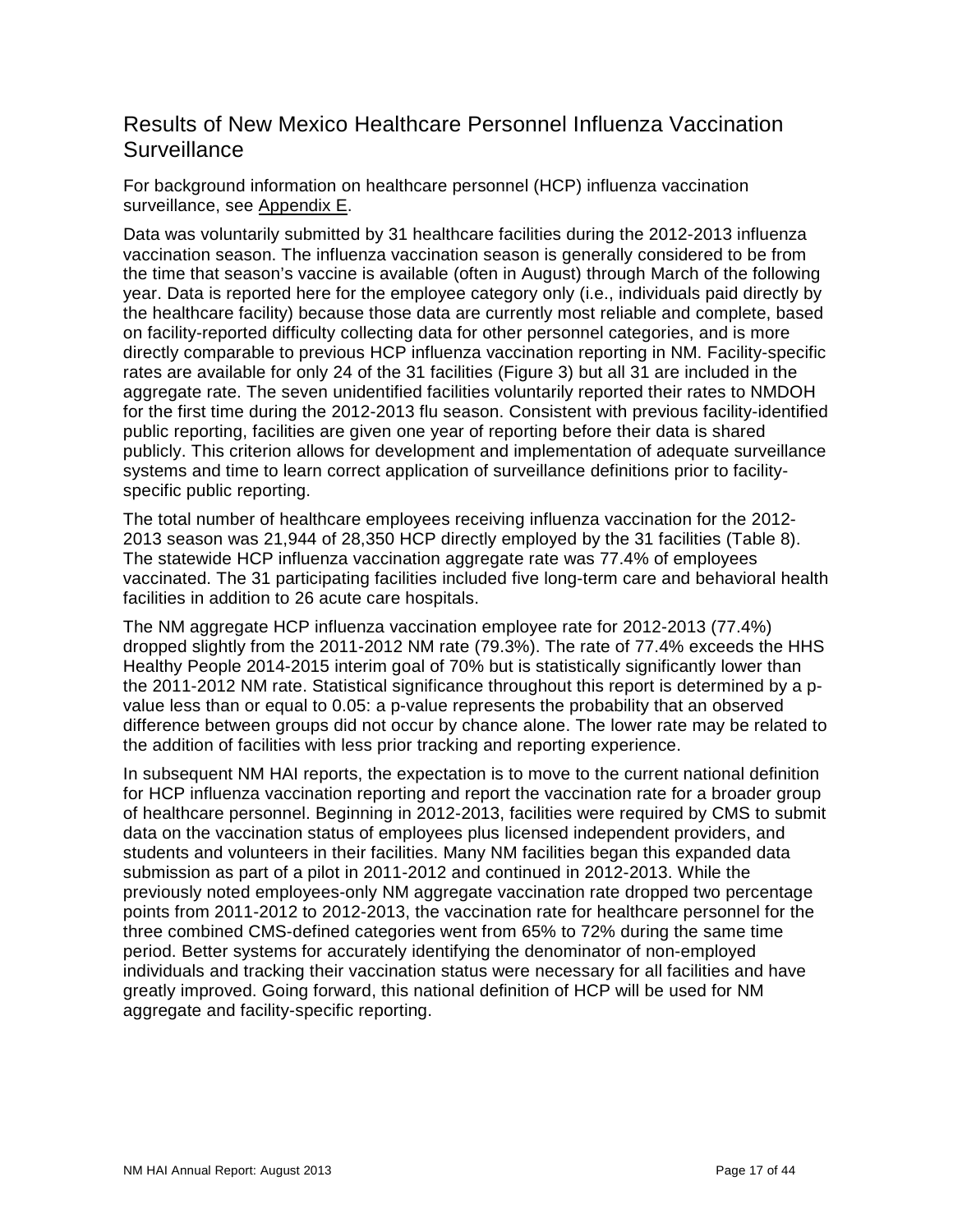#### <span id="page-18-0"></span>**Table 8. Healthcare personnel employee category: influenza vaccination rates for NM facilities participating in HCP influenza vaccination data submission, 2008 – 2012**

| Influenza<br>season | Number of<br>facilities<br>submitting<br><b>HCP</b><br>influenza<br>vaccination<br>data | Aggregate<br>number of<br>employees<br>vaccinated<br>between<br>$8/1 - 3/31$ of<br>the reporting<br>season | Aggregate<br>number of<br>employees<br>who worked at<br>the facility<br>between 10/1<br>$-3/31$ of the<br>reporting<br>season | Aggregate<br><b>NM</b><br>influenza<br>employee<br>vaccination<br>rate for the<br>reporting<br>season | <b>HHS Healthy</b><br>People<br>2014-2015<br>interim HCP<br>influenza<br>vaccination<br>rate goal | <b>HHS</b><br>Healthy<br>People 2020<br><b>HCP</b><br>influenza<br>vaccination<br>rate goal |
|---------------------|-----------------------------------------------------------------------------------------|------------------------------------------------------------------------------------------------------------|-------------------------------------------------------------------------------------------------------------------------------|-------------------------------------------------------------------------------------------------------|---------------------------------------------------------------------------------------------------|---------------------------------------------------------------------------------------------|
| 2008-2009*          | 6                                                                                       | 9,717                                                                                                      | 17,783                                                                                                                        | 54.6%                                                                                                 | NA                                                                                                | <b>NA</b>                                                                                   |
| 2009-2010*          | 25                                                                                      | 14,832                                                                                                     | 24,624                                                                                                                        | 60.2%                                                                                                 | NA.                                                                                               | <b>NA</b>                                                                                   |
| 2010-2011           | 24                                                                                      | 14,856                                                                                                     | 24,564                                                                                                                        | 60.4%                                                                                                 | 70.0%                                                                                             | NA.                                                                                         |
| 2011-2012           | $25^{\dagger}$                                                                          | 19,740                                                                                                     | 24,896                                                                                                                        | 79.3%                                                                                                 | 70.0%                                                                                             | 90.0%                                                                                       |
| 2012-2013           | 31                                                                                      | 21,944                                                                                                     | 28,350                                                                                                                        | 77.4%                                                                                                 | 70.0%                                                                                             | 90.0%                                                                                       |

HCP = healthcare personnel HHS = US Department of Health and Human Services  $NA = not applicable at the time$ 

\*Numbers of personnel vaccinated and total personnel include all employees plus all medical staff with privileges (physicians and advanced practice providers) and medical residents regardless of employment status. †

<sup>†</sup>Lovelace Medical Center and Heart Hospital of New Mexico are counted separately prior to 2011-2012 and as one facility in the 2011-2012 and 2012-2013 counts after their staffs were merged.

The increase in employee vaccination rates can be attributed to changes in individual facility policies and practices. A number of facilities modified their personnel policies to mandate participation in influenza vaccination (which required either vaccination or an active declination) and/or implemented requirements that personnel who had not received influenza vaccination wear masks in patient areas. Others use stickers on personnel badges or buttons to indicate whether or not employees have been vaccinated.

#### *Facility-specific Rates*

Nineteen facilities exceeded the HHS Healthy People interim goal of 70% influenza vaccination. Seven of those facilities were able to meet or exceed the Healthy People 2020 goal of 90% vaccinated in the employee category.

#### *Limitations*

The NM HCP influenza vaccination data has limitations. As was noted, the 2010-2011 through 2012-2013 reported rates are only for those HCP employed directly by the facility (i.e., receive a paycheck from the facility) whereas previous reports (2008-2009 and 2009- 2010) included physicians and mid-level providers who may or may not have been employed by the facility. Some facilities had extended vacancies in employee health staffs and other internal resource limitations during the season. One facility reported difficulty obtaining sufficient vaccine.

For consumer prevention information on HCP influenza vaccination, see [Appendix C.](#page-32-0)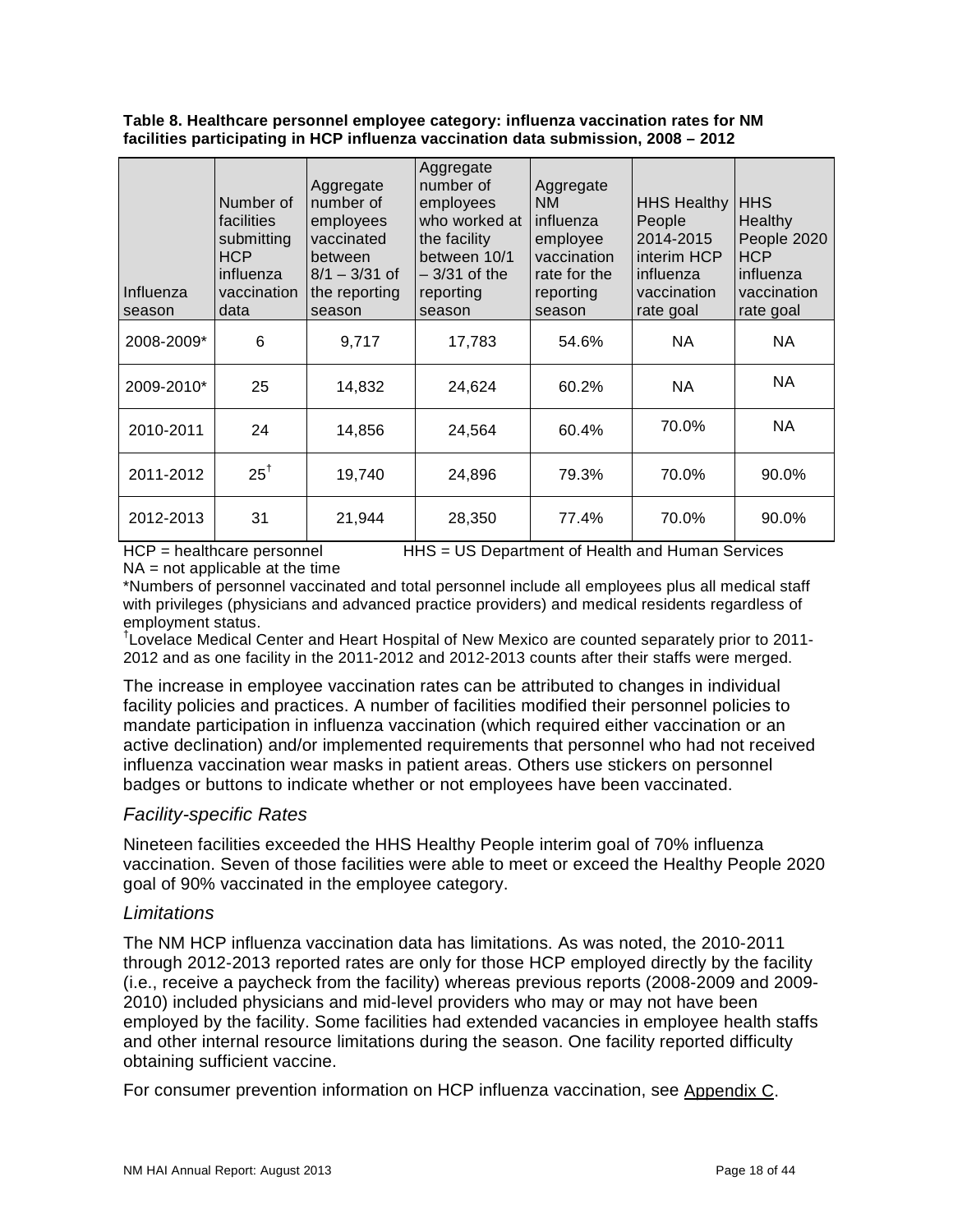#### <span id="page-19-0"></span>**Figure 3. NM facility-specific HCP employee influenza vaccination rates for the 2010-2011, 2011-2012, and 2012-2013 seasons, current NM statewide aggregate rate, and national goals**



- 2011-2012 Facility-specific HCP employee vaccination rates
	- 2010-2011 Facility-specific HCP employee vaccination rates
- **......** HHS Healthy People 2014-2015 Interim Goal HCP influenza vaccination rate (70%)
- Statewide aggregate HCP employee influenza vaccination rate, 2012-2013 (77.4%)
	- HHS Healthy People 2020 Goal HCP influenza vaccination rate (90%)

HCP = healthcare personnel HHS = Department of Health and Human Services

\* Lovelace Medical Center and Heart Hospital of New Mexico reported as separate facilities prior to the 2011-2012 season, Carlsbad Medical Center began voluntary reporting in 2011-2012 and Lincoln County Hospital in 2012-2013. Presbyterian Healthcare Services includes Presbyterian Hospital, Rust Medical Center, and Presbyterian Kaseman Hospital.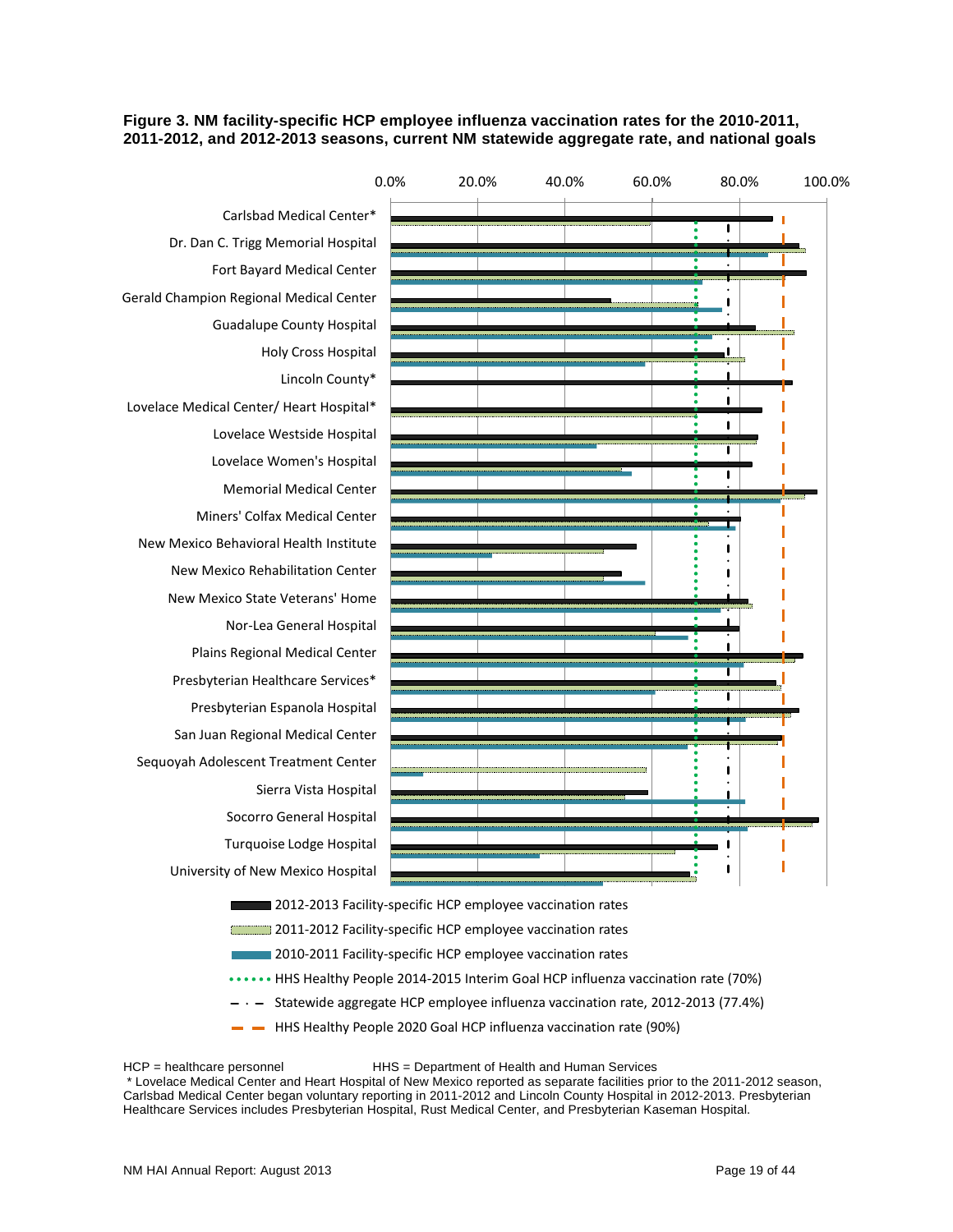# <span id="page-20-0"></span>Prevention of Healthcare-associated Infections in New Mexico

In addition to collecting surveillance data on CLABSI and CDI events and HCP influenza vaccination rates, the NMDOH HAI Program works closely with the NM HAI Advisory Committee, particularly *HealthInsight* New Mexico, and healthcare facilities to support prevention improvement. Training on HAI prevention is available to all NM healthcare facilities whether or not they are part of required or voluntary data submission. When facilities combine surveillance with prevention efforts, they are best able to identify areas for improvement while directing training and practice resources to areas of potential need and greatest impact.

During 2012, three prevention projects tied to national initiatives were open to NM healthcare facilities. These projects, plus a community-based prevention project, ongoing peer-to-peer training calls, and the NM annual HAI conference are described here.

## <span id="page-20-1"></span>Learning and Action Networks

*HealthInsight* New Mexico, as the CMS-identified quality improvement organization (QIO) in NM, is leading a Learning and Action Network to address healthcare-associated infections as part of the improving individual care section of the national CMS work priorities. Beginning in August 2011, the QIO has engaged NM hospitals in activities to reduce CAUTIs, continue the reporting and reduction of CLABSIs, report and reduce CDI, and introduce SSI prevention. For example, as part of the requirements for success in this scope of work, participating hospitals are expected to contribute to reducing CDI by carrying out stewardship of antibiotic prescribing within their facility. A series of remote learning presentations were developed and offered to all hospitals on this topic and 62 pharmacists and clinicians from 20 facilities attended at least one of the 14 sessions. Other goals for the Learning and Action Network include reducing the rate of urinary catheter use and improving the tracking and monitoring of hand hygiene adherence.

The Learning and Action Network for healthcare-associated infections will continue to work with hospitals until the summer of 2014.

## <span id="page-20-2"></span>Partnership for Patients

CMS funded 26 organizations to serve as Hospital Engagement Networks (HENs) around the country, as previously detailed on page 6 of this report. Four of these networks – Indian Health Service, Intermountain Health Care, Life Point Hospitals, and the NM Hospital Association through the American Hospital Association's Health Research & Educational Trust (HRET) – are working with NM hospitals (Table 9). Though there may be variations in approach, trainings, and data collection, each network is charged with bringing about rapid improvements in quality of patient care. These improvement efforts are focused on the following 11 clinical topic areas which significantly impact patient safety and quality of care.

- Adverse drug events
- Catheter-associated urinary tract infections
- Central line-associated blood stream infections
- Injuries from falls and immobility
- Obstetrical adverse events
- Pressure ulcers
- Surgical site infections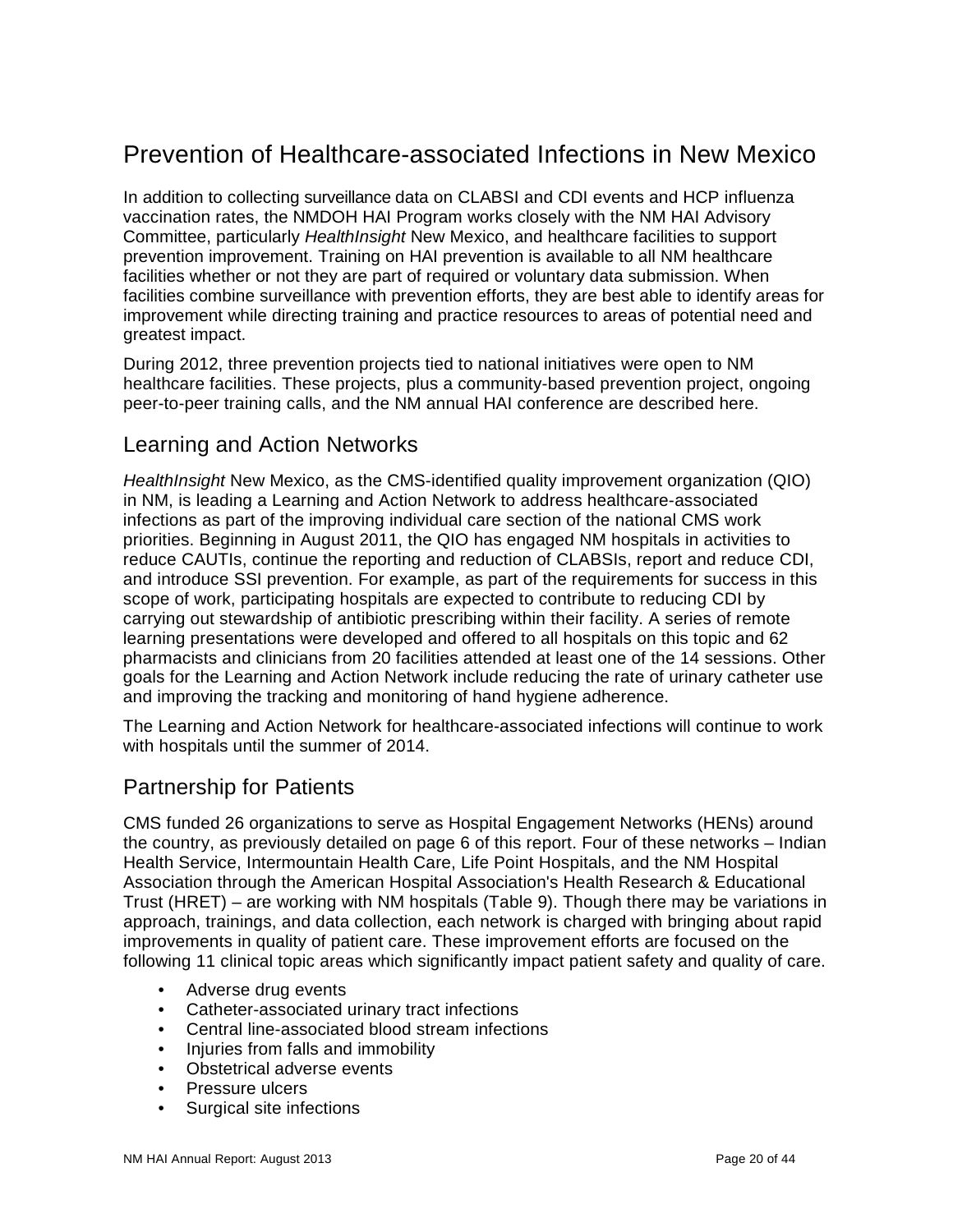- Venous thromboembolism
- Ventilator-associated pneumonia
- Preventable readmissions
- Early elective delivery

By improving care in these specific areas, the networks are expected to reduce preventable hospital acquired conditions by 40 percent and reduce hospital readmissions by 20 percent within 30 days of discharge by the end of 2013.

## <span id="page-21-0"></span>End-stage Renal Disease Network

The work of the Intermountain End Stage Renal Disease (ESRD) Network (Network #15) with outpatient dialysis centers is similar to the relationship of *HealthInsight* New Mexico with hospitals. Network #15 is a federally mandated, nonprofit corporation that contracts with CMS to implement the ESRD Network program in its six-state area including New Mexico. The mission of Network #15 is to facilitate the improvement of quality of care provided to ESRD patients, including the prevention of HAIs. Network #15 is also charged with the collection and validation of information about, and treatment of persons with ESRD.

The NM HAI Advisory Committee communicates regularly with Network #15 to avoid duplication of efforts and to coordinate prevention initiatives.

## <span id="page-21-1"></span>Prevention of *Clostridium difficile* Infection Across the Spectrum of Healthcare – Northwest NM

Because of the increase in incidence and virulence of CDI, improvements in prevention and disease management are important in all healthcare settings, especially acute care and long-term care. Building on the 2011 CDI Prevention Project conducted with hospitals statewide, NMDOH launched a multi-facility initiative in 2012 to reduce CDI and promote antibiotic stewardship in the greater Farmington and Shiprock area. The collaborative was designed to involve hospitals, dialysis centers, long-term care facilities, outpatient providers, clinical laboratories, and pharmacies in order to address the impact of CDI across the spectrum of care.

This one-year project began with stakeholder meetings to describe the project and gain input on who the key participants would be and what best practice information could benefit the community. Potential sources for infection and hospitalization data were identified and partnerships developed to collect the data in a way that could be compared across settings and for different time periods. Facilities and providers were recruited to the project. Trainings began in November 2012 and the project continued through July 2013 covering topics such as standardization of testing and treatment, appropriate isolation precautions, best practices for environmental services, and antimicrobial stewardship. A report on outcomes and lessons learned will be included in next year's NM HAI Report.

## <span id="page-21-2"></span>Quarterly Reporting Group Calls

The NM HAI Program staffs coordinate and lead quarterly calls among facilities submitting HAI data to NMDOH through NHSN. These calls often focus on changes in definitions for identifying HAIs and also on changes in reporting criteria and regulations at both state and national levels.

Each call also includes discussion time for facilities to share successes and challenges in reducing HAIs and implementing specific prevention best practices. This peer-to-peer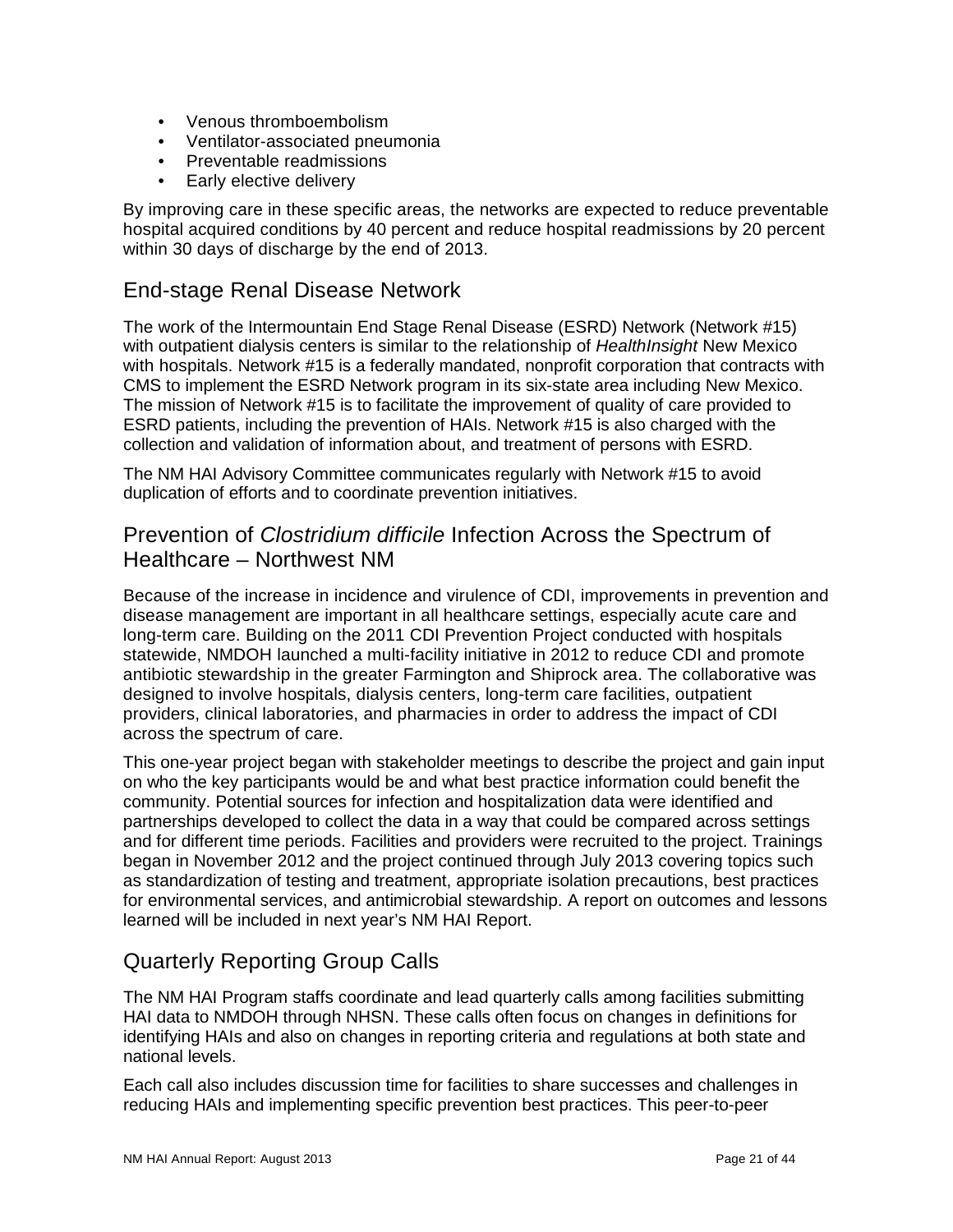sharing is identified by infection preventionists as an important part of their ongoing continuing education and, as a result, their facilities' process improvement.

### <span id="page-22-0"></span>Healthcare-associated Infections Awareness Conference

The third Annual NM HAI Awareness Conference was held August 24, 2012; the purpose of the conference was to promote awareness of HAIs and the work of the NM HAI Advisory Committee as well as provide learning opportunities on reducing healthcare-associated infections. The NM HAI prevention initiatives align with the national HHS five-year plan to reduce HAIs and NM updates are provided at this conference.

The 2012 conference was a full day event with 56 infection preventionists, nurses, quality improvement, and environmental cleaning staff in attendance from over 30 facilities. The conference provided information for attendees on HAI outcomes, improvement and change ideas, success stories from communities and an opportunity to support and cultivate the HAI work and relationships within and outside the state. There was also representation from partners in HAI prevention including NMDOH, *HealthInsight* New Mexico, the New Mexico Hospital Association, and APIC NM.

## <span id="page-22-1"></span>Prevention Partners in 2012

Table 9 reflects a snapshot of involvement of NM facilities in the HAI surveillance and prevention projects directed through the NM HAI Advisory Committee work during 2012. This is by no means a complete list of everything being done in the state and does not reflect the internal quality improvement efforts of each institution or other non-NM HAI efforts in which they may be involved.

| Facility                                                | <b>CLABSI</b><br>and/or CDI<br>reporting to<br><b>NMDOH</b><br>through<br><b>NHSN</b> | <b>HCP</b><br>linfluenza<br>lvaccination<br>reporting | CDI<br>Prevention<br>Project<br>2011-2012 | Health-<br>Insight<br>Learning<br>& Action<br><b>Network</b> | Hospital<br>Engagement<br><b>Network</b> |
|---------------------------------------------------------|---------------------------------------------------------------------------------------|-------------------------------------------------------|-------------------------------------------|--------------------------------------------------------------|------------------------------------------|
| Advanced Care Hospital of Southern<br>NM.               |                                                                                       |                                                       |                                           |                                                              | <b>NMHA</b>                              |
| Alta Vista Regional Hospital                            | X                                                                                     |                                                       |                                           | X                                                            | <b>NMHA</b>                              |
| <b>Carlsbad Medical Center</b>                          | X                                                                                     | X                                                     |                                           | X                                                            | <b>NMHA</b>                              |
| <b>CHRISTUS St. Vincent Regional</b><br>Medical, Center | X                                                                                     |                                                       |                                           | X                                                            | <b>NMHA</b>                              |
| Cibola General Hospital                                 | X                                                                                     |                                                       | X                                         |                                                              | <b>NMHA</b>                              |
| Dr. Dan C. Trigg Memorial Hospital                      | $\sf X$                                                                               | X                                                     | X                                         | X                                                            | Intrmtn                                  |
| Eastern New Mexico Medical<br>Center                    | X                                                                                     |                                                       |                                           |                                                              | <b>NMHA</b>                              |
| Fort Bayard Medical Center                              |                                                                                       | X                                                     |                                           |                                                              |                                          |
| Gallup Indian Medical Center                            |                                                                                       |                                                       |                                           | X                                                            | <b>IHS</b>                               |

#### <span id="page-22-2"></span>**Table 9. NM healthcare facilities participating in 2012 HAI surveillance and prevention projects**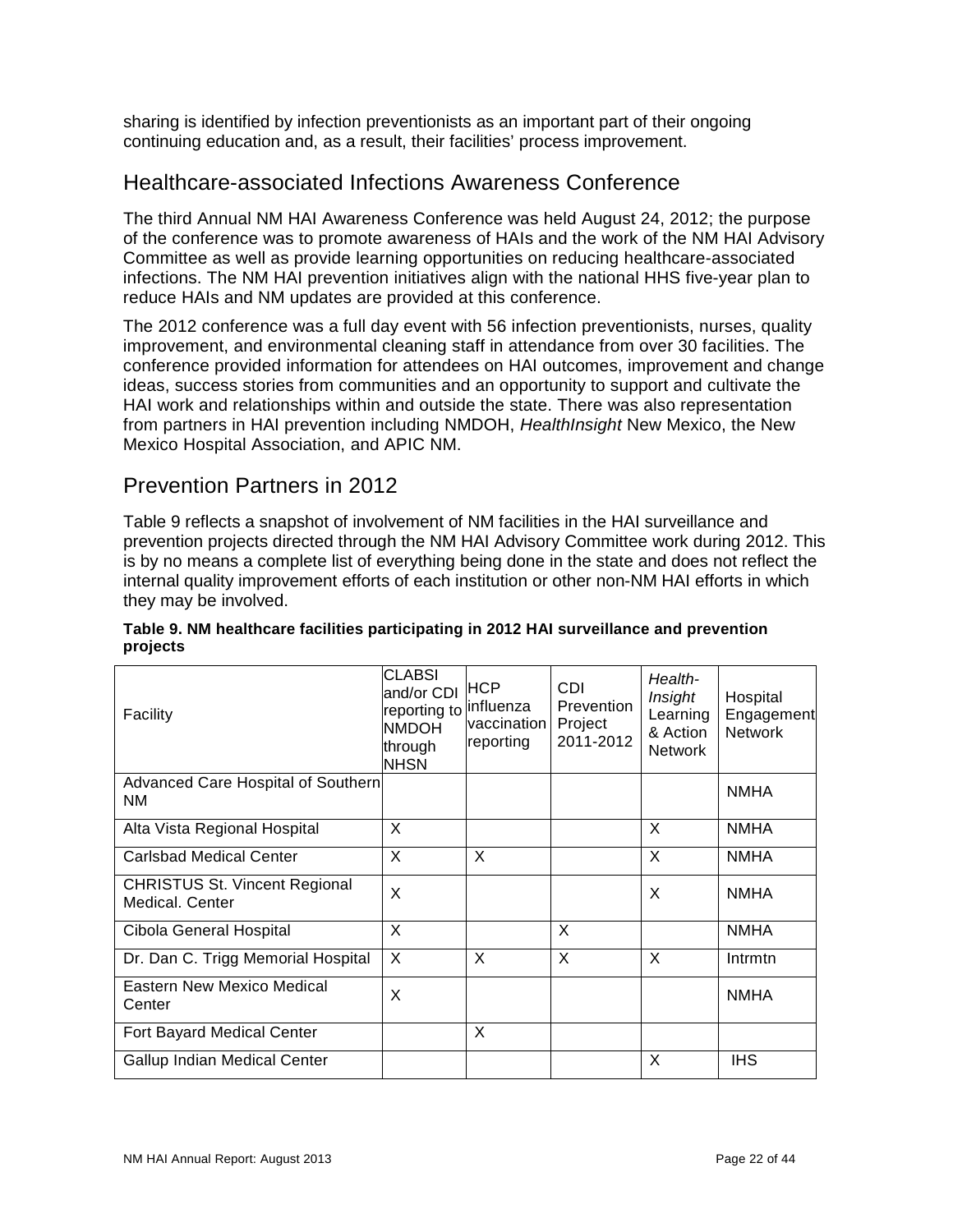| Facility                                                          | <b>CLABSI</b><br>and/or CDI<br>reporting to <sup> influenza</sup><br><b>NMDOH</b><br>through<br><b>NHSN</b> | <b>HCP</b><br>vaccination<br>reporting | <b>CDI</b><br>Prevention<br>Project<br>2011-2012 | Health-<br>Insight<br>Learning<br>& Action<br><b>Network</b> | Hospital<br>Engagement<br>Network |
|-------------------------------------------------------------------|-------------------------------------------------------------------------------------------------------------|----------------------------------------|--------------------------------------------------|--------------------------------------------------------------|-----------------------------------|
| <b>Gerald Champion Regional Medical</b><br>Center                 | X                                                                                                           | X                                      | X                                                | X                                                            | <b>NMHA</b>                       |
| Gila Regional Medical Center                                      | $\overline{X}$                                                                                              |                                        |                                                  |                                                              |                                   |
| <b>Guadalupe County Hospital</b>                                  | X                                                                                                           | X                                      |                                                  | X                                                            | <b>NMHA</b>                       |
| Healthsouth Rehabilitation Hospital                               |                                                                                                             |                                        |                                                  |                                                              | <b>NMHA</b>                       |
| Heart Hospital of New Mexico at<br><b>Lovelace Medical Center</b> | X                                                                                                           | X                                      |                                                  |                                                              |                                   |
| <b>Holy Cross Hospital</b>                                        | $\times$                                                                                                    | X                                      |                                                  | X                                                            | <b>NMHA</b>                       |
| Lea Regional Medical Center                                       | $\sf X$                                                                                                     |                                        |                                                  | X                                                            | <b>NMHA</b>                       |
| <b>Lincoln County Medical Center</b>                              | $\times$                                                                                                    | X                                      |                                                  |                                                              | Intrmtn                           |
| Los Alamos Medical Center                                         | $\sf X$                                                                                                     |                                        |                                                  |                                                              | LifePt                            |
| <b>Lovelace Medical Center</b>                                    | $\sf X$                                                                                                     | X                                      | X                                                | X                                                            | <b>NMHA</b>                       |
| Lovelace Regional Hospital -<br>Roswell                           | X                                                                                                           |                                        |                                                  |                                                              |                                   |
| Lovelace Westside Hospital                                        | $\overline{\mathsf{x}}$                                                                                     | $\overline{\mathsf{x}}$                |                                                  | X                                                            | <b>NMHA</b>                       |
| Lovelace Women's Hospital                                         | X                                                                                                           | $\overline{X}$                         |                                                  | X                                                            | <b>NMHA</b>                       |
| <b>Mimbres Memorial Hospital</b>                                  | $\overline{X}$                                                                                              |                                        |                                                  | X                                                            | <b>NMHA</b>                       |
| <b>Memorial Medical Center</b>                                    | $\overline{X}$                                                                                              | $\overline{X}$                         | X                                                | X                                                            | LifePt                            |
| Miners' Colfax Medical Center                                     | $\overline{X}$                                                                                              | $\overline{X}$                         |                                                  | X                                                            |                                   |
| Mountain View Regional Medical<br>Center                          | $\sf X$                                                                                                     |                                        | X                                                | X                                                            | <b>NMHA</b>                       |
| <b>New Mexico Behavioral Health</b><br>Institute                  |                                                                                                             | X                                      |                                                  |                                                              |                                   |
| <b>New Mexico Rehabilitation Center</b>                           |                                                                                                             | X                                      |                                                  |                                                              |                                   |
| New Mexico State Veterans' Home                                   |                                                                                                             | $\overline{\mathsf{x}}$                |                                                  |                                                              |                                   |
| Nor-Lea General Hospital                                          | X                                                                                                           | X                                      | X                                                | X                                                            | <b>NMHA</b>                       |
| Northern Navajo Medical Center                                    | $\overline{X}$                                                                                              |                                        |                                                  |                                                              | $\overline{IHS}$                  |
| <b>Plains Regional Medical Center</b>                             | X                                                                                                           | X                                      | X                                                | X                                                            | Intrmtn                           |
| Presbyterian Espanola Hospital                                    | $\overline{\mathsf{x}}$                                                                                     | X                                      |                                                  |                                                              | Intrmtn                           |
| Presbyterian Healthcare Services                                  | $\overline{X}$                                                                                              | X                                      | X                                                | X                                                            | Intrmtn                           |
| Rehabilitation Hospital of Southern<br>ΝM                         |                                                                                                             |                                        |                                                  |                                                              | <b>NMHA</b>                       |
| Rehoboth McKinley Christian<br><b>Health Care Services</b>        | X                                                                                                           |                                        |                                                  |                                                              | <b>NMHA</b>                       |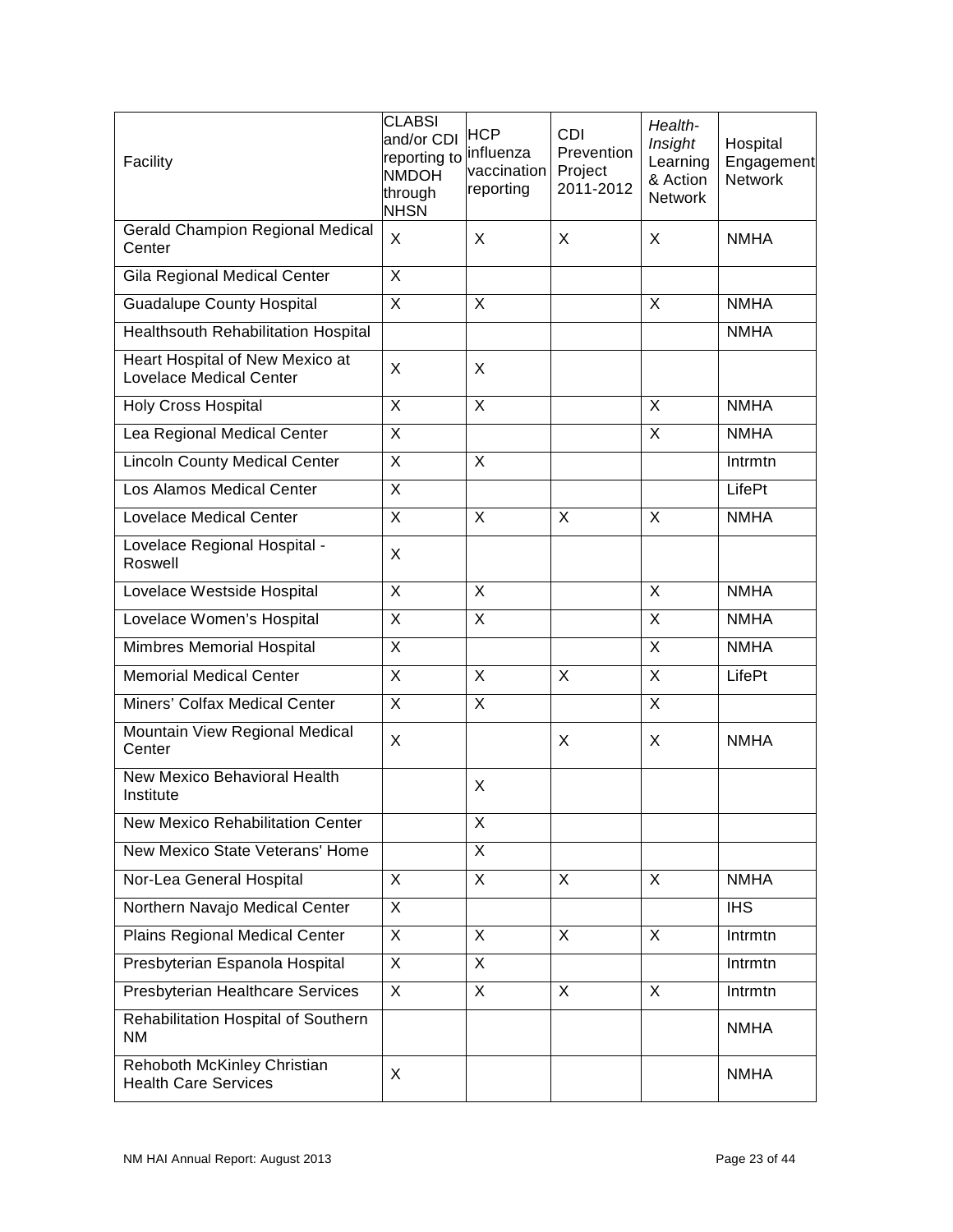| Facility                               | <b>CLABSI</b><br>land/or CDI<br>reporting to<br><b>NMDOH</b><br>through<br><b>NHSN</b> | HCP.<br>linfluenza<br>vaccination<br>reporting | CDI<br>Prevention<br>Project<br>2011-2012 | Health-<br>Insight<br>Learning<br>& Action<br><b>Network</b> | Hospital<br>Engagement<br><b>Network</b> |
|----------------------------------------|----------------------------------------------------------------------------------------|------------------------------------------------|-------------------------------------------|--------------------------------------------------------------|------------------------------------------|
| Roosevelt General Hospital             | X                                                                                      |                                                | X                                         | X                                                            | <b>NMHA</b>                              |
| <b>Roswell Regional Medical Center</b> | X                                                                                      |                                                |                                           |                                                              |                                          |
| San Juan Regional Medical Center       | $\mathsf{x}$                                                                           | X                                              | X                                         | $\times$                                                     | <b>NMHA</b>                              |
| Sierra Vista Hospital                  | X                                                                                      | X                                              | X                                         | X                                                            | <b>NMHA</b>                              |
| Socorro General Hospital               | X                                                                                      | X                                              |                                           |                                                              | Intrmtn                                  |
| Turquoise Lodge Hospital               |                                                                                        | X                                              |                                           |                                                              |                                          |
| University of New Mexico Hospital      | X                                                                                      | X                                              | X                                         | X                                                            |                                          |

NMHA – New Mexico Hospital Association is leading this HEN

Intrmtn – Intermountain Healthcare is leading this HEN

LifePt – LifePoint Hospitals is leading this HEN

<span id="page-24-0"></span>IHS – Indian Health Service is leading this HEN

# Special Projects/HAI Emerging Infections Program

The Emerging Infections Program (EIP) is a population-based network of CDC and ten state health departments (CA, CO, CT, GA, MD, MN, NM, NY, OR, TN) and their partners (e.g., IPs, academic centers, and other federal agencies) that serves as a national resource for surveillance, prevention, and control of emerging infectious diseases. There are a number of activities conducted by EIP, including Healthcare-associated Infections Community Interface (HAIC) projects. There are three current HAIC projects in which NM is participating: 1) HAI and Antimicrobial Use Prevalence Survey; 2) NHSN Denominator Simplification Project; and 3) population-based CDI surveillance. In addition to the national EIP projects, NM EIP conducted a project to validate CLABSI data voluntarily submitted to NHSN by NM facilities.

The following articles and posters, which address NM activities related to these projects, were submitted in 2012 for publication and presentation in 2013:

- The New Mexico Phase 1 Central Line-associated Bloodstream Infection Data Validation Project was published in the American Journal of Infection Control: Thompson DL, Makvandi M, Baumbach J. Validation of central line associated bloodstream infection data in a voluntary reporting state: New Mexico. *Am J Infect Control.* 2013 Feb;41(2):122-5.
- The New Mexico Phase 2 Central Line-associated Bloodstream Infection Data Validation Project was presented as a poster at Preventive Medicine 2013 in Phoenix, Arizona, February 21-22, 2013.
- New Mexico was a participating site for the Centers for Disease Control and Prevention (CDC) Emerging Infections Program (EIP) denominator simplification project which was published in Infection Control and Hospital Epidemiology: [Thompson ND,](http://www.ncbi.nlm.nih.gov/pubmed?term=Thompson%20ND%5BAuthor%5D&cauthor=true&cauthor_uid=23388355) [Edwards JR,](http://www.ncbi.nlm.nih.gov/pubmed?term=Edwards%20JR%5BAuthor%5D&cauthor=true&cauthor_uid=23388355) [Bamberg W,](http://www.ncbi.nlm.nih.gov/pubmed?term=Bamberg%20W%5BAuthor%5D&cauthor=true&cauthor_uid=23388355) [Beldavs ZG,](http://www.ncbi.nlm.nih.gov/pubmed?term=Beldavs%20ZG%5BAuthor%5D&cauthor=true&cauthor_uid=23388355) [Dumyati G,](http://www.ncbi.nlm.nih.gov/pubmed?term=Dumyati%20G%5BAuthor%5D&cauthor=true&cauthor_uid=23388355) [Godine D,](http://www.ncbi.nlm.nih.gov/pubmed?term=Godine%20D%5BAuthor%5D&cauthor=true&cauthor_uid=23388355) [Maloney](http://www.ncbi.nlm.nih.gov/pubmed?term=Maloney%20M%5BAuthor%5D&cauthor=true&cauthor_uid=23388355)  [M,](http://www.ncbi.nlm.nih.gov/pubmed?term=Maloney%20M%5BAuthor%5D&cauthor=true&cauthor_uid=23388355) [Kainer M,](http://www.ncbi.nlm.nih.gov/pubmed?term=Kainer%20M%5BAuthor%5D&cauthor=true&cauthor_uid=23388355) [Ray S,](http://www.ncbi.nlm.nih.gov/pubmed?term=Ray%20S%5BAuthor%5D&cauthor=true&cauthor_uid=23388355) [Thompson D,](http://www.ncbi.nlm.nih.gov/pubmed?term=Thompson%20D%5BAuthor%5D&cauthor=true&cauthor_uid=23388355) [Wilson L,](http://www.ncbi.nlm.nih.gov/pubmed?term=Wilson%20L%5BAuthor%5D&cauthor=true&cauthor_uid=23388355) [Magill SS.](http://www.ncbi.nlm.nih.gov/pubmed?term=Magill%20SS%5BAuthor%5D&cauthor=true&cauthor_uid=23388355) Evaluating the accuracy of sampling to estimate central line-days: simplification of the national healthcare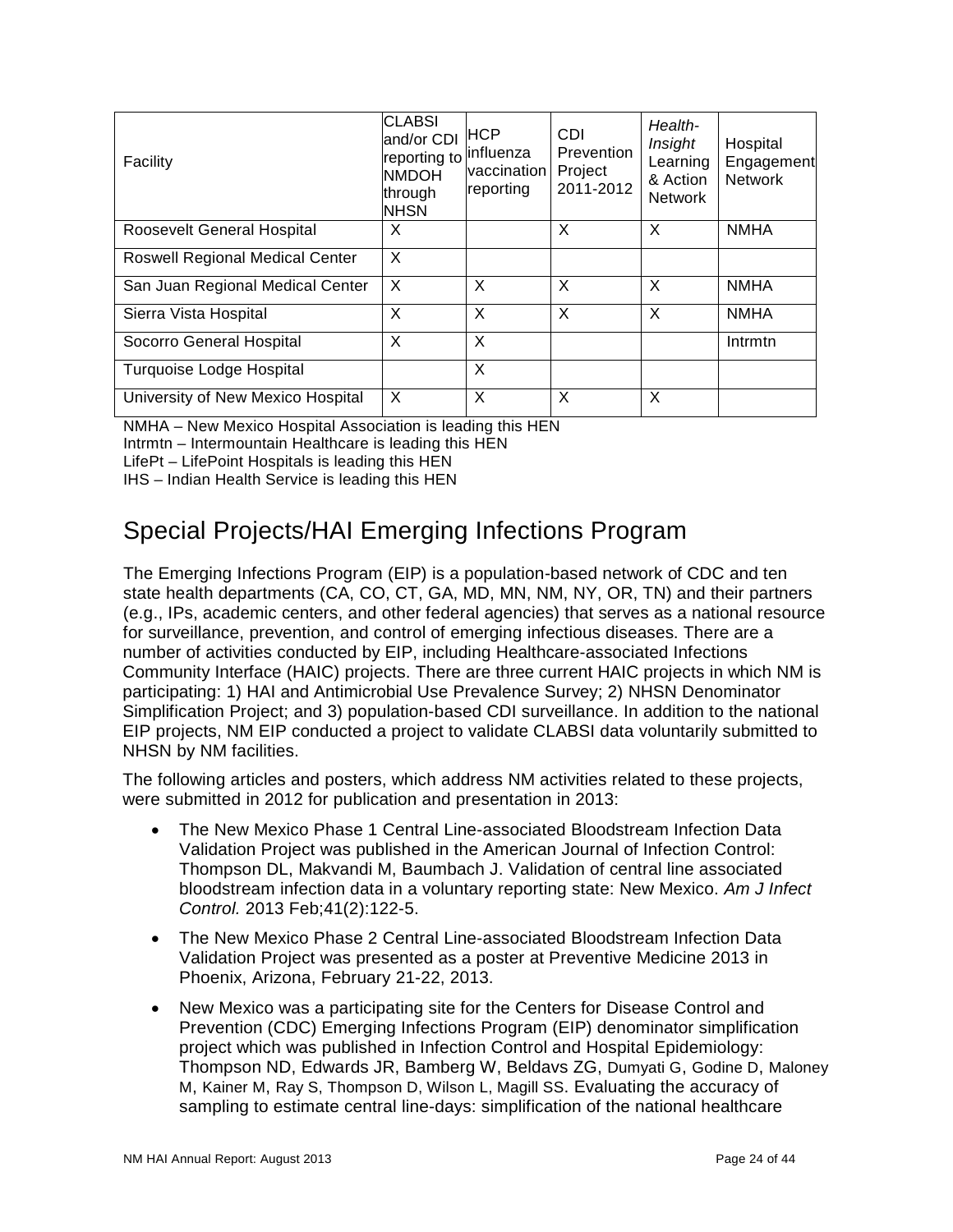safety network surveillance methods. *[Infect Control Hosp Epidemiol.](http://www.ncbi.nlm.nih.gov/pubmed/23388355)* 2013 Mar;34(3):221-8.

#### *EIP Population-based CDI Surveillance*

The CDC EIP network conducts active, population-based surveillance for a variety of pathogens. In 2011 through their EIP program, New Mexico joined other states and began surveillance in Bernalillo County for CDI. The goals of this surveillance are to:

- Determine the population-based incidence of community- and healthcareassociated CDI
- Characterize *Clostridium difficile (C. difficile)* strains in the population, especially strains from community-associated cases
- Describe the epidemiology of community- and healthcare-associated CDI

Currently, positive *C. difficile* laboratory tests in Bernalillo County residents are reported by the testing laboratory to the CDI program. Incident cases (the first positive test or a positive test >8 weeks after any prior positive tests) in adults and children one year of age or older are then followed up with a review of the medical record. Information is collected on healthcare exposures, clinical findings, underlying conditions, and medication history. Cases are classified into one of three categories:

- Healthcare Facility Onset (HCFO): positive test greater than three calendar days after admission to a healthcare facility
- Community-associated (CA): positive specimen collected in an outpatient clinic or within three calendar days after admission to a healthcare facility with no documented overnight stay in a healthcare facility within the previous 12 weeks
- Community-onset healthcare facility-associated (CO-HCFA): community-onset cases that had an overnight stay in a healthcare facility within the previous 12 weeks

Community-associated cases are selected for a voluntary telephone health interview. This interview collects detailed data regarding healthcare contacts, household contacts (including their healthcare exposures), travel history, animal exposures, and past medical history.

All data collected through medical record review and health interviews are stored in a deidentified database at CDC. Additional details regarding the surveillance methodology can be found at [http://www.cdc.gov/hai/eip/cdiff\\_techinfo.html.](http://www.cdc.gov/hai/eip/cdiff_techinfo.html)

From January 1, 2011- December 31, 2012, 2,443 incident *C. difficile* cases in residents of Bernalillo County were identified from over 100 healthcare providers. In addition, 397 duplicate (0-2 weeks after an incident episode) and 698 recurrent (2-8 weeks after an incident episode) episodes were identified. Slightly more than half (57%) of these cases were female. While adults over the age of 65 made up the majority of cases, young adults and children had a substantial burden of disease as well.

Just under half (47%) of CDI cases were classified as healthcare facility-associated, and over a third (36%) were confirmed community-associated cases. The remaining 17% were classified as community-onset healthcare facility-associated.

Forty percent were admitted to a hospital at the time of, or within a week after, their stool collection date; of those, a quarter were admitted due to their CDI. Medication exposures (antibiotics, antacids, and immunosuppressives), which can put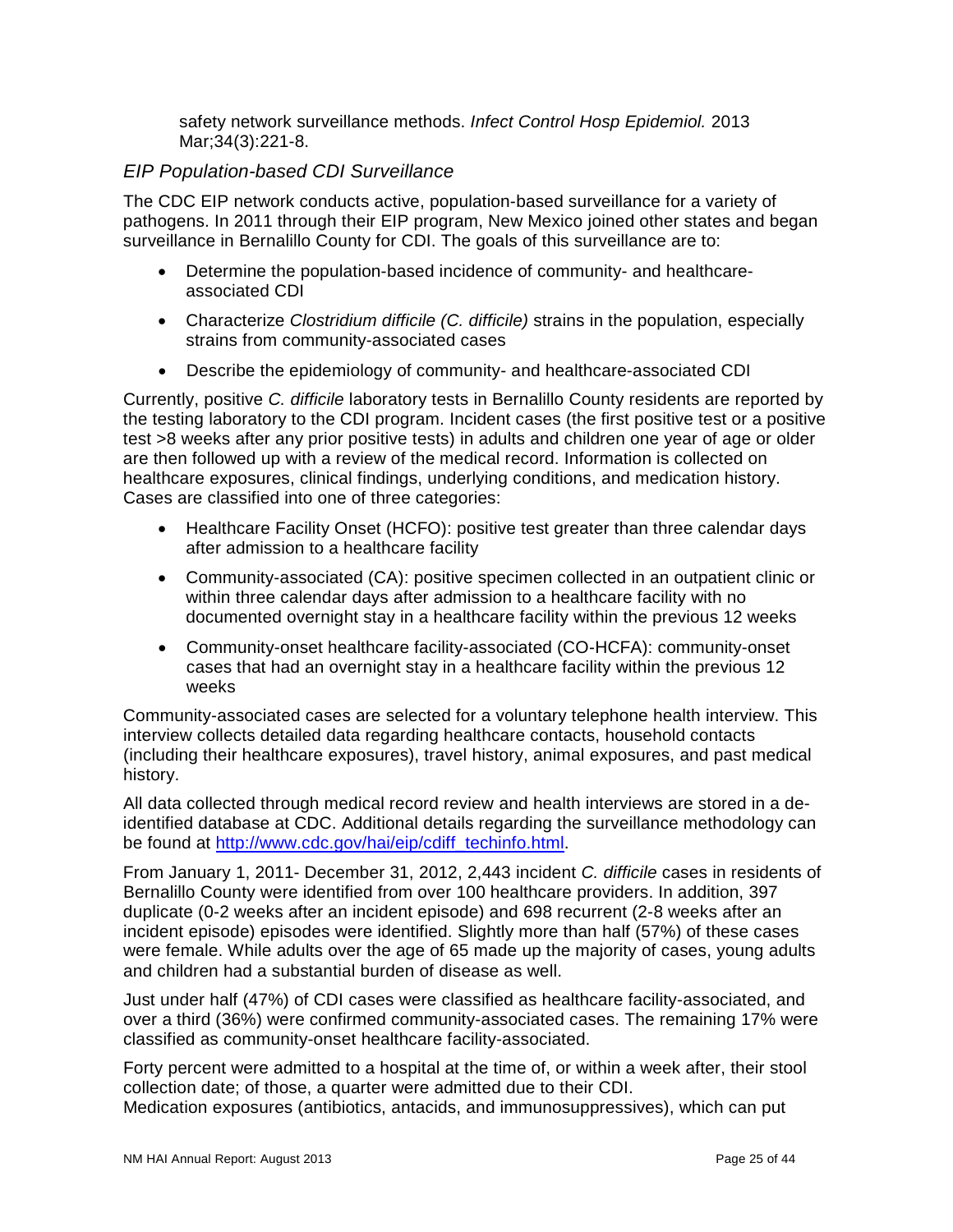individuals at risk for CDI, were assessed for the 14 days prior to stool collection for cases diagnosed in 2011, and for 12 weeks prior to stool collection for cases diagnosed in 2012. Half of the 2011 cases had exposure to antibiotics documented in the medical record and 56% of those diagnosed in 2012 had documented exposure to antibiotics. The most common antibiotic classes documented were cephalosporins, penicillins, fluoroquinolones, and metronidazole. A fifth (21%) of CA cases had documented exposure to a proton pump inhibitor (PPI) or Histamine 2 (H2) blocker (both also referred to as acid reducers), roughly half of the proportion seen in HCFO or CO-HCFA cases. PPI use had a statistically significant association with multiple episodes of CDI. A quarter of CA cases (27%) had been on immunosuppressive drugs.

*Clostridium difficile* infection can result in asymptomatic colonization or lead to a wide range of clinical outcomes, from mild diarrhea to fulminant colitis and even death. CDI has traditionally been associated with healthcare settings (i.e., hospitalization or residence in a long term care facility), but many cases occur in the community. New Mexico is participating as one of ten states to collect detailed information on people with CDI to better understand how to prevent and treat this infection.

# <span id="page-26-0"></span>**Conclusions**

The information detailed in this report represents the HAI surveillance and prevention work of numerous stakeholders and key partners including the members of the NM HAI Advisory Committee, healthcare facilities, individual infection control and quality improvement professionals, public health professionals, and consumers. Much of the work is the result of successful collaborations, both formal and informal, across facilities and communities.

The NM data indicate that, as a state, NM has fewer central line-associated bloodstream infections than the national reference population, and is meeting current national goals for CLABSI reduction and healthcare personnel influenza vaccination. Achieving the more ambitious Healthy People 2020 goals will require continued progress on the CLABSI and HCP influenza vaccination measures.

A critical area of focus in which everyone has a role is hand hygiene, the foundation of infection prevention. Healthcare personnel, patients, and families all have a responsibility to comply with hand hygiene guidelines and to promote compliance by others.

NM healthcare facilities take seriously the importance of eliminating all preventable HAIs and decreasing to the extent possible those that cannot be eliminated. The NM HAI Advisory Committee will continue to provide leadership and support for HAI surveillance and prevention efforts across the state to improve health outcomes for New Mexicans.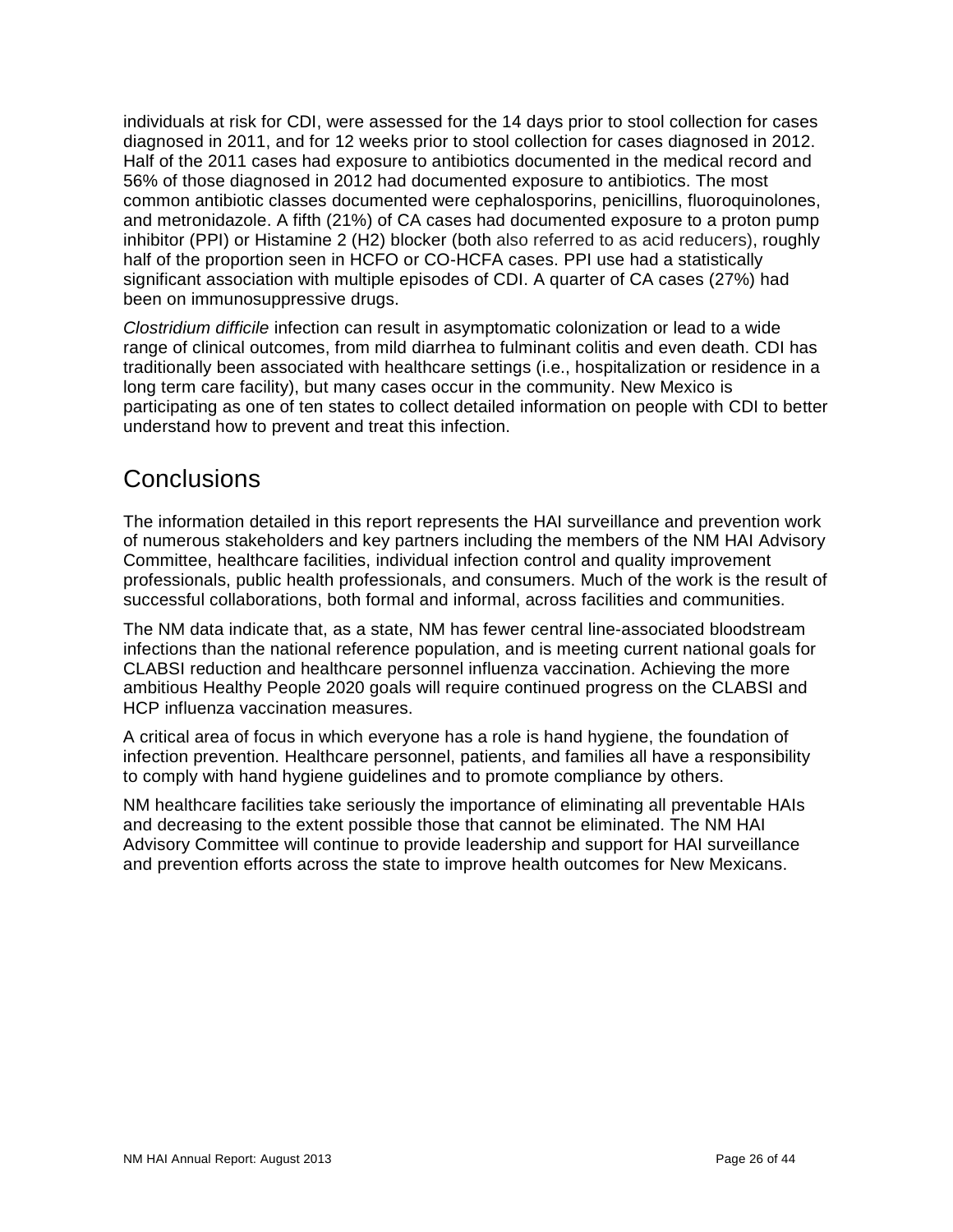# <span id="page-27-0"></span>Appendices

## <span id="page-27-1"></span>Appendix A: Standardized Infection Ratio

#### **Background on the SIR**

The standardized infection ratio (SIR) is a summary statistic used to compare the HAI experience of a particular group to a reference population. This comparison provides a predicted or expected number of infections for any particular hospital or unit within that hospital by looking at the experience of a large number of similar hospitals and inpatient units nationally. SIR is similar to standardized mortality ratio (SMR) which compares the number of observed deaths to the number of expected deaths.

An SIR allows facilities and/or units to compare the number of observed HAI events (which in this case is infections reported to NHSN from their facility) to the number of predicted HAI events. The number of predicted events is calculated based on the reference population. When using SIR to report CLABSI data, the reference population is the NHSN 2006-2008 pooled mean for the comparable facility or unit type. The calculation is riskadjusted (i.e., based on location type, such as adult intensive care unit) and allows results for individual units to be combined (i.e., into a facility aggregate) without further risk adjustment. An SIR can also be used at a state level to calculate a state-wide SIR based on reporting units and their varying risk categories.

#### **Using the SIR to Compare Data**

SIRs can be calculated at a facility or unit level. SIRs can track trends over time in single units or large groups and will also reflect changes in risk over time.

#### **Interpreting the SIR**

The SIR is a ratio and is compared to one. An SIR less than one indicates that the number of observed HAI events is fewer than the number predicted. An SIR equal to one indicates that the number of observed events is the same as the number predicted, and an SIR greater than one indicates the number of observed events is greater than predicted. In this case, the predicted number is calculated from the risk-adjusted NHSN 2006-2008 pooled mean multiplied by the unit's actual number of central line days.

#### **Benefits of the SIR**

A benefit of using the SIR is that when combining units into a facility SIR, or facilities into a state SIR, patient mix and other risk factors are incorporated in the calculation. Another benefit of the SIR is that the historical pooled mean (2006-2008) used as the reference population predates the widespread implementation of evidence-based CLABSI prevention measures. One is therefore a baseline against which progress can be measured.

#### **Limitations to the SIR**

The reference population is based on data submitted nationally to NHSN from 2006-2008 which is not the same time period as the observed events included in this NM report. NHSN data is not available for real-time comparison.

SIR calculations are not meant to be compared against each other or ranked. SIRs are only valid when compared to one (the reference population) or internally (in order to trend over time for a specific unit, a facility or a state aggregate).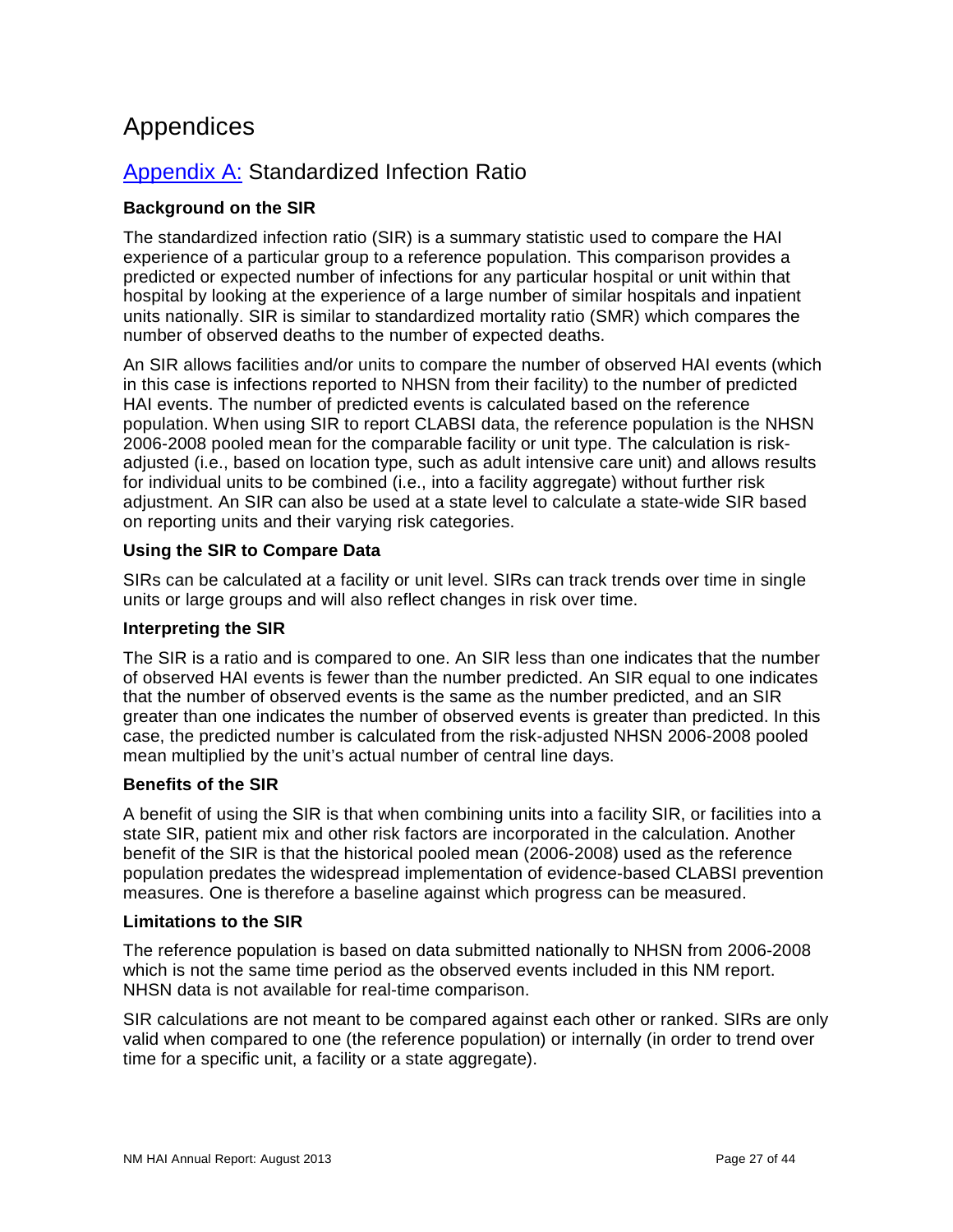#### **Understanding the Relationship between HAI Rate and SIR Comparison Metrics<sup>3</sup>**

#### CLABSI Risk Adjustment

Historically, NHSN has published CLABSI rates based on the number of CLABSIs per 1,000 central line-days by type of ICU and other locations. This scientifically sound riskadjustment strategy creates a practical challenge to summarizing this information nationally, regionally, or even for an individual healthcare facility across multiple patient care locations. For instance, when comparing CLABSI rates, there may be different types of locations for which a CLABSI rate could be reported. Given CLABSI rates among 15 different types of locations, one may observe many different combinations of patterns of changes over time. This raises the need for a way to combine CLABSI rate data across location types to communicate the status of HAI incidence and prevention success to hospital staff, public health officials, and potentially consumers.

An SIR is identical in concept to an SMR and can be used as an indirect standardization method for summarizing HAI experience across any number of stratified groups of data. To illustrate the method for calculating an SIR and understand how it could be used as an HAI comparison metric, the following example data are displayed below:

| <b>Risk Group</b><br><b>Stratifier</b>                                                                                                                                             |         | <b>Observed CLABSI Rates</b> |                        | <b>NHSN CLABSI Rates for 2008</b><br><b>(Standard Population)</b> |                        |                        |
|------------------------------------------------------------------------------------------------------------------------------------------------------------------------------------|---------|------------------------------|------------------------|-------------------------------------------------------------------|------------------------|------------------------|
| <b>Location Type</b>                                                                                                                                                               | #CLABSI | #Central line-<br>days       | <b>CLABSI</b><br>rate* | #CLABSI                                                           | #Central line-<br>days | <b>CLABSI</b><br>rate* |
| <b>ICU</b>                                                                                                                                                                         | 170     | 100,000                      | 1.7                    | 1200                                                              | 600,000                | 2.0                    |
| <b>WARD</b>                                                                                                                                                                        | 58      | 58,000                       | 1.0                    | 600                                                               | 400,000                | 1.5                    |
| $170 + 58$<br>228<br>228<br>observed<br>$= 0.79$<br><b>SIR</b><br>287<br>$200 + 87$<br>$\frac{1.5}{1.2}$ .<br>expected<br>$+58,000 \times$<br>100000×<br>$95\%CI = (0.628, 0.989)$ |         |                              |                        |                                                                   |                        |                        |

\*defined as the number of CLABSIs per 1,000 central line days

In the table above, there are two strata to illustrate risk adjustment by location type for which national data exist from NHSN. The SIR calculation is based on dividing the total number of observed CLABSI events by a "predicted" number using the CLABSI rates from the standard population. This "predicted" number, which can also be understood as a prediction or projection, is calculated by multiplying the national CLABSI rate from the standard population by the observed number of central line days for each stratum. If the observed data represented a follow-up period, such as 2009, one would state that an SIR of 0.79 implies that there was a 21-percent reduction in CLABSIs overall for the nation, region, or facility.

The SIR concept and calculation is completely based on the underlying CLABSI rate data that exist across a potentially large group of strata. In the above example, many more rows of data for each patient location could be added for any facility, and rows of data for all facilities in any state. Always though, the type of patient location is mapped to the appropriate type of patient location from the standard population to maintain the risk adjustment (the patient locations are defined in the annual NHSN report). Thus, the SIR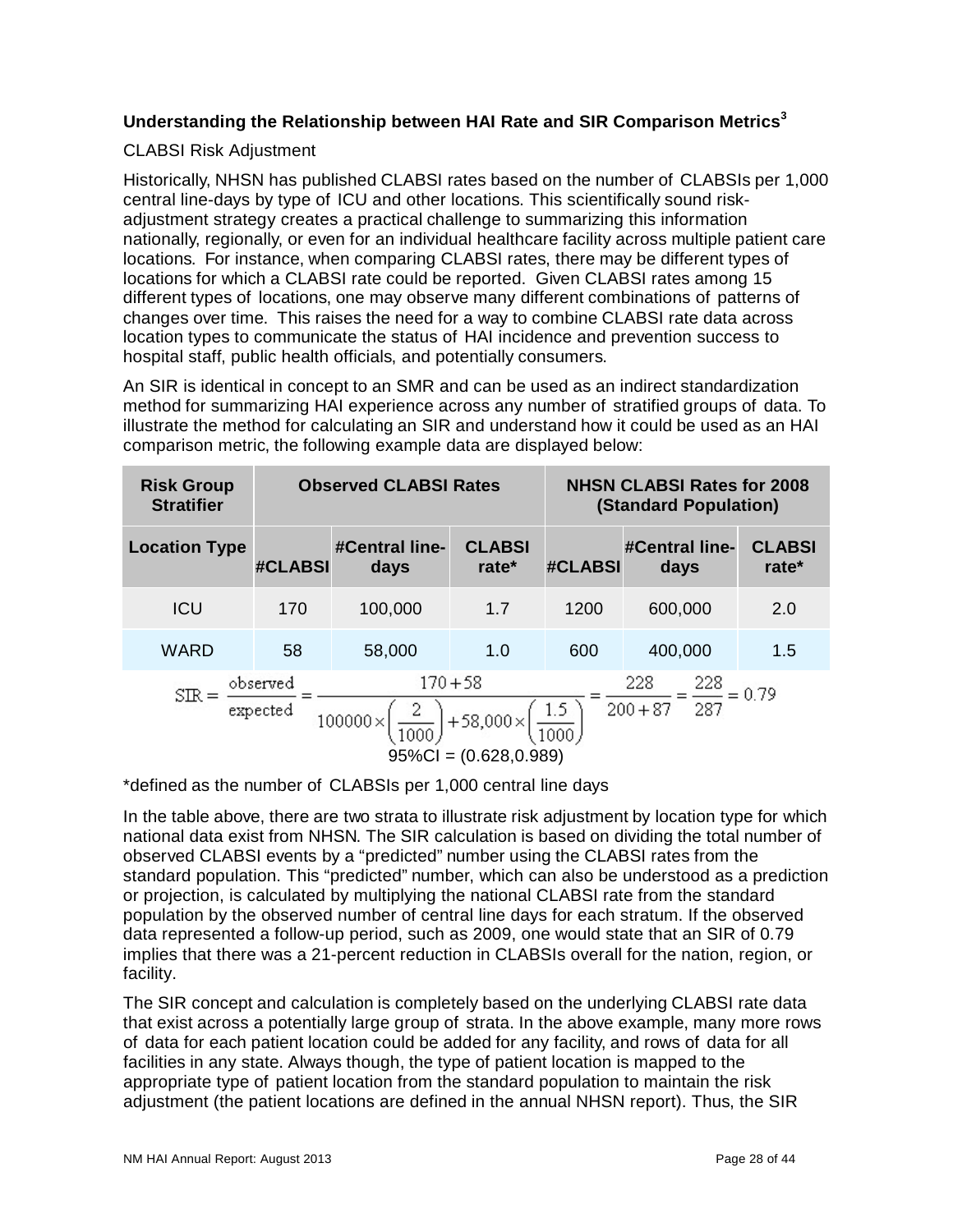provides a single metric for performing comparisons rather than attempting to perform multiple comparisons across many strata utilizing rates, which makes the task cumbersome. For instance, if a hospital has 10-15 different patient locations, it can be very difficult to get a sense of whether the overall performance is better or worse than desired; summarizing these data at the state level, where 30-40 different location types may be present, would be impossible. Given the underlying CLABSI rate data, one retains the option to perform comparisons within a particular set of strata, where observed rates may differ significantly from the standard populations. These types of more detailed comparisons could be very useful and necessary for identifying areas for more focused prevention efforts.

The national 5-year prevention target for CLABSIs outlined in the HHS Action Plan to Reduce HAIs [\(www.hhs.gov/ash/initiatives/hai/actionplan/index.html\)](http://www.hhs.gov/ash/initiatives/hai/actionplan/index.html) uses the concept of an SIR equal to 0.25 as the goal. That is, an SIR value based on the observed CLABSI rate data at the 5-year mark could be calculated using NHSN CLABSI rate data stratified by location type as the baseline to assess whether the 75-percent reduction goal was met. There are statistical methods that allow for calculation of CIs, hypothesis testing, and graphical presentation using this HAI summary comparison metric called the SIR.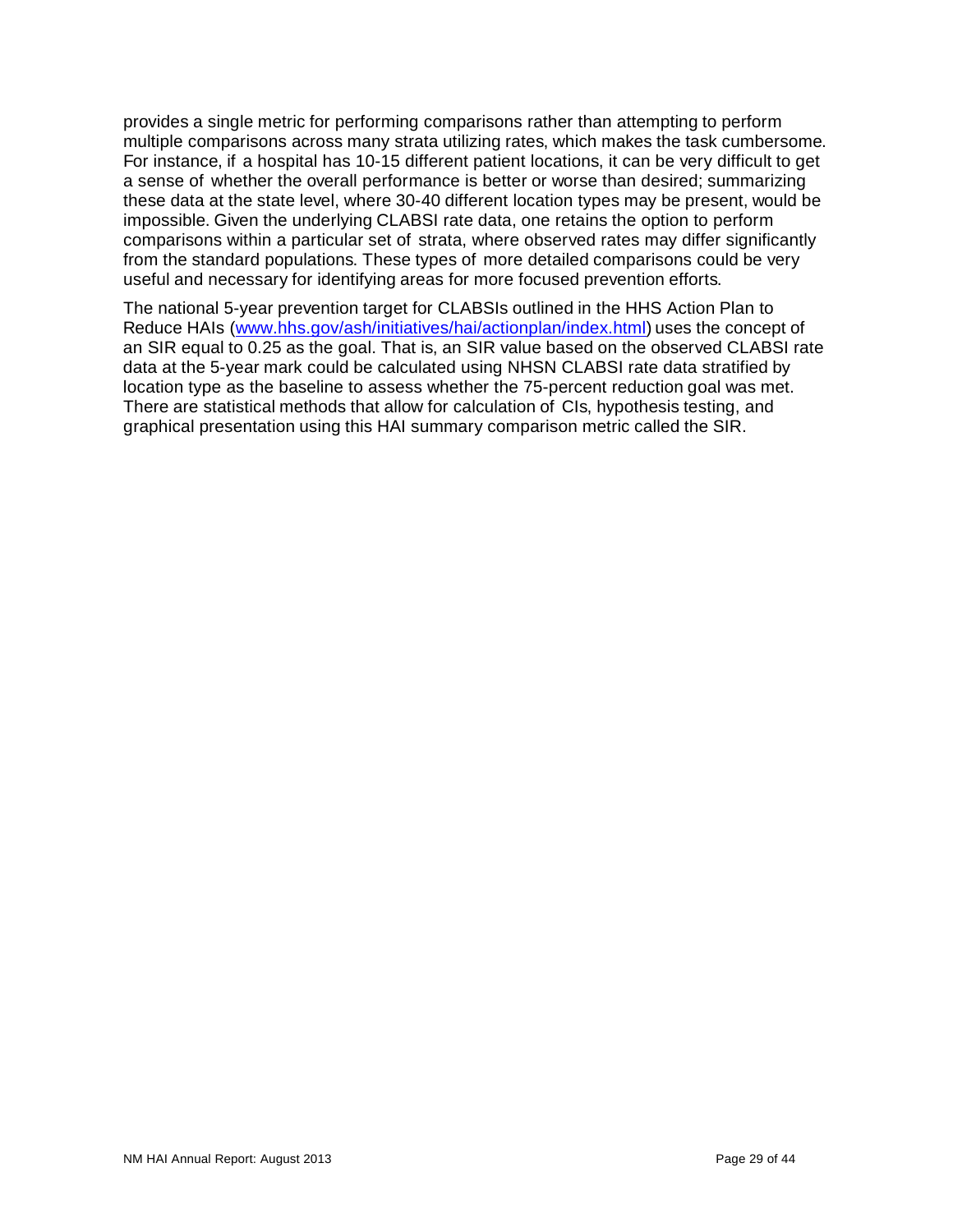## <span id="page-30-0"></span>Appendix B: Central Line-associated Bloodstream Infection (CLABSI) **Surveillance**

#### **Background**

A CLABSI is a primary bloodstream infection in a patient who had a central line in place at the time of, or within the 48 hour period before, onset of the event.

A central line is a vascular infusion device /catheter that terminates at or close to the heart in one of the great vessels and is used for infusion (e.g., medications), withdrawal of blood, or hemodynamic monitoring. CLABSIs were selected for NM surveillance because of their significant impact on patients' health and also because hospitals can influence these outcomes. CLABSIs can cause patients to become very sick, have prolonged hospital stays, and even die. These infections can lead to high costs for patients and the healthcare system. Evidence-based best practices exist for CLABSI prevention and have shown significant impact on infections in recent years.

#### **Diagram of central line**



Acute healthcare facilities in NM that are voluntarily submitting CLABSI data do so by entering both monthly denominator data (i.e., central line days) and specific numerator data (i.e., CLABSI event data) into NHSN. For each reporting unit, facilities collect the number of patient days, the number of central line days, and the number of CLABSI events. The central line days are counted at the same time each day. Each patient with one or more central lines at the time the count is performed is considered one central line day. A CLABSI event refers to a bloodstream infection occurring in a patient with a central line in place and meeting a number of additional criteria which assess relation to other infection sources. A CLABSI event reported in NHSN meets specific surveillance definitions which are designed to be applied in a standardized fashion for all cases. At times the surveillance determination may differ from the clinical determination about the cause or type of infection being treated.

NMDOH is able to view and analyze data in NHSN only for facilities that actively confer rights to the NMDOH HAI Reporting Group, a network of facilities submitting data for public reporting and prevention purposes. Facilities voluntarily submitting data for CLABSI and for CDI have allowed NMDOH access to this information for the specific purposes of surveillance and related public reporting.

Data submitted to NHSN for CLABSI by facilities that have conferred rights to NMDOH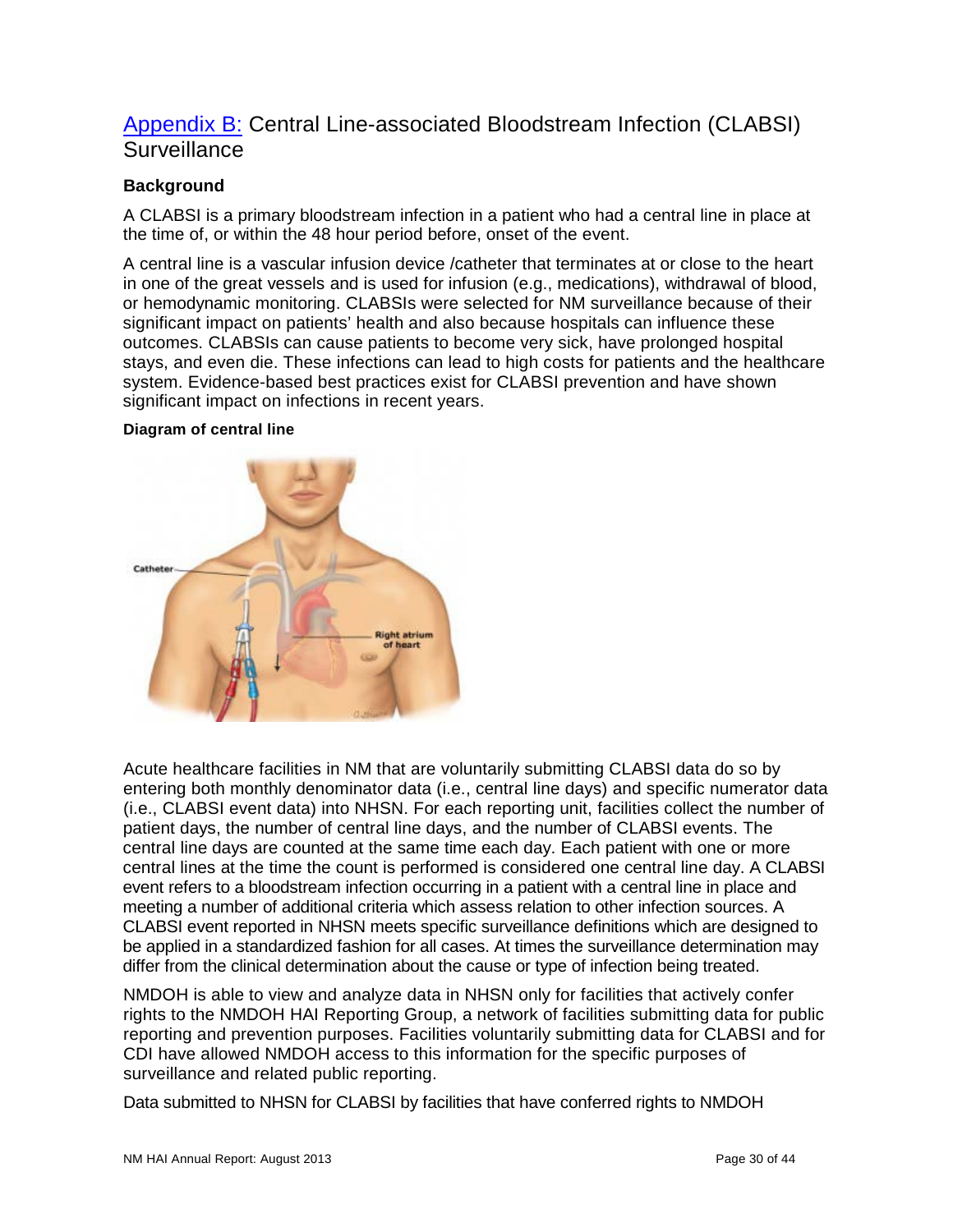undergo a routine monthly review by NMDOH. All CLABSI events entered into NHSN are reviewed to determine appropriate application of NHSN CLABSI surveillance definitions. Facilities are encouraged to consult with NMDOH and NHSN personnel to review suspect CLABSI cases. Data quality checks are performed against the denominator data submitted. Wide fluctuations in those data can be an indication of errors because numbers of patient days and central line days are relatively similar from month to month. Patient days and central line days are also reviewed to ensure that the number of central line days do not exceed patient days. This is part of the prospective process of data validation (ensuring that information reported is accurate and true) which has been in place during the three years of CLABSI data submission to NHSN for NM public reporting.

#### **Technical Explanations**

In the NM HAIs 2010 Report, and in the previous pilot report, CLABSI information from facilities submitting data was reported as an aggregate rate of infections per 1,000 central line days. NM HAI Advisory Committee chose to report CLABSI data as an SIR in 2011 for consistency with CLABSI reporting nationally. Healthcare facilities providing CLABSI data to CMS as part of Inpatient Quality Reporting (IQR) for hospitals participating in Inpatient Prospective Payment Systems (IPPS) incentive program have their data publicly reported through Hospital Compare in the form of an SIR for each facility.

Risk adjustment of CLABSI data is a method used by NHSN to "level the playing field" when reporting patient outcomes.<sup>[6,](#page-44-5)[7](#page-44-6)</sup> It adjusts for potential differences in patient populations and their underlying risk of infection. The way in which NHSN allows for individual hospitals to compare their data with national outcomes is by establishing definitions for specific unit types. Hospitals use these definitions to classify their units in a standardized fashion thereby allowing comparison to national patient populations with similar risk levels. For example, adult ICU data is compared to data from other adult ICUs and pediatric ward data is compared to data from other pediatric wards.

Because data from all patients for all times at a given healthcare facility cannot be obtained (i.e., a hospital's true population data), it is conventional to use statistical procedures to estimate various measurements. Ninety-five percent confidence intervals are used to describe the variability around an estimate. The confidence intervals (CIs) that are used in this public report provide the range within which the true value will fall 95% of the time. Confidence intervals use statistics to calculate upper and lower limits for the infection rates. This range indicates that the true value lies somewhere between the upper and lower limits.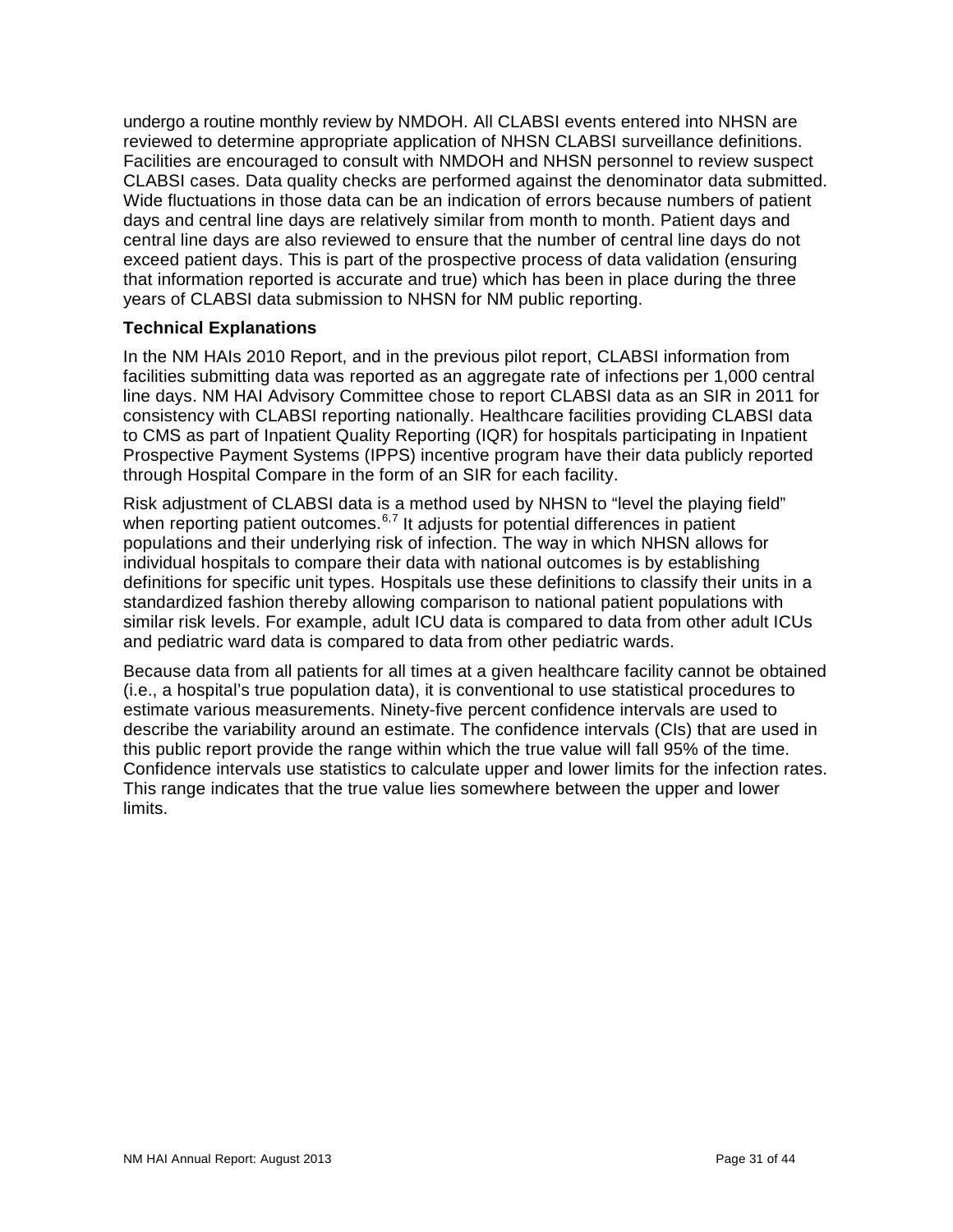## <span id="page-32-0"></span>[Appendix C:](#page-32-0) Consumer Healthcare-associated Infections Prevention Information

In addition to national and state level efforts to reduce and prevent HAIs, there are steps that everyone can take to decrease the risk of HAI. Patients and those near to them can educate themselves about HAIs and how to prevent them, including being a partner in their care by asking questions, practicing good hand hygiene and demanding it of others, using antibiotics appropriately, reviewing available data to find out what it means for their care, and becoming involved in opportunities to provide input to improve the quality of healthcare delivery.

#### **Specific steps the public can take to prevent the possibility of getting an HAI:**

#### **1. Educate Yourself**

Numerous HAI resources are available to help anyone become an educated consumer of healthcare services.

As a starting point, the CDC HAI website [\(http://www.cdc.gov/hai/index.html\)](http://www.cdc.gov/hai/index.html) is a resource for learning about the various types of infections and determining what can be done to remain infection free. CDC provides extensive information about the most common types of infections, pathogens associated with those infections, and resources for the prevention and elimination of HAIs.

The NMDOH HAI website provides information about the consumer role in HAI prevention and links to resources at the Society for Healthcare Epidemiology (SHEA) and Institute for Healthcare Improvement (IHI) among others at [http://nmhealth.org/HAI/public\\_reports.shtml.](http://nmhealth.org/HAI/public_reports.shtml)

#### **2. Become a Partner with your Provider**

**Know what questions to ask.** The Agency for Healthcare Research and Quality (AHRQ) can help you get more involved with your healthcare provider by knowing the right questions to ask. Visit the AHRQ "Questions are the Answer" tool [\(http://www.ahrq.gov/questions/\)](http://www.ahrq.gov/questions/) to learn important questions to ask to make your healthcare experience a team effort between you and your provider.

**Be assertive about hand hygiene.** Healthcare providers know about the importance of hand hygiene, but sometimes they may forget. Be a partner with your provider by asking your doctor or nurse to wash their hands or use an alcohol-based hand sanitizer. Don't be afraid to speak up. Visitors should also properly clean their hands when visiting a patient in the hospital or other healthcare facility.

**Know the signs and symptoms of infection**. Depending on the type of care provided, it is important to know what signs and symptoms of infection to watch for. For example, if you are having a surgical procedure, ask your nurse or doctor how to properly care for the surgical wound. If your care calls for the use of a central line, become educated about precautions related to the central line as well as signs (e.g., redness or swelling of skin, fever) and symptoms (e.g., soreness at the central line site) of infection.

**Be smart about antimicrobials**. It's important to learn about the proper uses of antimicrobials. "Antimicrobial" is a general term that refers to a group of drugs that includes antibiotics, antifungals, antiprotozoals and antivirals. Antibiotics will treat bacterial infections, but they won't work against viral infections such as colds, influenza,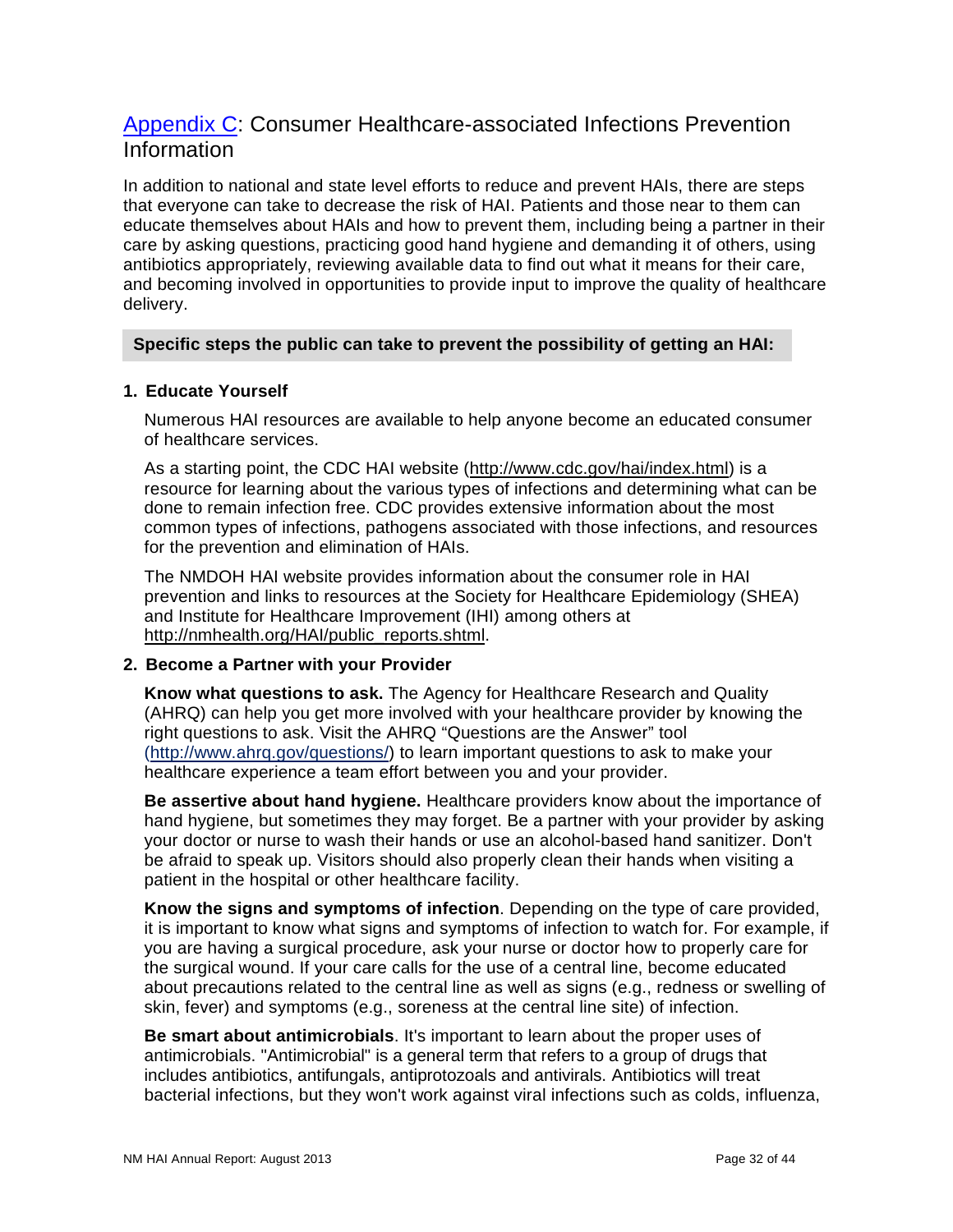many sore throats, and cough illnesses. The inappropriate use of antibiotics could be harmful to your health in certain situations and has led to the antibiotic resistance of bacteria that are sometimes called super bugs.

You can be smart about antibiotic use by talking with your healthcare provider about antibiotic resistance. If you are prescribed an antibiotic, take it exactly as your doctor or pharmacist tells you. Do not self-prescribe and don't pressure your provider to prescribe antibiotics. Learn more about antibiotic resistance and the proper use of antibiotics by visiting the CDC Get Smart: Know When Antibiotics Work homepage at [http://www.cdc.gov/getsmart/index.html.](http://www.cdc.gov/getsmart/index.html)

#### **3. Practice Good Hand Hygiene**

Keeping your hands clean by practicing proper hygiene is one of the most important ways to avoid getting sick and spreading germs that can make others sick. Many diseases and conditions are spread by individuals who simply don't wash their hands.

Practice hand hygiene by washing with soap and clean running water, continuously rubbing of your hands for a minimum of 20 seconds: you can time this by humming the "Happy Birthday" song twice. If your hands are not visibly soiled and soap and water are not available, use an alcohol-based hand sanitizer. CDC provides educational resources to help you learn how to wash your hands the right way and information on hand sanitizers at [http://www.cdc.gov/handwashing/.](http://www.cdc.gov/handwashing/)

#### **4. Review the Available Data**

Numerous resources are available to find HAI data. This New Mexico Annual Report provides hospital-specific information about CLABSI. Other resources are available for finding information on publicly reported HAI data. A primary source for hospital data is Medicare Hospital Compare that can be accessed at [http://www.hospitalcompare.hhs.gov.](http://www.hospitalcompare.hhs.gov/)

Many states also provide state healthcare facility-specific data for various infection types. Although the format may vary, most states will offer HAI data through a state department of health website, an annual report, or a searchable database.

**Interpreting the data**: There are limitations to HAI data. As an example, when tracking changes in HAI rates, it is not unusual to find an increase in rates prior to improvement.<sup>[8](#page-44-7)</sup> This increase has been attributed to improved tracking methods and application of HAI surveillance definitions which can lead to identification of previously untracked HAIs. When reviewing publicly reported HAI data, it is important to consider additional factors that might affect facility performance rates such as size, type of patients, level of care provided and other unique characteristics such as being a teaching hospital. HAI data collection methods and definitions are evolving and, as such, inconsistencies in results may be observed over time simply as a result of these changes. Data is just one of several indicators of what is happening in healthcare settings. Seeing that your providers are following prevention guidelines and discussing HAIs with them are additional steps to take.

#### **5. Become Involved**

Consider joining a patient advisory board at your local hospital or look for other opportunities to provide input on healthcare standards and access to quality care.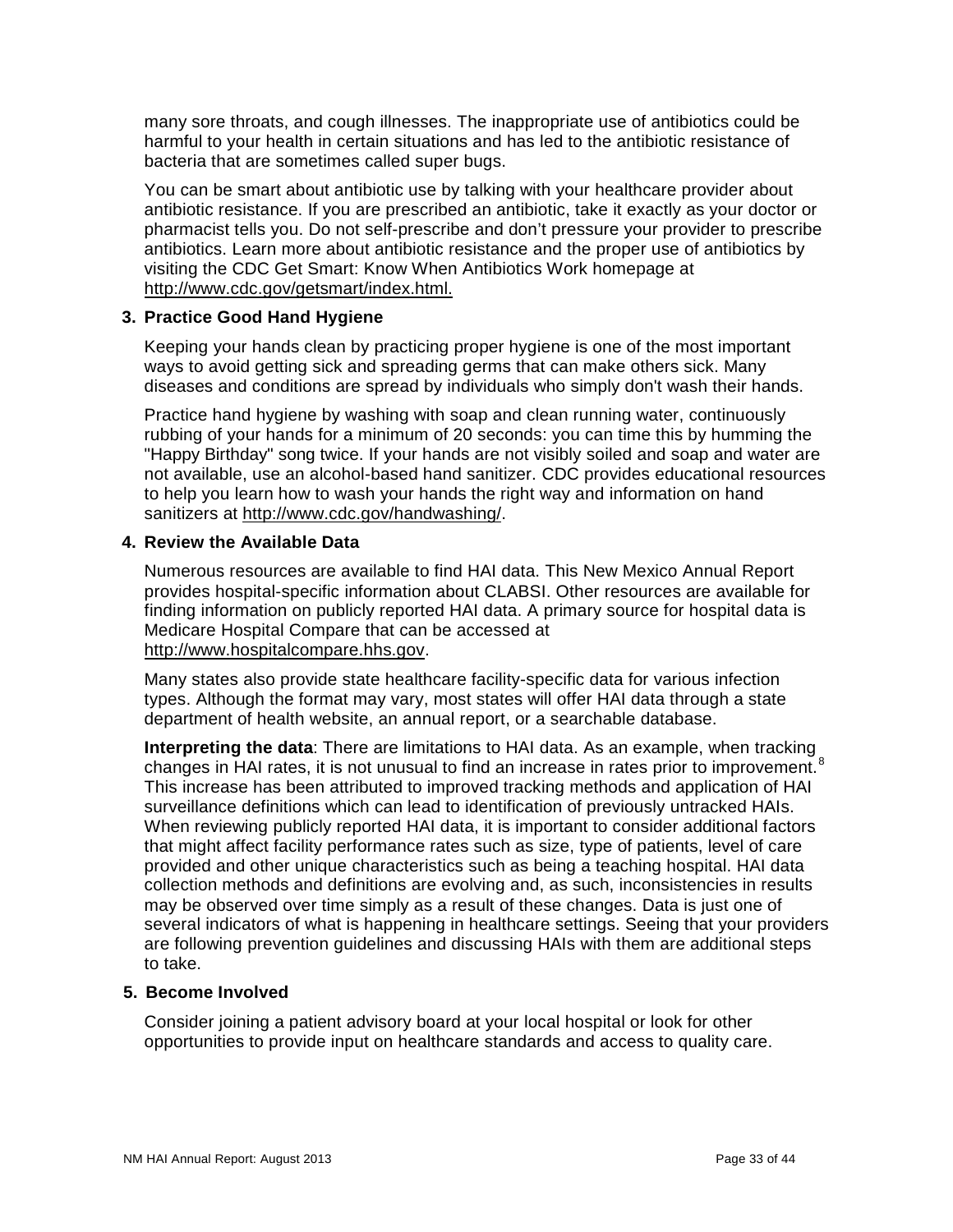#### **Infection-specific steps you can take**

#### **Central Line-associated Infections**

If you or someone close to you is going to have a central line placed, ask if the healthcare facility uses a central line insertion checklist (i.e., catheter checklist to ensure adherence to infection prevention practices at the time of insertion of central venous catheters) and what other measures they have in place to prevent CLABSI. Encourage all visitors to perform hand hygiene. Do not be afraid to ask physicians, nurses, or others involved in care to wash their hands, particularly before accessing the central line. Follow healthcare provider instructions for keeping wounds clean and let caretakers know if the site becomes red or irritated or the bandages come off. Remember to ask people to wash their hands and wear gloves before accessing lines and ask visitors not to touch the line.

#### *Clostridium difficile* **Infection**

Preventing CDI is a group effort which involves a multidisciplinary team in the healthcare setting and you. Patients or visitors to a hospital, should wash hands often and avoid bringing in extra belongings in order to reduce clutter. Cluttered countertops may not be cleaned as often or as thoroughly as recommended. Healthcare personnel can also be reminded to wash their hands using soap and water before caring for patients. Practice responsible antimicrobial usage, taking only antimicrobials prescribed by the doctor until the treatment is complete, and don't pressure physicians to prescribe antibiotics. If visiting someone diagnosed with CDI, be sure to follow any guidelines the facility recommends and wash your hands often.

#### **Seasonal Influenza**

A flu shot is the single best way to prevent seasonal influenza. Getting vaccinated annually will help protect both you and your family. If you have a medical condition (e.g., asthma, diabetes, chronic obstructive pulmonary disease [COPD]) or a weakened immune system, discuss your flu shot with your provider. Good respiratory hygiene habits such as covering your coughs and sneezes, avoiding touching your mouth and eyes with your hands, and frequent hand washing or use of alcohol hand gel can also minimize the transmission of respiratory viruses like influenza. If you feel ill, it is recommended that you stay home and reduce your contact with others. You can also ask your healthcare provider if they have gotten their flu shot.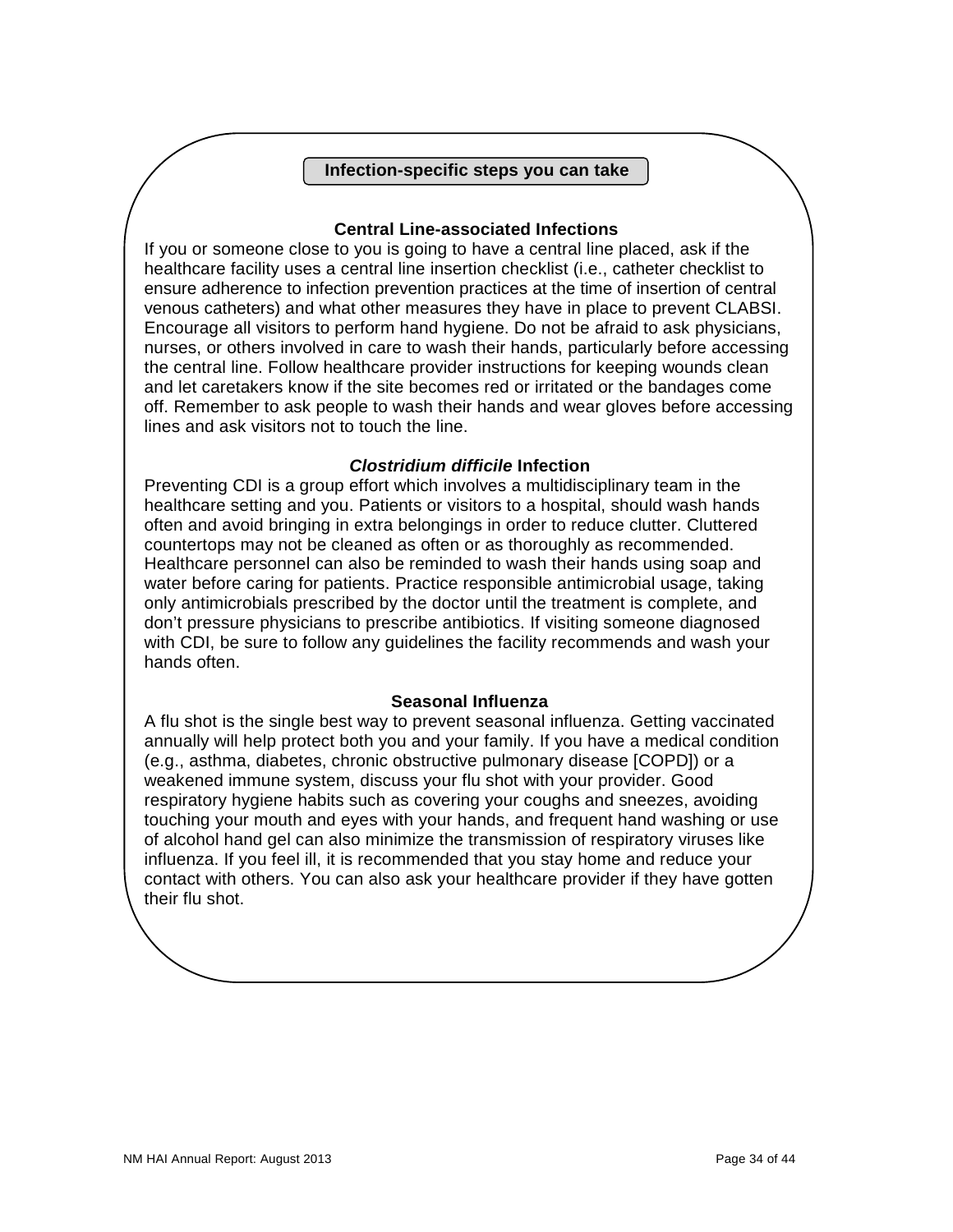#### **General resources on HAI**

Consumer information about HAIs, including those not addressed in this report, can be found through various online resources:

- New Mexico Department of Health, Healthcare-associated Infection (HAI) Definitions and Links at<http://nmhealth.org/HAI/ResourcesLinks.shtml>
- Centers for Disease Control and Prevention (CDC), Healthcare-associated Infections (HAIs) at<http://www.cdc.gov/hai/>
- US Department of Health and Human Services, Partnership for Patients at <http://www.healthcare.gov/compare/partnership-for-patients/index.html>
- Association for Professionals in Infection Control and Epidemiology, Educational Brochures at [http://www.apic.org/For-](http://www.apic.org/For-Consumers/EducationalBrochures)[Consumers/EducationalBrochures](http://www.apic.org/For-Consumers/EducationalBrochures)
- The Joint Commission, Speak Up: Five Things You Can Do to Prevent Infection at [http://www.jointcommission.org/Speak\\_Up\\_\\_Five\\_Things\\_You\\_Can\\_Do\\_To\\_Pr](http://www.jointcommission.org/Speak_Up__Five_Things_You_Can_Do_To_Prevent_Infection/) [event\\_Infection/](http://www.jointcommission.org/Speak_Up__Five_Things_You_Can_Do_To_Prevent_Infection/)
- The Society for Healthcare Epidemiology of America, Patient Resources at <http://www.shea-online.org/ForPatients.aspx>

The CDC has additional resources for consumers about CLABSI and CDI:

- Central Line-associated Bloodstream Infections: Resources for Patients and Healthcare Providers at<http://www.cdc.gov/HAI/bsi/CLABSI-resources.html>
- Patients with Central Lines -- What You Need to Know to Avoid a Bloodstream Infection at<http://www2c.cdc.gov/podcasts/player.asp?f=5692974>
- FAQs about Catheter-associated Bloodstream Infections at <http://www.cdc.gov/HAI/bsi/bsi.html>
- Clostridium *difficile* Infection at [http://www.cdc.gov/HAI/organisms/cdiff/Cdiff\\_infect.html](http://www.cdc.gov/HAI/organisms/cdiff/Cdiff_infect.html)
- Frequently Asked Questions about Clostridium *difficile* at <http://www.cdc.gov/hai/organisms/cdiff/Cdiff-patient.html>

#### **The following two pages contain information for consumers on CLABSI and CDI.**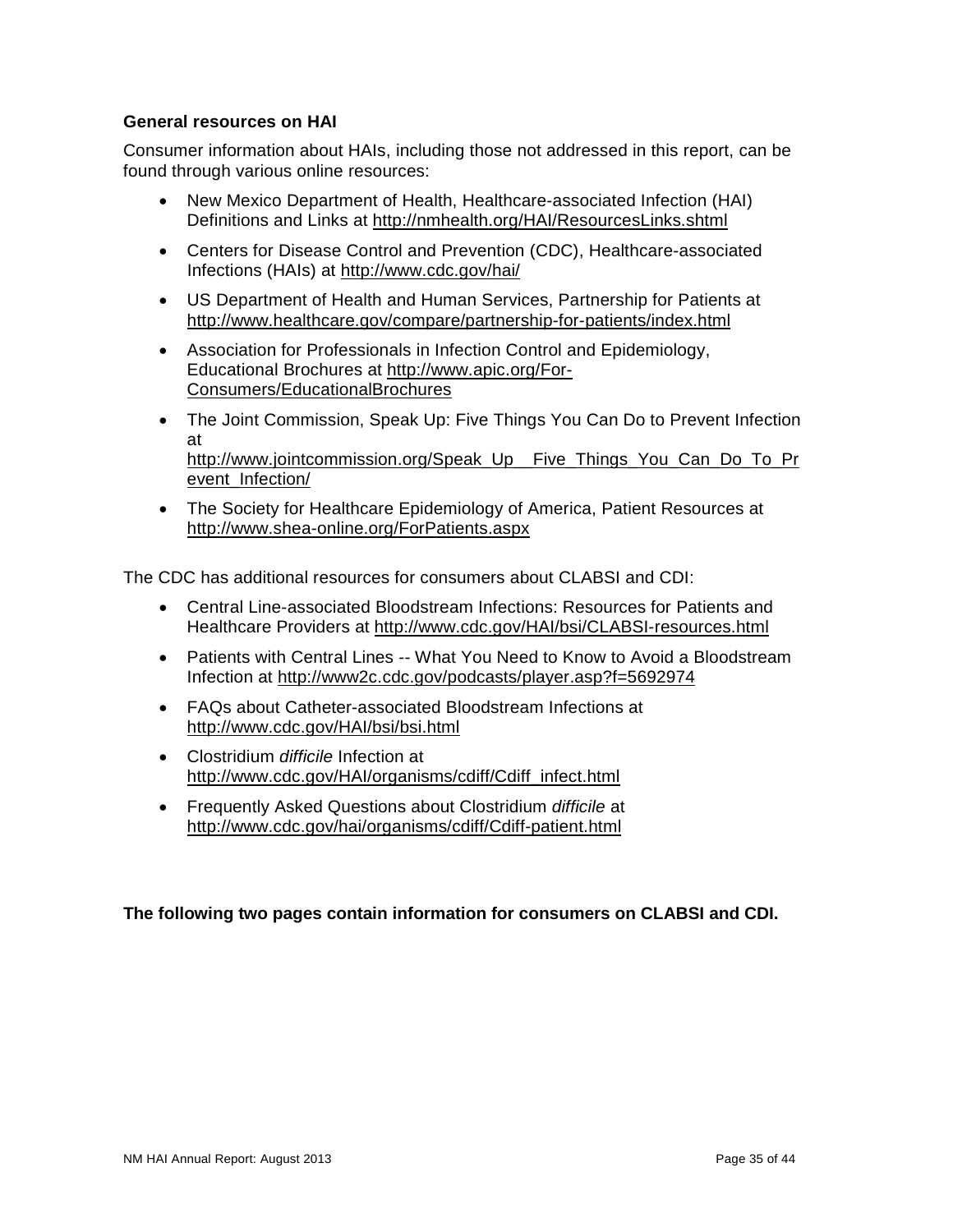

# (frequently asked questions) *"Catheter-Associated BloodstreamInfections"*

(also known as "Central Line-Associated Bloodstream Infections")

#### *What is a catheter-associated bloodstream infection?*

A "central line" or "central catheter" is a tube that is placed into a patient's large vein, usually in the neck, chest, arm, or groin. The catheter is often used to draw blood, or give fluids or medications. It may be left in place for several weeks. A bloodstream infection can occur when bacteria or other germs travel down a "central line" and enter the blood. If you develop a catheter-associated bloodstream infection you may become ill with fevers and chills or the skin around the catheter may become sore and red.

#### *Can a catheter-related bloodstream infection be treated?*

A catheter-associated bloodstream infection is serious, but often can be successfully treated with antibiotics. The catheter might need to be removed if you develop an infection.

#### *What are some of the things that hospitals are doing to prevent catheter-associated bloodstream infections?*

To prevent catheter-associated bloodstream infections doctors and nurses will:

- Choose a vein where the catheter can be safely inserted and where the risk for infection is small.
- Clean their hands with soap and water or an alcohol-based hand rub before putting in the catheter.
- Wear a mask, cap, sterile gown, and sterile gloves when putting in the catheter to keep it sterile. The patient will be covered with a sterile sheet.
- Clean the patient's skin with an antiseptic cleanser before putting in the catheter.
- Clean their hands, wear gloves, and clean the catheter opening with an antiseptic solution before using the catheter to draw blood or give medications. Healthcare providers also clean their hands and wear gloves when changing the bandage that covers the area where the catheter enters the skin.
- Decide every day if the patient still needs to have the catheter. The catheter will be removed as soon as it is no longer needed.
- Carefully handle medications and fluids that are given through the catheter.

#### *What can I do to help prevent a catheter-associated bloodstream infection?*

• Ask your doctors and nurses to explain why you need the catheter and how long you will have it.

- Ask your doctors and nurses if they will be using all of the prevention methods discussed above.
- Make sure that all doctors and nurses caring for you clean their hands with soap and water or an alcohol-based hand rub before and after caring for you.

#### If you do not see your providers clean their hands, please ask them to do so.

- If the bandage comes off or becomes wet or dirty, tell your nurse or doctor immediately.
- Inform your nurse or doctor if the area around your catheter is sore or red.
- Do not let family and friends who visit touch the catheter or the tubing.
- Make sure family and friends clean their hands with soap and water or an alcohol-based hand rub before and after visiting you.

#### *What do I need to do when I go home from the hospital?*

Some patients are sent home from the hospital with a catheter in order to continue their treatment. If you go home with a catheter, your doctors and nurses will explain everything you need to know about taking care of your catheter.

- Make sure you understand how to care for the catheter before leaving the hospital. For example, ask for instructions on showering or bathing with the catheter and how to change the catheter dressing.
- Make sure you know who to contact if you have questions or problems after you get home.
- Make sure you wash your hands with soap and water or an alcohol-based hand rub before handling your catheter.
- Watch for the signs and symptoms of catheter-associated bloodstream infection, such as soreness or redness at the catheter site or fever, and call your healthcare provider immediately if any occur.

**If you have additional questions, please ask your doctor or nurse**.







Co-sponsored by: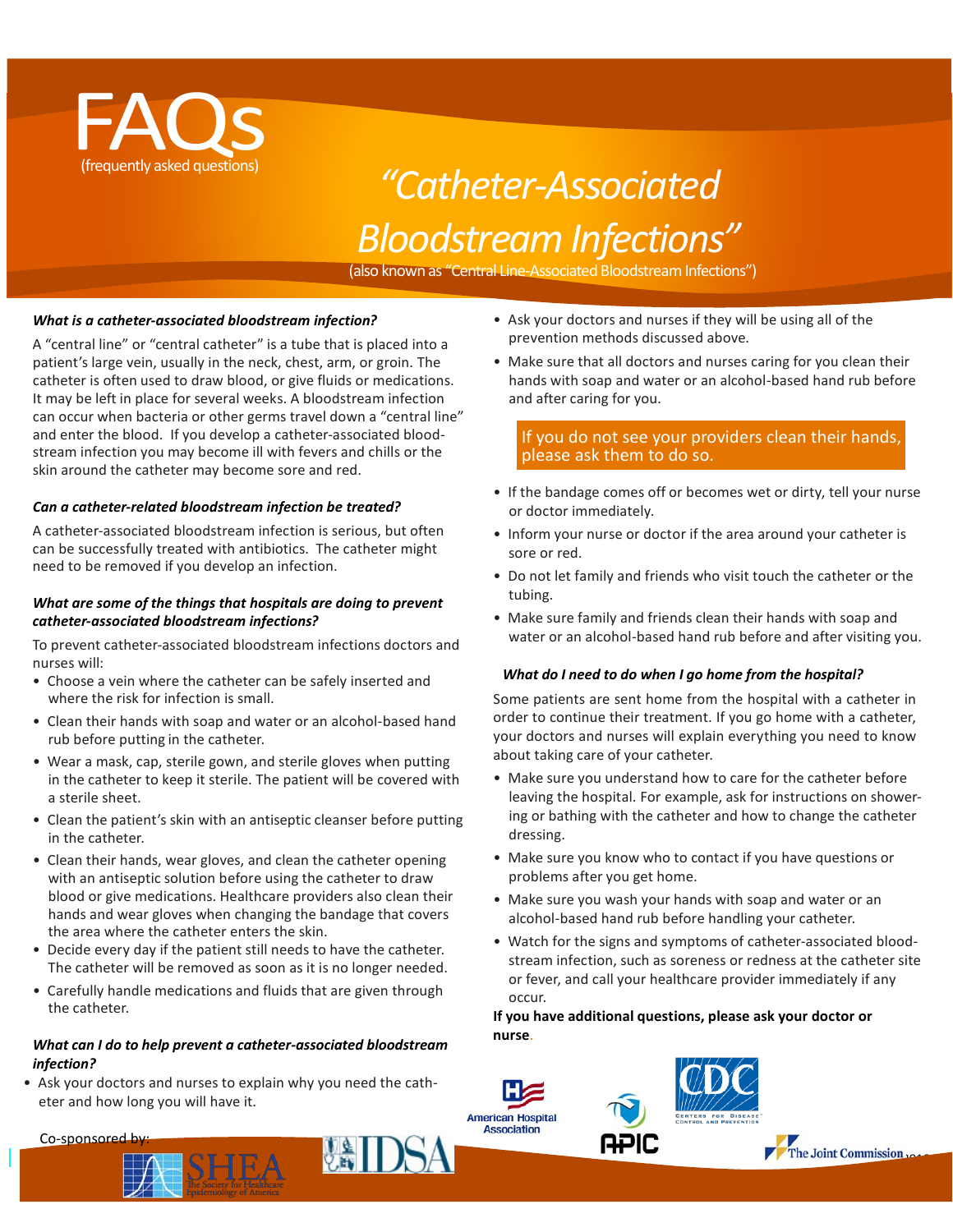<span id="page-37-0"></span>

# *"ClostridiumDifficile"*

#### *What is Clostridium difficile infection?*

*Clostridium difficile* [pronounced Klo-STRID-ee-um dif-uh-SEEL], also known as "*C. diff*" [See-dif], is a germ that can cause diarrhea. Most cases of *C. diff* infection occur in patients taking antibiotics. The most common symptoms of a *C. diff* infection include:

> Watery diarrhea Fever Loss of appetite Nausea Belly pain and tenderness

#### *Who is most likely to get C. diff infection?*

The elderly and people with certain medical problems have the greatest chance of getting *C. diff. C. diff* spores can live outside the human body for a very long time and may be found on things in the environment such as bed linens, bed rails, bathroom fixtures, and medical equipment. *C. diff* infection can spread from person-toperson on contaminated equipment and on the hands of doctors, nurses, other healthcare providers and visitors.

#### *Can C. diff infection be treated?*

Yes, there are antibiotics that can be used to treat *C. diff.* In some severe cases, a person might have to have surgery to remove the infected part of the intestines. This surgery is needed in only 1 or 2 out of every 100 persons with *C. diff.*

#### *What are some of the things that hospitals are doing to prevent C. diff infections?*

To prevent *C. diff.* infections, doctors, nurses, and other healthcare providers:

- Clean their hands before and after caring for every patient. This can prevent *C. diff* and other germs from being passed from one patient to another on their hands.
- Carefully clean hospital rooms and medical equipment that have been used for patients with *C. diff*.
- Use Contact Precautionsto prevent *C. diff* from spreading to other patients. Contact Precautions mean:
	- o Whenever possible, patients with *C. diff* will have a single room or share a room only with someone else who also has *C. diff*.
	- o Healthcare providers will put on gloves and wear a gown over their clothing while taking care of patients with *C. diff*.
	- o Visitors may also be asked to wear a gown and gloves.
	- o When leaving the room, hospital providers and visitors remove their gown and gloves and clean their hands.
- Co-sponsored by:





- o Patients on Contact Precautions are asked to stay in their hospital rooms as much as possible. They should not go to common areas, such as the gift shop or cafeteria. They can go to other areas of the hospital for treatments and tests.
- Only give patients antibiotics when it is necessary.

#### *What can I do to help prevent C. diff infections?*

• Make sure that all doctors, nurses, and other healthcare providers clean their hands before and after caring for you.

If you do not see your providers clean their hands, please ask them to do so.

- Only take antibiotics as prescribed by your doctor.
- Be sure to clean your own hands often, especially after using the bathroom and before eating.

#### *Can my friends and family get C. diff when they visit me?*

*C. diff* infection usually does not occur in persons who are not taking antibiotics. Visitors are not likely to get *C. diff*. Still, to make it safer for visitors, they should:

- Clean their hands before they enter your room and as they leave your room
- Ask the nurse if they need to wear protective gowns and gloves when they visit you.

#### *What do I need to do when I go home from the hospital?*

Once you are back at home, you can return to your normal routine. Often, the diarrhea will be better or completely gone before you go home. This makes giving *C. diff* to other people much less likely. There are a few things you should do, however, to lower the chances of developing *C. diff* infection again or of spreading it to others.

- If you are given a prescription to treat *C. diff,* take the medicine exactly as prescribed by your doctor and pharmacist. Do not take half-doses or stop before you run out.
- Wash your hands often, especially after going to the bathroom and before preparing food.
- People who live with you should wash their hands often as well.
- If you develop more diarrhea after you get home, tell your doctor immediately.
- Your doctor may give you additional instructions.

#### **If you have questions, please ask your doctor or nurse.**







**American Hospital** Association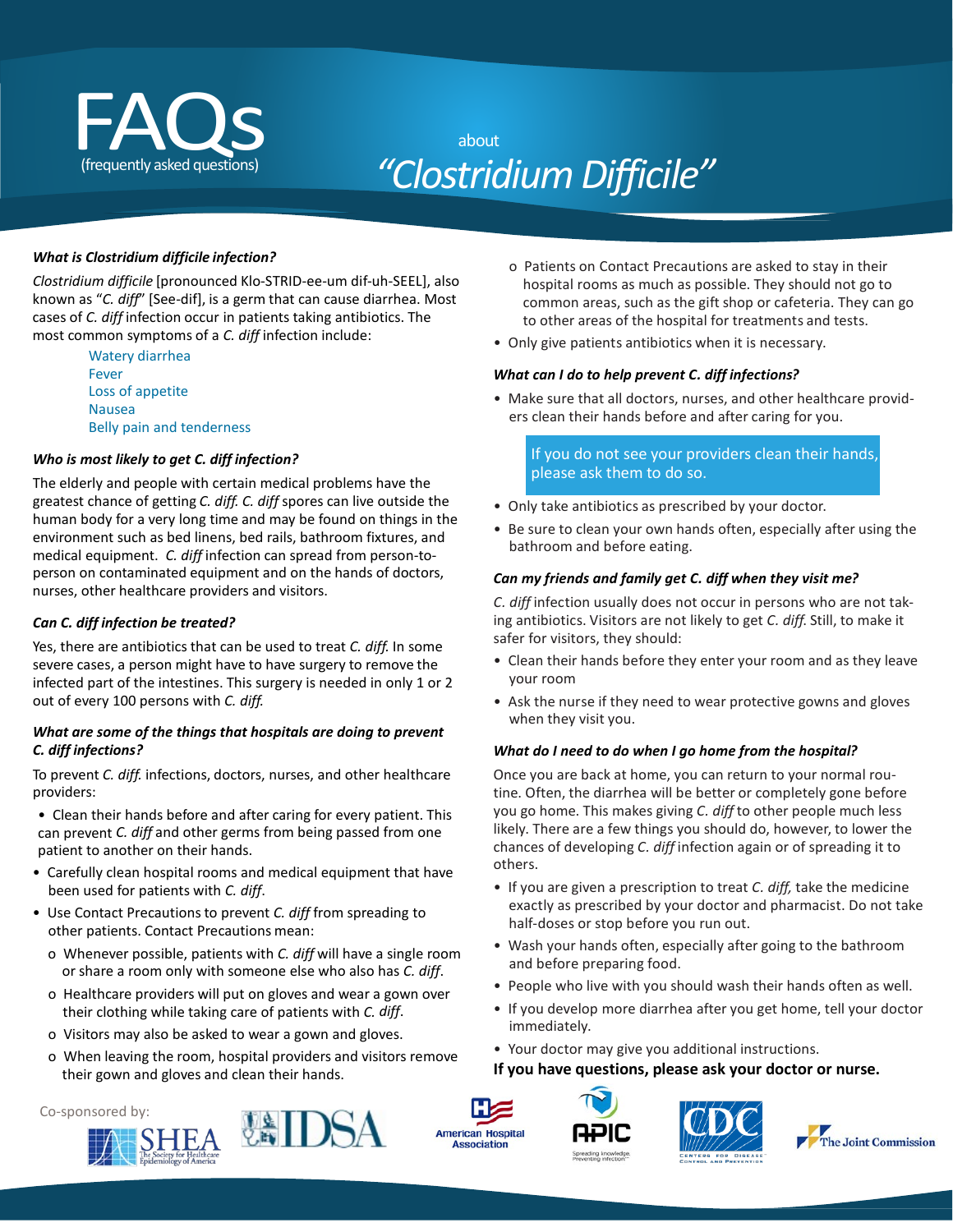## <span id="page-38-0"></span>[Appendix D:](#page-37-0) *Clostridium difficile* Infection (CDI) Surveillance

#### **Background**

*Clostridium difficile* (*C. difficile*) is an anaerobic spore-forming bacillus which can cause a range of disease from asymptomatic carriage (i.e., when an individual carries a pathogen without symptoms) to mild diarrheal illness to colitis (i.e., inflammation of the colon), and even death. Illness from *C. difficile* most commonly affects older adults in hospitals or in long-term care facilities and typically occurs after use of antibiotic medications. In recent years, these infections have become more frequent, more severe and more difficult to treat.

*C. difficile* is spread via the fecal-oral route (i.e., when pathogens transmitted in fecal particles from one host are introduced into the oral cavity of another host) with spores surviving in the environment for many months. The spores are highly resistant to routine cleaning and disinfection. In healthcare settings two main sources of spores exist: infected or colonized (i.e., when microorganisms become established on a person) patients and contaminated inanimate objects. The incubation period (i.e., the time from exposure to an infectious agent until signs and symptoms of the disease appear) is unknown and patients who are colonized can be asymptomatic for weeks to months but may develop symptoms once exposed to antibiotics which kill off normal gastrointestinal flora (i.e., bacteria normally residing within the body) allowing the *C. difficile* to grow and cause disease.

CDI has been increasing in incidence (i.e., the number of newly diagnosed cases during a specific time period) and virulence (i.e., a measure of the severity of the disease a microorganism is capable of causing) over the last one to two decades, with an increase in mortality from 5.7 per million population in 1999 to 23.7 per million in 2004.<sup>[9](#page-44-8)</sup> One source estimated the attributable cost of CDI to be \$2,454-\$5,042 per case.[10](#page-44-9) Patients with *C. difficile* in one study experienced higher rates of readmission to the hospital within six months (52% versus 23% among patients without CDI) and longer hospital stays (2.8 days attributable to CDI). These patients were also more likely to be discharged to a long-term-care facility versus home or a non-healthcare setting when compared with non-*C. difficile* patients.

Due to the increasing burden of disease and in anticipation of new federal reporting requirements, the NM HAI Advisory Committee voted to include CDI reporting via NHSN and create a prevention collaborative in 2011 to address the multi-factorial issues associated with CDI.

#### **Data Submission**

A CDI LabID event is a proxy measure of multi drug-resistant organism (MDRO) infection, exposure, and healthcare acquisition. This relies exclusively on clinical microbiology data to identify events and patient admission/transfer information within the facility to categorize the laboratory result. The only labs included in LabID events are clinical specimens taken for treatment or diagnostic purposes, in contrast to surveillance screening which tests all patients for a pathogen.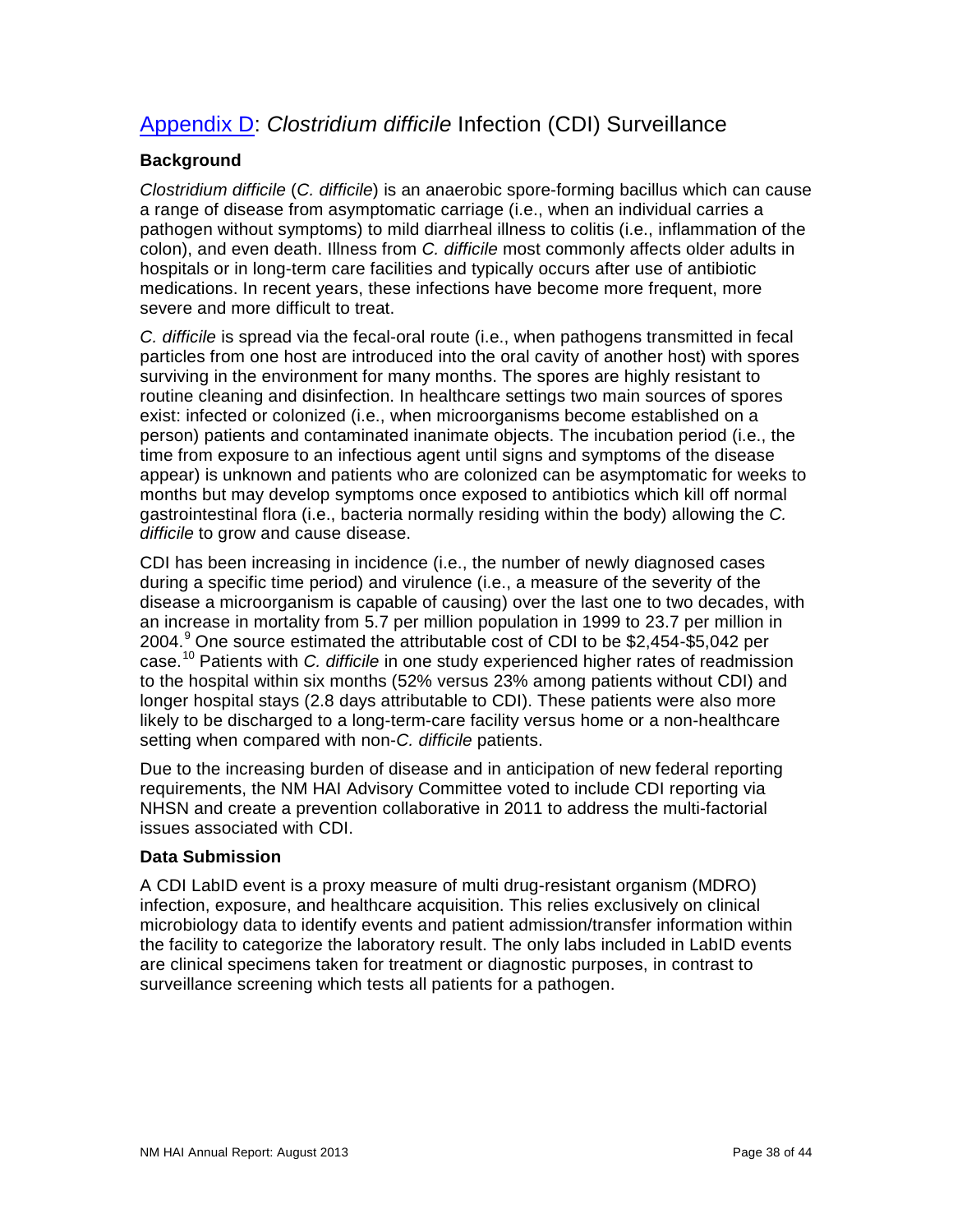## <span id="page-39-0"></span>[Appendix E:](#page-39-0) Healthcare Personnel (HCP) Influenza Vaccination **Surveillance**

#### **Background**

Influenza vaccination of HCP was selected as a NM HAI indicator because it is a critical patient safety measure endorsed by CDC, The Joint Commission (TJC) and many professional organizations.<sup>[11](#page-44-10)</sup> People infected with influenza can pass it to others even before they start to become ill. Therefore, asymptomatic HCP can transmit influenza to their patients. Healthcare facility-associated influenza outbreaks have been described in studies.<sup>[12](#page-44-11)</sup> In past years, healthcare-associated influenza infections have been documented in healthcare settings and HCP have been implicated as the potential source of these infections.<sup>[13](#page-44-12)</sup> Increased influenza vaccination rates are associated with decreased mortality in elderly patients (e.g., patients in long-term care settings) <sup>[14,](#page-44-13)[15](#page-44-14)</sup> and decreased HCP lost work time.<sup>[16,](#page-44-15)[17](#page-44-16)</sup>

HCP are aware that they should be vaccinated against influenza: in a survey of HCP conducted by CDC in March 2011, over 90% identified HCP as a group for whom influenza vaccine is recommended. Over half of respondents indicated that the chance of getting influenza if unvaccinated was very high or somewhat high.<sup>[18](#page-44-17)</sup>

Methods to improve HCP influenza vaccination rates include education about vaccine safety and the ability of influenza vaccination to prevent influenza as well as other evidence-based approaches such as offering free or reduced-price vaccine to HCP at their workplace.<sup>[19](#page-44-18)</sup>

#### **Data Submission Process**

Consistent with the 2011 – 2012 influenza season, NMDOH used the CDC-piloted data form that tracked HCP influenza vaccination in a variety of healthcare settings in four states. The influenza season is generally considered to span the fall of one year to the spring of the next (e.g., 2012 – 2013). CDC invited NM to extend the preparatory work with hospitals to be ready for CMS reporting in January 2013.

NM healthcare facilities submitting HCP influenza vaccination data for the 2012 – 2013 influenza season included acute care hospitals and NM state long-term care and rehabilitation facilities. The 24 facilities which had previously participated in public reporting of HCP influenza vaccination rates are included in the facility-specific data. To maintain continuity of previous data and acknowledge the barriers facilities have encountered while collecting HCP vaccination data in the new categories, the decision was made to publicly report facility-specific data only for the category most similar to the historically collected categories during the 2009 – 2010, 2010 – 2011, and 2011- 2012 influenza vaccination seasons.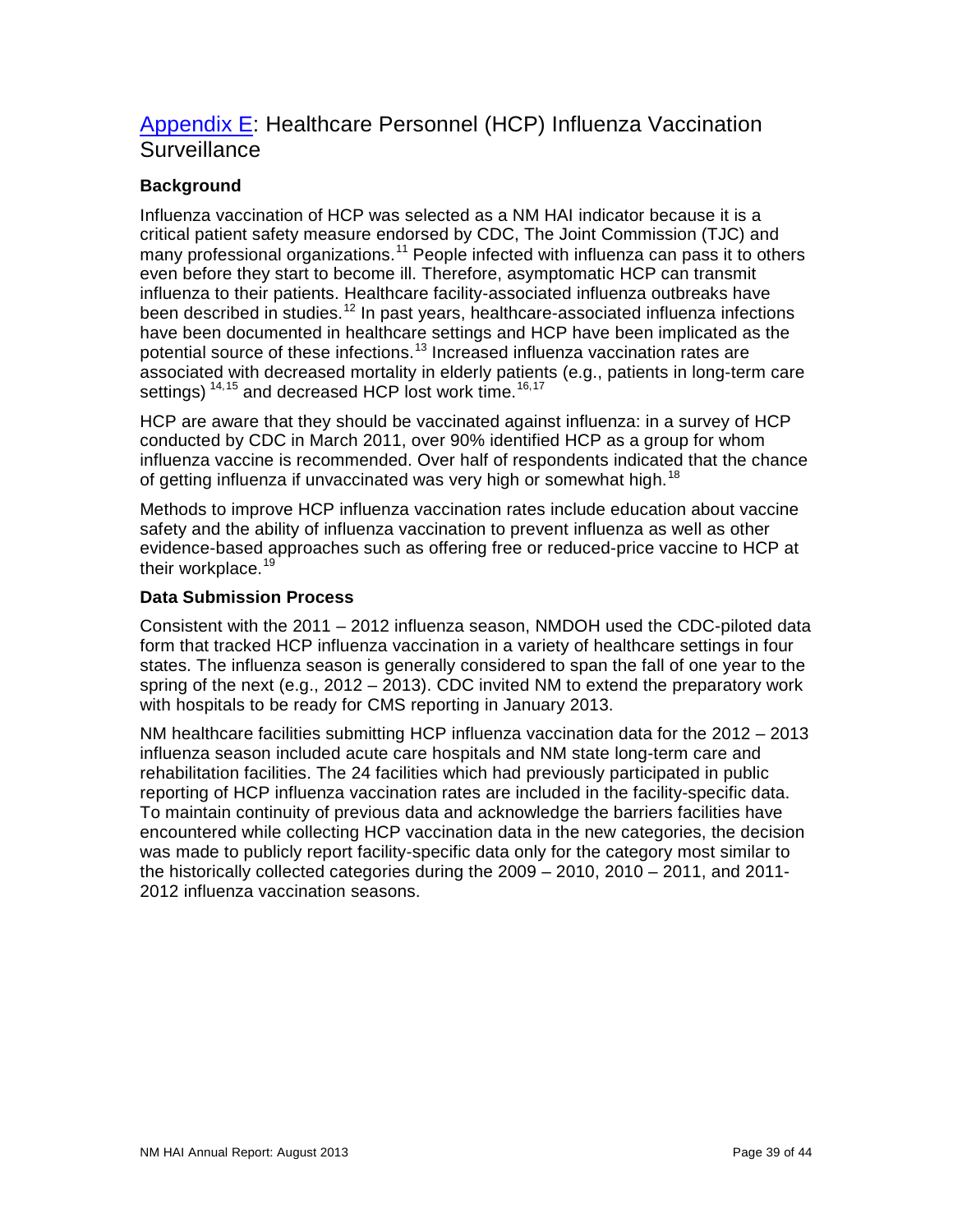# <span id="page-40-0"></span>[Appendix](#page-40-0) F: Acronyms

| <b>AHRQ</b>   | Agency for Healthcare Research and Quality                          |
|---------------|---------------------------------------------------------------------|
| <b>APIC</b>   | Association for Professionals in Infection Control and Epidemiology |
| <b>CAUTI</b>  | Catheter-associated urinary tract infection                         |
| CI            | Confidence interval                                                 |
| <b>CDI</b>    | Clostridium difficile infection                                     |
| <b>CDC</b>    | <b>Centers for Disease Control and Prevention</b>                   |
| <b>CLABSI</b> | Central line-associated bloodstream infection                       |
| <b>CMS</b>    | <b>Centers for Medicare and Medicaid Services</b>                   |
| <b>CSTE</b>   | <b>Council of State and Territorial Epidemiologists</b>             |
| <b>DHQP</b>   | Division of Healthcare Quality Promotion                            |
| <b>EIP</b>    | <b>Emerging Infections Program</b>                                  |
| <b>HAI</b>    | Healthcare-associated infection                                     |
| <b>HAIC</b>   | Healthcare-associated Infections Community Interface                |
| <b>HEN</b>    | <b>Hospital Engagement Network</b>                                  |
| <b>HCP</b>    | Healthcare personnel                                                |
| <b>HHS</b>    | US Department of Health and Human Services                          |
| IP            | <b>Infection Preventionist</b>                                      |
| ICU           | Intensive care unit                                                 |
| MRSA          | Methicillin-resistant Staphylococcus aureus                         |
| <b>NC</b>     | Not calculated                                                      |
| <b>NHSN</b>   | National Healthcare Safety Network                                  |
| <b>NM</b>     | <b>New Mexico</b>                                                   |
| <b>NMDOH</b>  | New Mexico Department of Health                                     |
| <b>NMHA</b>   | New Mexico Hospital Association                                     |
| <b>PfP</b>    | <b>Partnership for Patients</b>                                     |
| QIO           | Quality improvement organization                                    |
| <b>SHEA</b>   | Society for Hospital Epidemiology of America                        |
| <b>SIR</b>    | Standardized infection ratio                                        |
| <b>SSI</b>    | Surgical site infection                                             |
| <b>TJC</b>    | The Joint Commission                                                |
| US            | <b>United States</b>                                                |
| <b>WHO</b>    | World Health Organization                                           |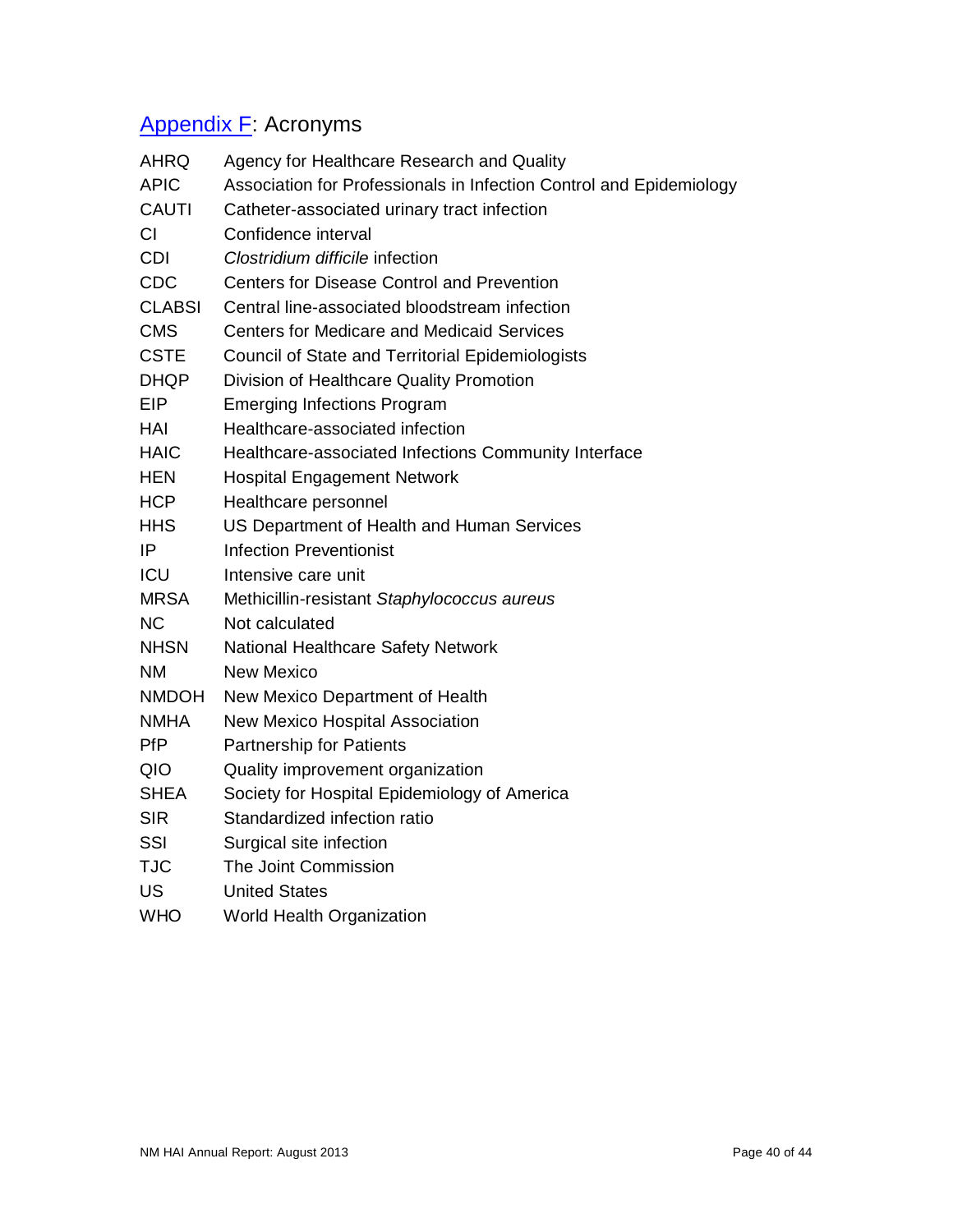## <span id="page-41-0"></span>[Appendix G:](#page-41-0) Glossary

**Antimicrobial stewardship:** A program which seeks to optimize antimicrobial (e.g., antibiotic, antiviral) prescribing through selecting an appropriate drug and optimizing its dose and duration in order to cure an infection and improve individual patient care as well as reduce healthcare facility costs and slow the spread of antimicrobial resistance.

**Asymptomatic carriage:** The condition or state of carrying a pathogen (e.g., bacteria) within the body without causing an infection with symptoms.

**Central line-associated bloodstream infection (CLABSI):** A primary bloodstream infection (BSI) in a patient that had a central line or umbilical catheter in place at the time of, or within the 48-hour period before onset of the event (i.e., symptoms or positive blood culture).

*Clostridium difficile* **(also commonly called '***C. diff***' or** *C. difficile***):** A bacterium that results in a gastrointestinal illness. Symptoms can range from diarrhea to lifethreatening inflammation of the colon. *Clostridium difficile* infection (CDI) most commonly affects older adults in hospitals or long-term care facilities. Patients taking antibiotics are at risk of becoming infected with *C. difficile*. *C. difficile* is recognized as one of the most common causes of healthcare-associated diarrhea.

**Colitis:** An inflammatory condition of the colon (large intestine).

**Colonize:** When microorganisms become established on a host (e.g., person); these bacteria can then be spread to other parts of the body or to others.

**Confidence interval (CI):** A CI describes the range of values consistent with the actual data. CIs provide a measure of the level of precision (a wide CI reflects a large amount of variability or imprecision and a narrow CI reflects little variability and high precision) and significance of a result by providing lower (minimum) and upper (maximum) limits for the calculated result. The null hypothesis is a statistical hypothesis that states that there are no differences between observed and expected data: a CI that includes 1.0 is consistent with the null hypothesis. Conversely, a CI that does not include 1.0 indicates that the result is significant. For example, a CLABSI rate of 1.5 with a 95% CI of 0.8 – 2.0 indicates that 95% of the time the minimum CLABSI rate is 0.8 and the maximum CLABSI rate is 2.0; this result is not significant because the CI includes 1.0. On the other hand, a CLABSI rate of 1.5 with a 95% CI of  $1.2 - 3.0$  indicates that 95% of the time the minimum CLABSI rate is 1.2 and the maximum CLABSI rate is 3.0; this result is significant because the CI does not include 1.0.

**Denominator:** The lower portion of a fraction used to calculate a rate or ratio (e.g., for the fraction ¾, the denominator is 4). In a rate, the denominator can be the population at risk. When calculating CLABSI rates, the denominator is the total central line days for the hospital unit.

**Flora:** The bacteria normally residing within the body (e.g., intestine).

**Healthcare-associated infection (HAI):** A localized or systemic condition that: a) results from an adverse reaction to the presence of an infectious agent or its toxin; and b) was not present or incubating at the time of admission to the healthcare facility.

**Healthcare personnel:** The entire population of healthcare workers working in healthcare settings regardless of clinical responsibility or patient contact.

**Incidence:** The number of newly diagnosed cases during a specific time period.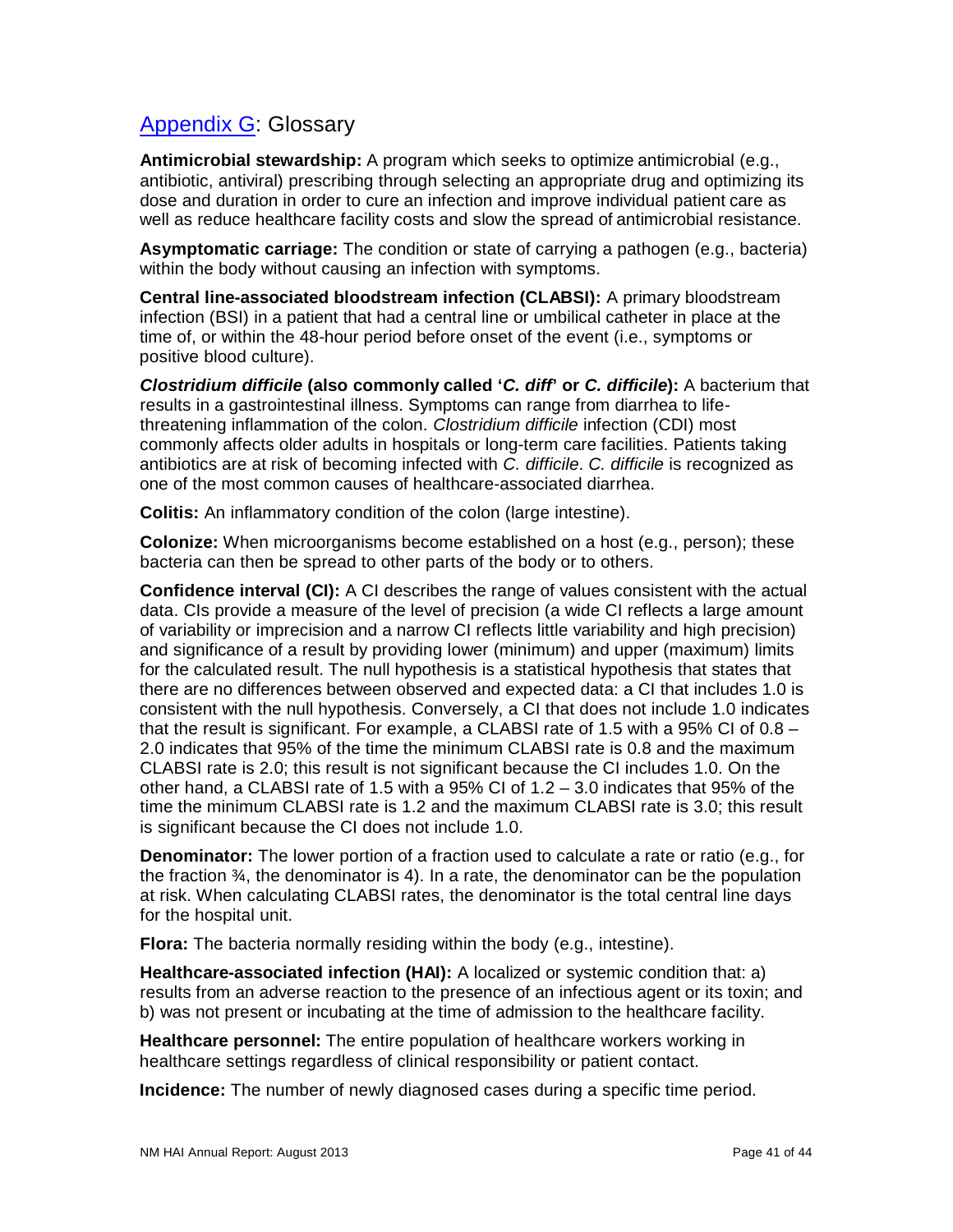**Incubation period:** The time from exposure to an infectious agent until signs and symptoms of the disease appear.

**Intensive care unit (ICU):** A care area that provides intensive observation, diagnosis, and therapeutic procedures for adults and/or children who are critically ill. Care areas that provide step-down, intermediate care, specialty care or telemetry only are not ICUs. The type of ICU in NHSN is determined by the kind of patients cared for in that unit. That is, if 80% of patients are of a certain type (e.g., patients with trauma), then that ICU is designated as that type of unit (in this case, trauma ICU). When a unit houses roughly equal populations of medical and surgical patients, it is called a medical/surgical unit.

**Learning collaborative:** A learning collaborative is based on the model that knowledge can be created within a population where members actively interact by sharing experiences and engage in a common task where each individual depends on and is accountable to each other.

**NMDOH HAI Reporting Group:** New Mexico healthcare facilities voluntarily sharing HAI surveillance data with NMDOH.

**Numerator:** The upper part of a fraction used to calculate a rate or ratio (e.g., for the fraction ¾, the numerator is 3). In a rate, the numerator can be the number of people who have experienced an event while the denominator can be the total population at risk for the event. When calculating CLABSI rates, the numerator is the number of CLABSI events for the hospital unit.

**p-value**: The probability that an observed difference between groups did not occur by chance alone.

**Pathogen:** Any agent or microorganism that causes disease.

**Surveillance:** Ongoing, systematic collection, analysis, and interpretation of healthrelated data essential to the planning, implementation, and evaluation of public health practice.

**Virulence:** Severity of the disease that a microorganism is capable of causing.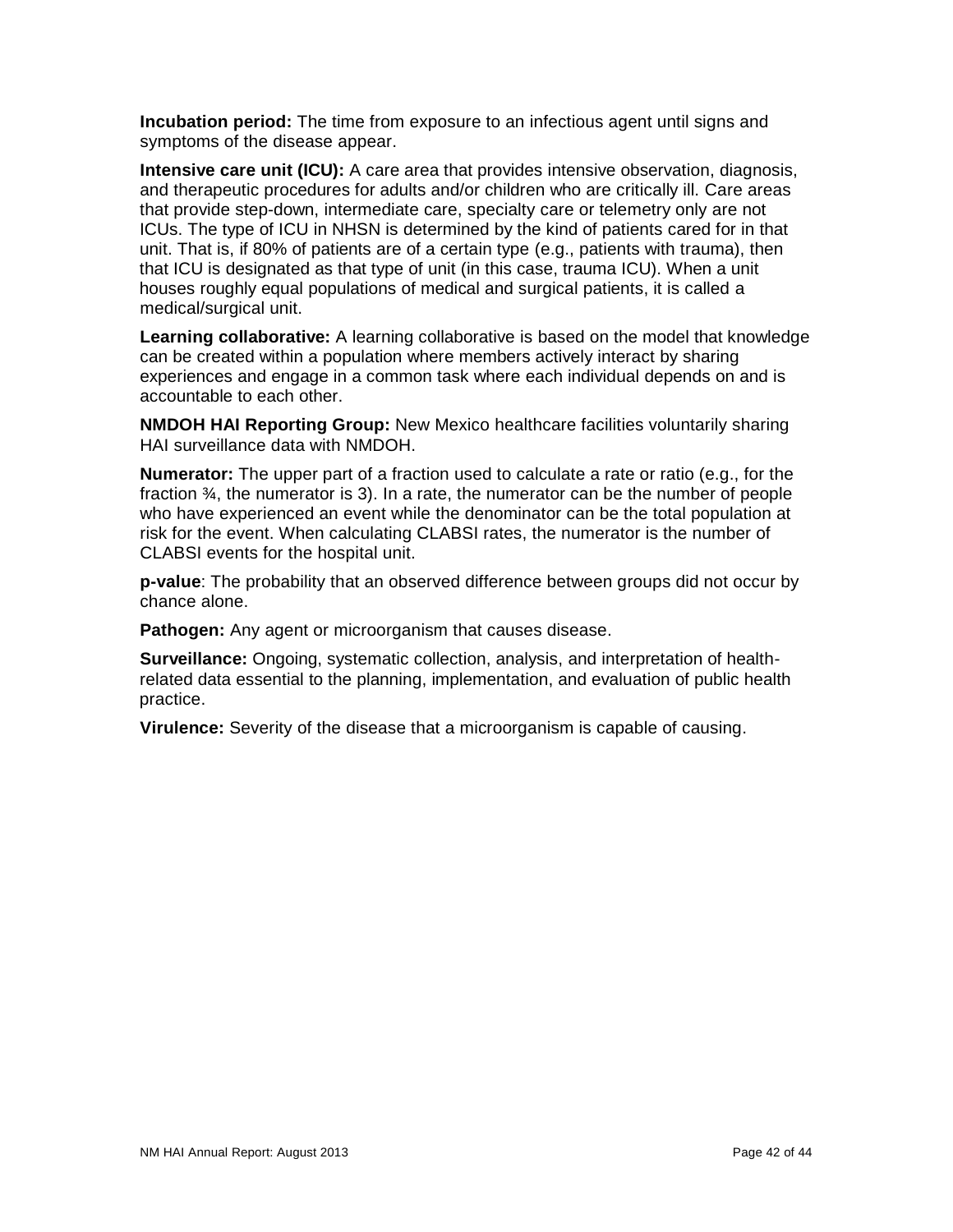## <span id="page-43-0"></span>References

 $\ddot{\phantom{a}}$ 

- $1$  HHS Action Plan to Prevent Healthcare-Associated Infections. Tier 1 Action Plan (revised). Accessed on April 26, 2013 at
- [http://www.hhs.gov/ash/initiatives/hai/actionplan/hhs\\_hai\\_action\\_plan\\_final\\_06222009.pdf](http://www.hhs.gov/ash/initiatives/hai/actionplan/hhs_hai_action_plan_final_06222009.pdf)

 $2$  The Direct Medical Costs of Healthcare-Associated Infections in U.S. Hospitals and the Benefits of Prevention, R. Douglas Scott II, CDC, March 2009. Accessed on April 26, 2013 at [http://www.cdc.gov/hai/pdfs/hai/Scott\\_CostPaper.pdf.](http://www.cdc.gov/hai/pdfs/hai/Scott_CostPaper.pdf)

<sup>3</sup> Malpiedi PJ, Peterson KD, Soe MM, et al. 2011 National and State Healthcare-associated Infections Standardized Infection Ratio Report. Accessed on April 26,2013 at [http://www.cdc.gov/hai/pdfs/SIR/SIR-Report\\_02\\_07\\_2013.pdf.](http://www.cdc.gov/hai/pdfs/SIR/SIR-Report_02_07_2013.pdf)

<sup>4</sup> CDC. Reduction in central line-associated bloodstream infections among patients in intensive care units---Pennsylvania, April 2001--March 2005. *MMWR* 2005;54(40):1013-6.

<sup>5</sup> Pronovost P, Needham D, Berenholtz S, et al. An intervention to decrease catheter-related bloodstream infections in the ICU. *N Engl J Med*. 2006 Dec 28;355(26):2725-32.

 $^6$  Jarvis WR, Edwards JR, Culver DH, Hughes JM, Horan T, et al. Nosocomial infection rates in adult and pediatric intensive care units in the United States. National Nosocomial Infections Surveillance System. *Am J Med.* 1991 Sep; 91(3B):S185-S191.

 $7$  Tokars JI, Klevens M, Edwards JR, Horan T. Measurement of the impact of risk adjustment for central line-days on interpretation of central line-associated bloodstream infection rates. *Infect Control Hosp Epidemiol.* 2007 Sept; 28(9):1025-1029.

<sup>8</sup> Niedner MF, 2008 National Association of Children's Hospitals and Related Institutions Pediatric Intensive Care Unit Patient Care FOCUS Group. The harder you look, the more you find: Catheter-associated bloodstream infection surveillance variability. *Am J Infect Control.* 2010 Oct;38:585-95.

<sup>9</sup> Redelings MD, Sorvillo F, Mascola L. Increase in *Clostridium difficile*–related mortality rates, United States, 1999–2004. *Emerg Infect Dis*. 2007 Sep;13(9):1417-9.

<sup>10</sup> Dubberke ER, Reske KA, Olsen MA, McDonald LC, Fraser VJ. Short-and long-term attributable costs of *Clostridium difficile*-associated disease in nonsurgical patients. *Clin Infect Dis.* 2008 Feb 15;46(4):497-504.

 $11$  CDC. Prevention and control of influenza with vaccines: recommendations of the Advisory Committee on Immunization Practices (ACIP), 2010. *MMWR Recomm Rep*. 2010 Aug 6; 59(RR-8):1-62.

<sup>12</sup> Stott DJ, Kerr G, Carman WF. Nosocomial transmission of influenza. *Occup Med (Lond)*. 2002 Aug;52(5):249–253.

 $13$  Salgado CD, Giannetta ET, Hayden FG, et al. Preventing nosocomial influenza by improving the vaccine acceptance rate of clinicians. *Infect Control Hosp Epidemiol.* 2004 Nov; 25(11):923- 928.

<sup>14</sup> Carman WF, Elder AG, Wallace LA, et al. Effects of influenza vaccination of health-care workers on mortality of elderly people in long-term care: a randomized controlled trial. *Lancet.* 2000 Jan 8; 355(9198):93–7.

<sup>15</sup> Potter J, Stott DJ, Roberts MA, et al. Influenza vaccination of health care workers in longterm-care hospitals reduces the mortality of elderly patients. *J Infect Dis.* 1997 Jan;175(1):1-6.

 $16$  Saxen H, Virtanen M. Randomized, placebo-controlled double blind study on the efficacy of influenza immunization on absenteeism of health care workers. *Pediatr Infect Dis J*. 1999 Sep;